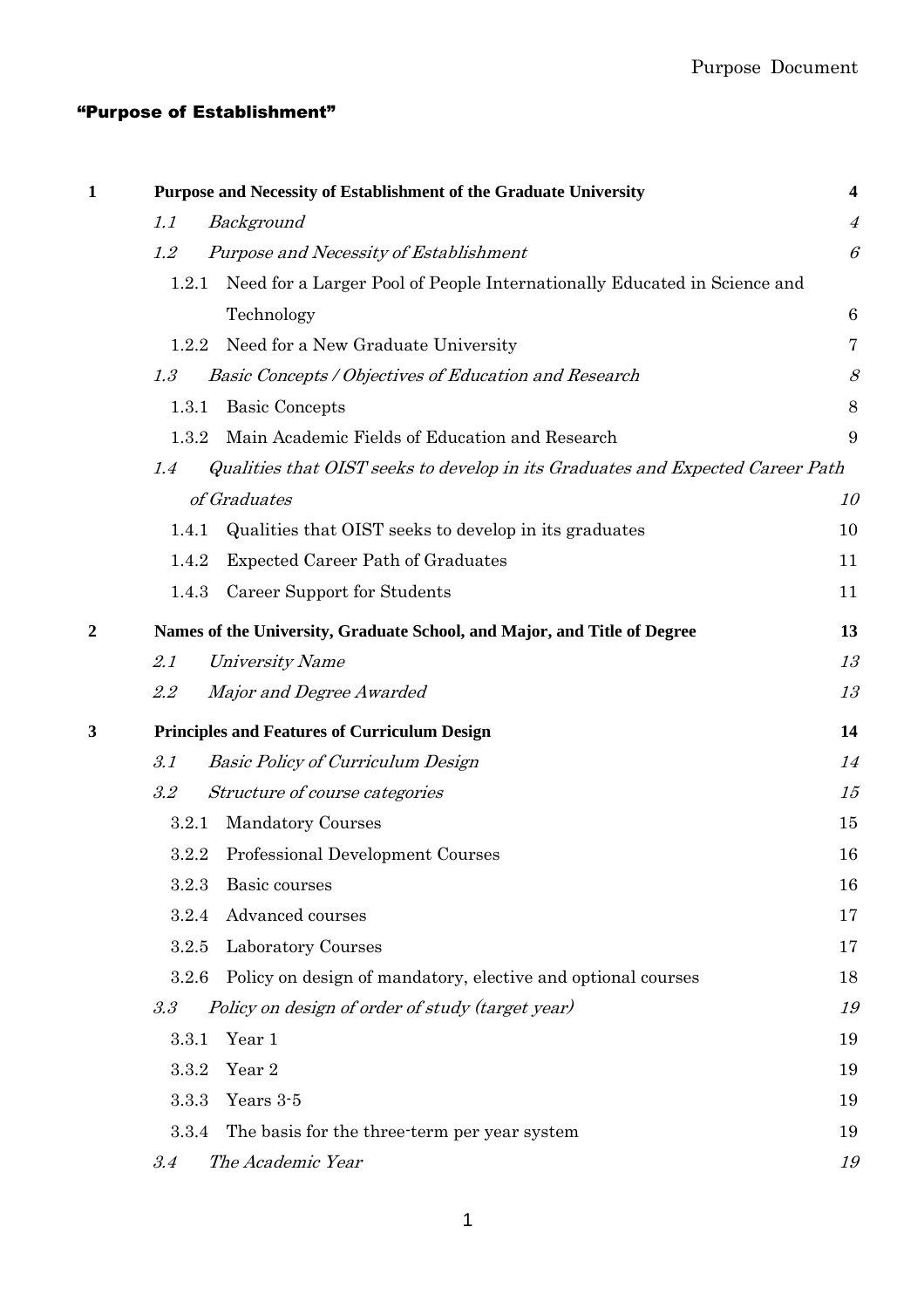## Purpose Document

| 4 |                     | <b>Concept and Features of Faculty Assignment</b>                                       | 21 |
|---|---------------------|-----------------------------------------------------------------------------------------|----|
|   | 4.1                 | <b>Composition of Faculty</b>                                                           | 21 |
|   | 4.2                 | <b>Faculty Assignment</b>                                                               | 22 |
|   | 4.3                 | <b>Research Laboratories</b>                                                            | 22 |
|   | 4.4                 | Recruitment, Appointment, Promotion, Evaluation and Retirement of Faculty               | 23 |
|   | 4.4.1               | Strategies for recruiting "best in the world" faculty                                   | 23 |
|   | 4.4.2               | Age Distribution of the Teaching Staff                                                  | 23 |
|   | 4.4.3               | Appointment and Promotion                                                               | 23 |
|   | 4.4.4               | Evaluation                                                                              | 24 |
|   | 4.4.5               | Retirement                                                                              | 24 |
| 5 |                     | <b>Educational Method, Course Selection Guidance, Research Guidance, and Completion</b> |    |
|   | <b>Requirements</b> |                                                                                         | 25 |
|   | 5.1                 | <b>Educational Method</b>                                                               | 25 |
|   | 5.2                 | <b>Course Selection Guidance</b>                                                        | 25 |
|   | 5.2.1               | Systematic curriculum design for each student                                           | 25 |
|   | 5.2.2               | Assignment of General Advisor for each student                                          | 26 |
|   | 5.2.3               | General features of course plan                                                         | 26 |
|   | 5.3                 | Research Guidance                                                                       | 27 |
|   | 5.3.1               | Qualifying requirements                                                                 | 27 |
|   | 5.3.2               | Approval of Thesis Proposal, Thesis Supervisor, and Thesis Committee                    | 27 |
|   | 5.3.3               | Monitoring the Student's Progress                                                       | 28 |
|   | 5.4                 | <b>Examination System and Publication Method of Thesis</b>                              | 30 |
|   | 5.5                 | <b>Completion Requirements</b>                                                          | 30 |
| 6 |                     | <b>Development Plan of Facilities and Equipment</b>                                     | 32 |
|   | 6.1                 | Development Plan of School Lands                                                        | 32 |
|   | 6.2                 | Development Plan of School Buildings and Facilities                                     | 32 |
|   | 6.2.1               | School Buildings and Facilities                                                         | 32 |
|   | 6.2.2               | Equipment                                                                               | 33 |
|   | 6.3                 | Development Plan of Library and Books                                                   | 33 |
|   | 6.3.1               | Library Services                                                                        | 34 |
|   | 6.3.2               | Searching the collection                                                                | 34 |
|   | 6.3.3               | Available material                                                                      | 34 |
|   | 6.3.4               | Library cooperation                                                                     | 35 |
|   | 6.3.5               | Library as a place                                                                      | 35 |
| 7 |                     | <b>Admissions Policy</b>                                                                | 36 |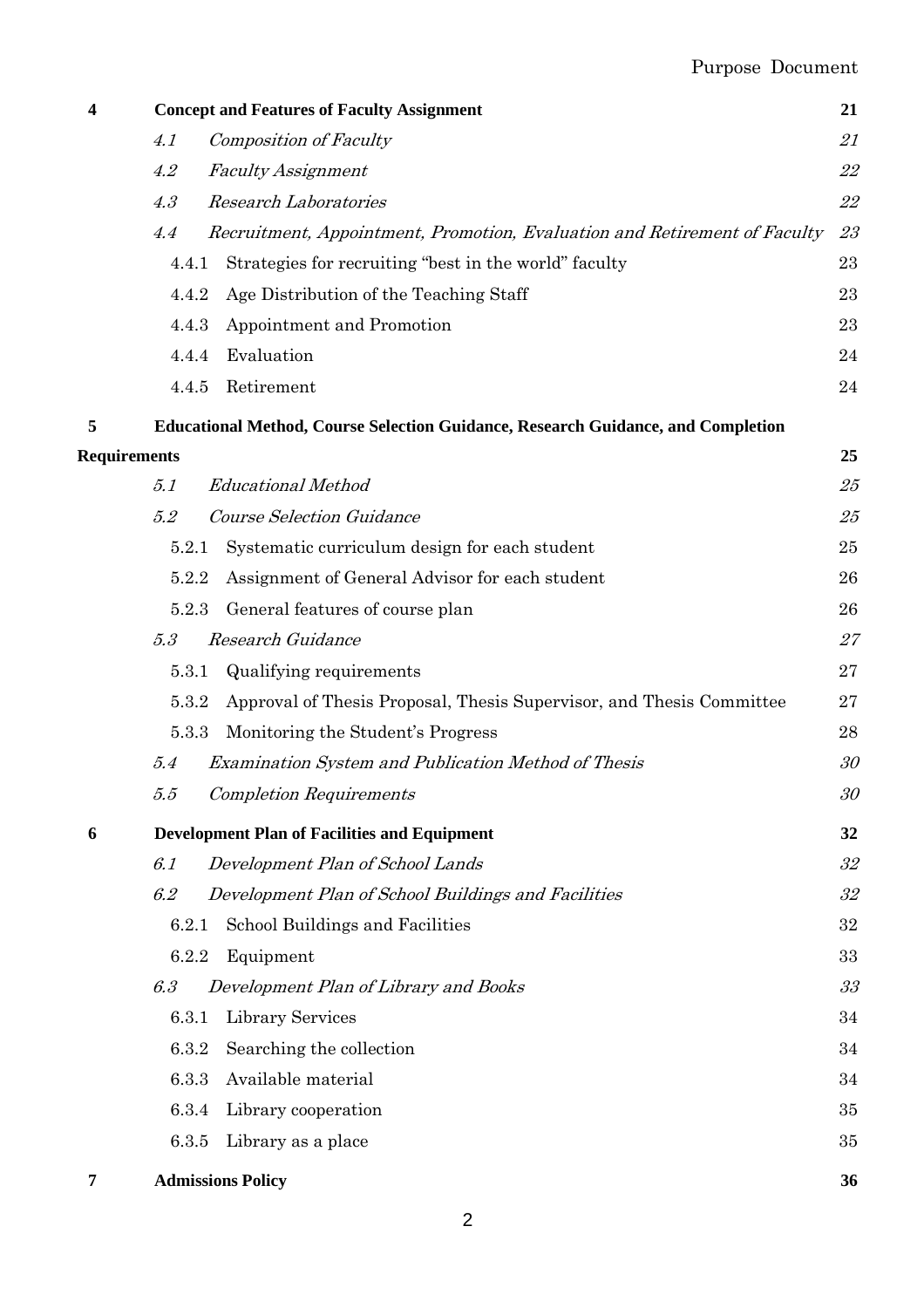# Purpose Document

|    | <b>Admission Procedure</b><br>7.1                                                              | 36 |
|----|------------------------------------------------------------------------------------------------|----|
|    | Overview of Admission Process<br>7.1.1                                                         | 36 |
|    | A. Application                                                                                 |    |
|    | Month of Admission<br>7.1.2                                                                    | 38 |
|    | Number of Students Admitted<br>7.1.3                                                           | 38 |
| 8  | <b>Management Structure for Academic Issues</b>                                                | 39 |
|    | 8.1<br><b>Faculty Assembly</b>                                                                 | 40 |
|    | Role of the Assembly<br>8.1.1                                                                  | 40 |
|    | Membership of the Assembly<br>8.1.2                                                            | 40 |
|    | Chairperson and Deputy Chairperson of the Assembly<br>8.1.3                                    | 41 |
|    | Frequency of convocation<br>8.1.4                                                              | 41 |
|    | Items to be discussed at meetings of the Assembly<br>8.1.5                                     | 41 |
|    | Procedures and Rules of the Assembly<br>8.1.6                                                  | 41 |
|    | <b>Faculty Council</b><br>8.2                                                                  | 42 |
| 9  | Self-Assessment [Jiko-tenken-hyouka]                                                           |    |
|    | 9.1<br><b>Basic Policy</b>                                                                     | 43 |
|    | Method<br>9.2                                                                                  | 43 |
|    | 9.3<br><b>Structure for Assessment and Evaluation</b>                                          | 43 |
|    | 9.4<br>Publication and Utilization of the Results                                              | 43 |
|    | 9.5<br><b>Major Evaluation Items</b>                                                           | 43 |
| 10 | <b>Information Disclosure</b>                                                                  | 44 |
|    | <b>Basic Policy and Method of Information Disclosure</b><br>10.1                               | 44 |
|    | <b>Information Disclosure Items</b><br><i>10.2</i>                                             | 44 |
| 11 | Strategy to Maintain and Improve the Qualifications of Teaching Staff (Faculty Development) 45 |    |
|    | <b>Basic Policy of Faculty Development</b><br>11.1                                             | 45 |
|    | <b>Methods</b><br>11.2                                                                         | 45 |
|    | <b>Teaching Guidelines</b><br>11.2.1                                                           | 45 |
|    | <b>Student Teaching Evaluations</b><br>11.2.2                                                  | 45 |
|    | Peer Review of Teaching<br>11.2.3                                                              | 45 |
|    | <b>Teacher Training</b><br>11.2.4                                                              | 45 |
|    | 11.2.5<br>Mentoring                                                                            | 45 |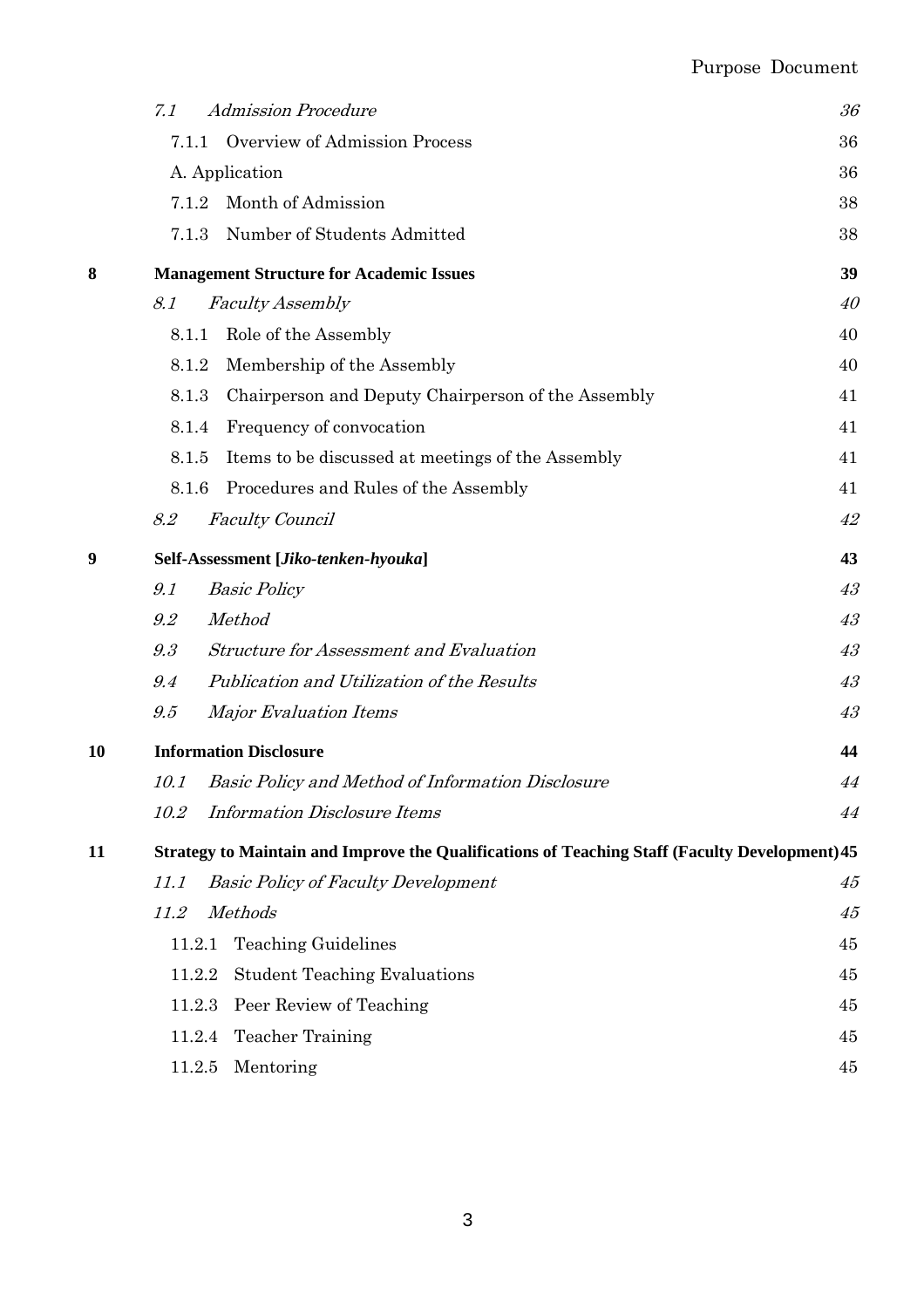## **1 Purpose and Necessity of Establishment of the Graduate University**

## **1.1 Background**

It was in June 2001 that Mr. Koji Omi, the then-Minister of State for Okinawa and Northern Territories Affairs and Science and Technology Policy announced the ambitious plan of establishing a new graduate university in Okinawa. To develop the project, a Study Committee met eight times under the chairmanship of Dr. Akito Arima, former President of the University of Tokyo. Three meetings of an International Advisory Committee were convened in rapid succession. Following the deliberations held at the meetings, then-Prime Minister Koizumi announced the government's firm commitment to the project at the 30th Anniversary of the Reversion of Okinawa in May 2002. Two months later, in July 2002, the project was placed as a main pillar of Okinawa promotion policies in the newly formulated Okinawa Promotion Plan.

To realize this project, the government took the following approach. It would first establish a research institute to initiate parts of the educational and research functions of the new graduate university. Thus, the Okinawa Institute of Science and Technology Promotion Corporation (President: Dr. Sydney Brenner) was established in September 2005, based on the consensus of ministers with an interest in the project (Chief Cabinet Secretary, Minister of State for Okinawa and Northern Territories Affairs, Minister of State for Science and Technology Policy, Minister of Finance, and Minister of Education, Culture, Sports, Science and Technology), which was achieved in December 2004, and the Diet's approval of the Independent Administrative Institution, Okinawa Institute of Science and Technology Promotion Corporation Act in March 2005.

The then-Prime Minister appointed a distinguished scientific board of Governors for the OIST PC, with Nobel Prize laureates comprising as many as half of the Board. The first meeting of the Board of Governors (BOG) was held in January 2006, and started to discuss the concrete plans for the project. In June 2008, the BOG created the Blueprint that summarized the basic concepts of and provided a framework for the new graduate university. The Blueprint stated that the objective is to conduct outstanding research and education in science and technology. By this means the graduate university aims to contribute to the sustainable development of Okinawa, to the advancement of science and technology in Japan and the rest of the world, and to the benefit of society in general. Meanwhile, OIST P.C. appointed researchers and held International Symposia, Workshops, and continued the research projects that had begun as a preceding project of the initiative before the establishment of OIST P.C.

Along with the progress of research and educational activities of OIST P.C, the government decided on substantive matters related to the operation of the University. It determined that the operation of the new graduate university should take the form of a school corporation, and that the government could provide necessary financial support to the project. Consequently, Okinawa Institute of Science and Technology School Corporation Act was submitted to the Diet in March 2009 and enacted on July 19, 2009. This legal foundation accelerated the preparation activities for the establishment of the Graduate University, with the clear objective of opening in 2012.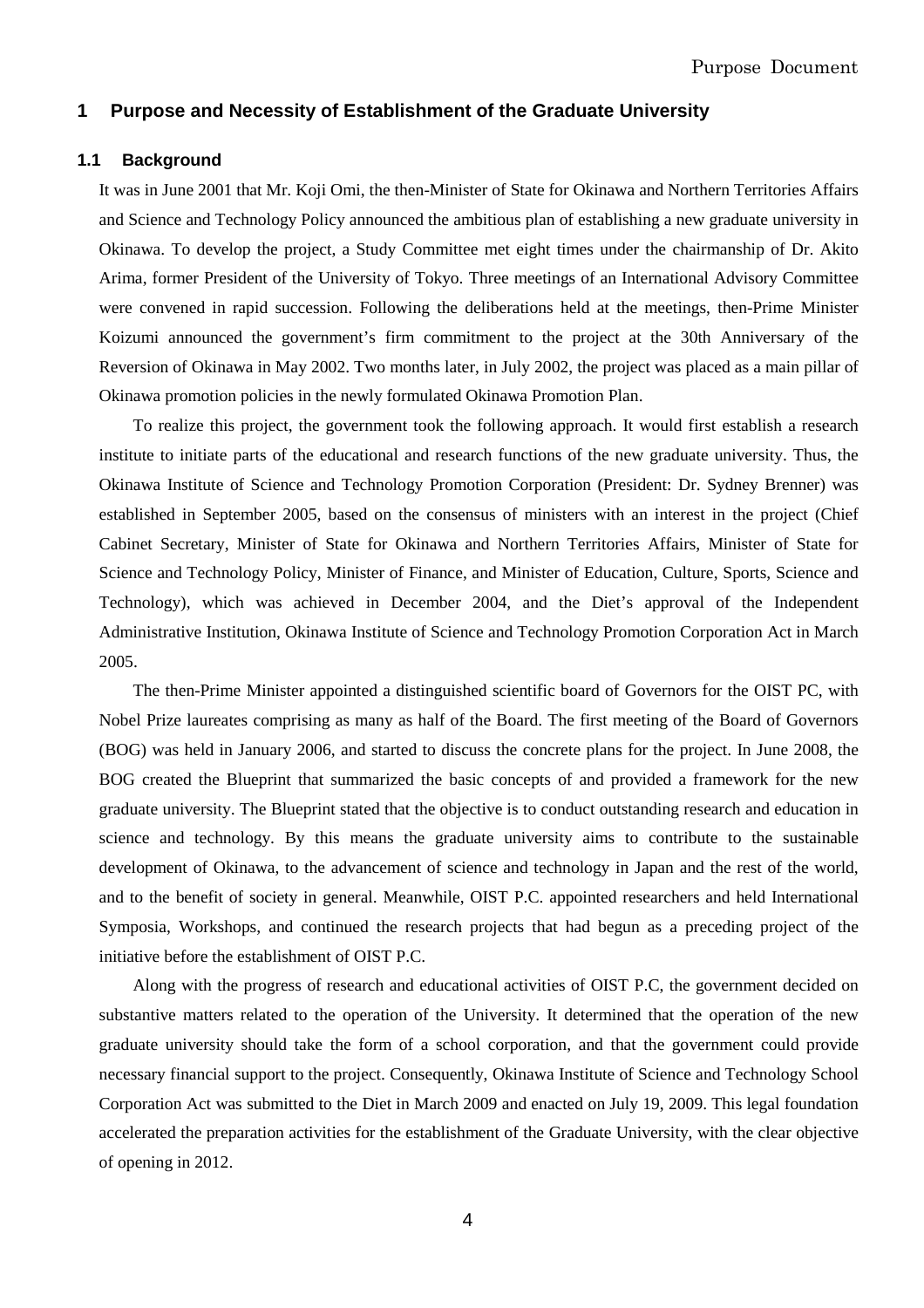Specifically, in September 2009, most members of the BOG were appointed by then-Prime Minister as Establishing Members (**ATTACHMENT 1**: List of Establishing Members) whose mission was to prepare and take the necessary steps for the establishment of the University. The first Meeting of Establishing Members (MEM) took place in October 2009. Establishing Members held five meetings in total by February 2011, deliberating on the preparation of establishment of the Graduate University. Besides the meetings, each Establishing Member has been supportive and has contributed to the actualization of this project, with valuable guidance and advice for the recruitment of faculty and other activities involved in the establishment. For example, the selection of Dr. Jonathan Dorfan as the first President-elect of the University was one of the major contributions of Establishing Members.

Looking back on the development of OIST lands and facilities, Onna-son was selected among three candidate sites as a venue for the campus in April 2003. The first phase of the site preparation works commenced in March 2007, and construction of Laboratory 1 and the Center Building started in March 2008. The campus buildings began occupation in March 2010, which enabled both research and administrative staff to work integrally at the same site. The construction of Laboratory 2 commenced in September 2010.

To summarize the research and educational activities, OIST P.C as a Research Innovation Corporation has launched the initial research projects and prepared the research groundings of the new Graduate University. It has been recruiting excellent researchers domestically and internationally as Principal Investigators or Independent New Investigators, and as of August 2011 a total of 37 research units have started research projects in the fields of Neuroscience, Chemical and Molecular Sciences, Mathematical and Computational Biology, Environmental and Ecological Sciences, and Physical Sciences, and there has been steady growth in the number of journal articles with a good proportion of publications in higher impact journals (**ATTACHMENT 2**). OIST P.C. has continuously taken in young researchers such as post-doctoral fellows to be engaged in research activities in each unit. As of October 2010, the total number of the researchers is above 170 including 60 researchers from outside Japan.

In addition to the obvious fact that education is an intrinsic function of research activities in each unit, the successful OIST workshops, courses, and seminars held in the past prove that OIST P.C. has reinforced the educational function toward the transformation into a university. With participants from all over the world, young post-doctoral fellows, graduate and even undergraduate students, these academic events have become a valuable opportunity for young scientists to learn and to meet with and stimulate each other. (**ATTACHMENT 3**: OIST International Workshops and Courses).

In addition to these activities, OIST P.C. has been accepting visiting students and has provided educational opportunities through collaboration with allied universities such as the collaborative graduate program and placements with Nara Institute of Science and Technology (NAIST). This is also a clear indication of the educational function of OIST P.C. Students can be accepted into a research unit and receive research guidance as a graduate student research assistant for a period less than or more than six months. (**ATTACHMENT 4**: Number of Supervision/co-supervision of Postgraduate Students at OIST).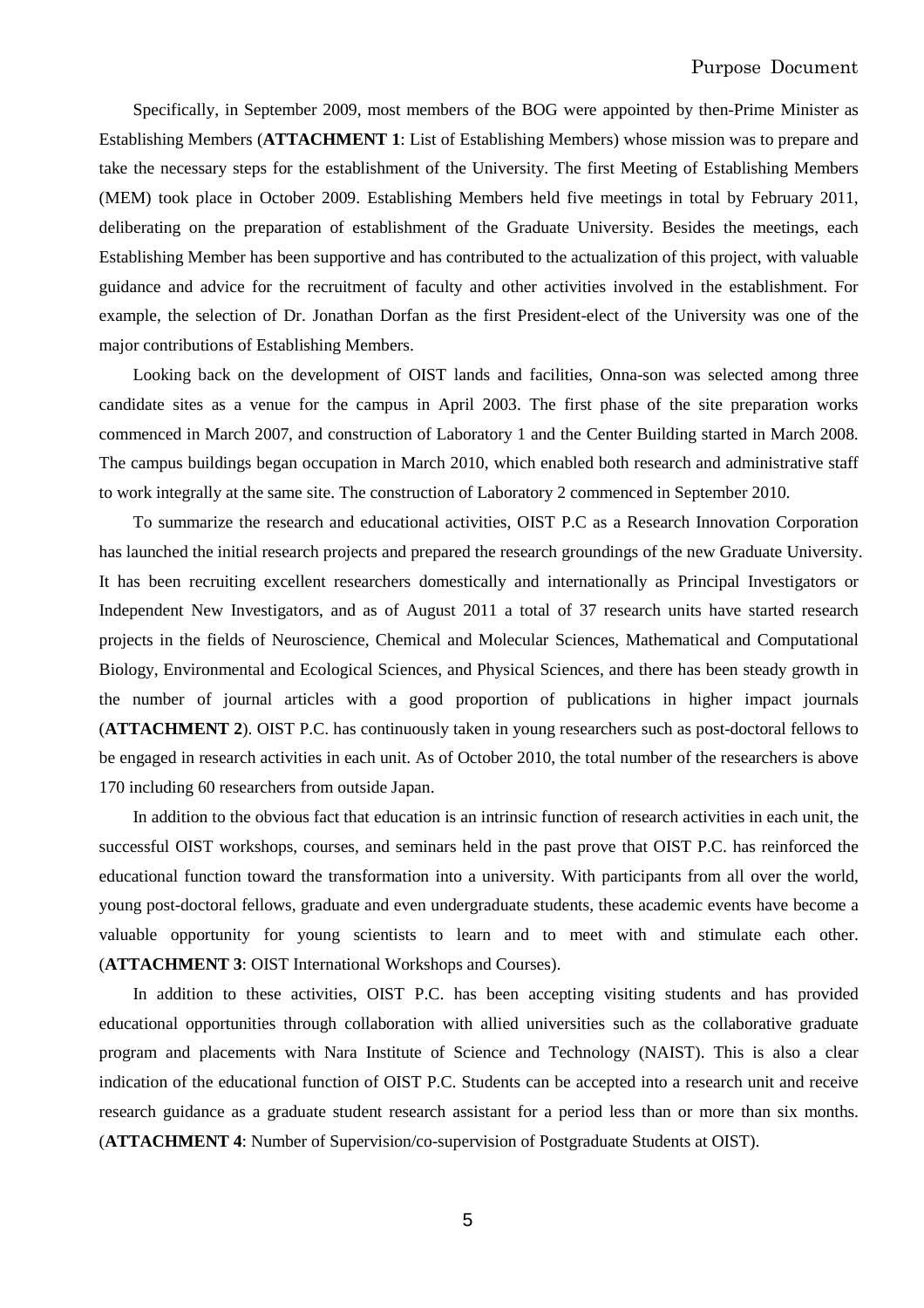## **1.2 Purpose and Necessity of Establishment**

 $\overline{a}$ 

## **1.2.1 Need for a Larger Pool of People Internationally Educated in Science and Technology**

Today's science and technology is making rapid progress. It is important to be at the forefront of this progress. To remain technologically competitive in the global market, every nation must constantly improve its national educational and research systems. There is a growing need in Japan for a larger pool of people who are highly educated in science and technology<sup>1</sup>. Such people are needed to contribute to the national research effort and open up new fields in research and in industry. To address this need, the aim of the Graduate University is to develop the full potential of its graduate students and post-docs toward scientific excellence and independence.

The world-leading research groups in science and technology have an international composition. Students undertaking higher education in science and technology should experience education and research in an international environment. To gain this experience they need to interact with research leaders from other countries. There is, therefore, a need for Japan to attract excellent researchers from overseas to participate as faculty in graduate education. There is also a need to attract excellent international students to Japan, and conversely, for doctoral graduates from Japan to be properly prepared for visiting and collaborating with other  $countries<sup>2</sup>$ .

English is the recognized language of science and technology. It is the international language used by scientists and engineers from all countries for communication and for publication. The ability to communicate effectively in English is vital for researchers who will play important roles on the world stage. There is a need for a greater number of English-speaking high-level scientists in Japan, and for more Japanese doctoral graduates to spend time overseas in postdoctoral training<sup>3</sup>. Competency in English for scientific purposes is important to promote greater international mobility and collaboration for Japanese doctoral graduates.

Many of the rapidly emerging areas of science and technology are interdisciplinary, cutting across the artificial barriers created between fields of research in the past. People are needed to lead the development of these emerging areas. This requires greater exposure to different fields than schools organized along traditional discipline lines can normally provide. An interdisciplinary program is important to provide a scientific education that is broad as well as deep. OIST will encourage and nurture interdisciplinary education and research.

 $1$  The number of persons receiving doctoral degrees in science (per 1000 of the population) was four times higher in the United States and ten times higher in the United Kingdom than in Japan (US, 2004, 0.04; UK, 2005, 0.10; Japan, 2005, 0.01), Based on MEXT, "International comparison of Education Indexes, 2008 Edition, in Japanese.

 $2$  The number of foreign students studying at graduate schools in Japan is smaller than in the US and UK, and Japan also sends fewer students overseas than the US, Korea and China. Source: Report of Analysis on Graduate Education in Japan Project. Published by National Institute of Science and Technology Policy, MEXT in 2009 (p18).

 $3$  Few Japanese students (2%) move overseas immediately after completion of a doctoral degree, although a high percentage of those with research experience in foreign institutions during their doctoral courses tends to move overseas immediately after completion. Report of Analysis on Graduate Education in Japan Project. Published by National Institute of Science and Technology Policy (NISTEP), MEXT in 2009 (p84).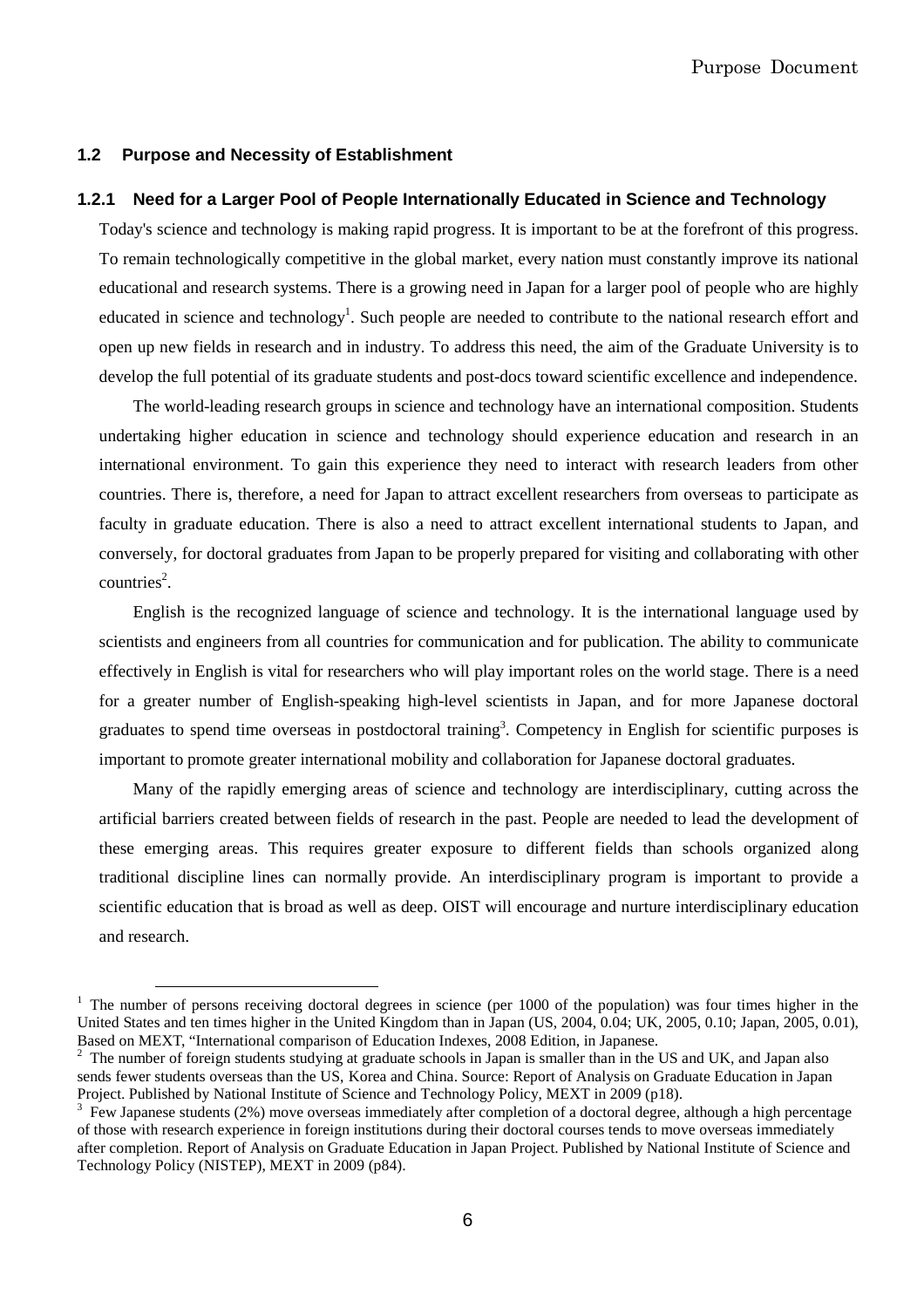The proposed intake is 20 students per year. The prospect of securing this number of excellent students is considered good. To recruit outstanding students we will focus particular effort on target student groups that are expected to have a high level of interest in our program, and in whom we are likely to have a high interest. Students acquainted with OIST workshops and participants of these workshops (researchers in top-level universities and research institutions) provide a potential contact network through which to reach possible candidates. We will also search for students who have won awards in university or international science competitions. We will take advantage of OIST Faculty members who are continually coming into contact with promising students and their supervisors in top-level universities and research institutions during their research dissemination activities and in collaborating laboratories. The experience gained from past and current educational programs sponsored by OIST P.C. provides strong indications that we will be successful in recruiting excellent students. One indicator is that the number of applicants for places at existing OIST International Workshops far exceeds the number of places available by about  $7:1<sup>4</sup>$ , and the total number of applications per year is above 400. We have received positive feedback directly from students and faculty members in other universities during the international workshops, and road-shows that have been conducted since last fall. We have also received many enquiries (via email and telephone) from potential students who learnt about us from the activities. In addition, our mailing list that consists of the parties interested in OIST, has been steadily increasing, and the number of undergraduate and Master's students in the list is more than 100 as of August 2011. Assessing from such positive factors, we expect applicants at least five times more than the admission capacity from within Japan and internationally,

## **1.2.2 Need for a New Graduate University**

 $\overline{a}$ 

It is not easy for established universities, especially those with undergraduate programs, to meet the needs described in 1.2.1. There are several reasons for this, as follows:

Established universities in Japan do not have a large proportion of foreign faculty members, researchers or students<sup>5</sup>. To attract the best in the world faculty members, research staff and students it is important to establish an international community and conditions for attracting international faculty, staff and students. It is difficult to achieve this within traditional universities with established culture and administrative systems. For example, the use of English as the official language of the university makes it easier for top-level scientists and students from any country to work and study. There is a need to establish international communities that will facilitate the recruitment of staff and students from any nation and provide opportunities to recruit the best in the world.

<sup>4</sup> In 2010 there were 257 applications for 34 places in the *Quantitative Evolution Comparative Genomics* course, and 136 applications for 28 places in the *Okinawa Computational Neuroscience Course.* 

 $5$  The percentage of faculty members of foreign nationality in Japanese National Universities is 2.6%. "Report of the Survey of Scientific, Technological and Academic Activities in the Universities" (March 2009) made by National Institute of Science and Technology Policy.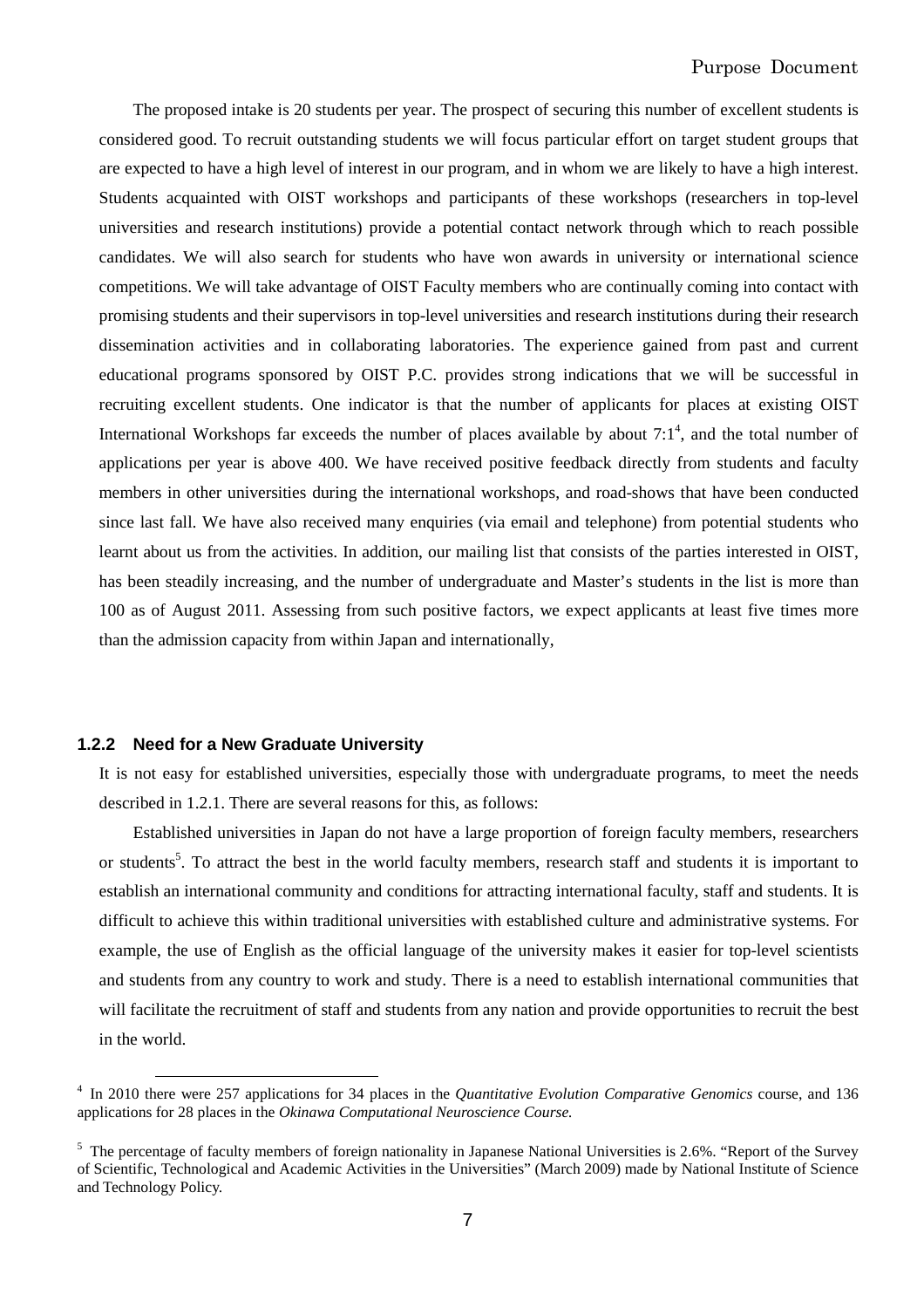It is difficult for traditional Japanese universities with undergraduate programs to conduct research and education in science and technology using English. It is therefore critical to Japan's international research success that a graduate university be established in science and technology in which the language of instruction is English. It is also important to establish English as the language of daily informal interaction among students and staff, because such interactions are vital for the process of scientific thought and discovery. The use of English in both formal and informal interaction is needed to increase the competency in English for scientific purposes of Japanese students. Competence in English for scientific purposes will increase opportunities for international collaboration, allow more extensive and faster access to the scientific literature, and increase the rates of publication in top-level journals. It will also widen the future career opportunities for the graduates.

Departmental structures create artificial boundaries that reduce collaboration and impede interdisciplinary research and teaching. It is difficult to dismantle such boundaries after they have been established. Departmental boundaries are reflected in the physical buildings, governance structures, and curriculum. To create a truly interdisciplinary program it is necessary to plan from the beginning and incorporate the interdisciplinary approach into the construction of the buildings and course designs. It is also necessary to recruit researchers able to work across the traditional boundaries between fields.

There are several examples of successful international graduate universities with the aims and organizational structure proposed. These are small institutions without undergraduate programs. They are also world-class research facilities with excellent reputations, and there is strong competition among prospective students for entry. A good example is Rockefeller University, which has a 50-year history of doctoral education and is very successful on an international basis with only 70 faculty members. Since its founding in 1901, 23 Nobel Laureates have been associated with Rockefeller University.

## **1.3 Basic Concepts / Objectives of Education and Research**

## **1.3.1 Basic Concepts**

The Graduate University will concentrate on research and graduate education in selected fields without needing to be a large comprehensive university with undergraduate students. This will allow the University to more effectively conduct integrative and innovative research and provide outstanding doctorate education. The following five central concepts will be the guiding principles of the operation of the Graduate University

- Best in the world
- **International**
- Flexible
- Global networking
- Collaboration with industry

The most important of these is to be the "best in the world". The Graduate University will be a leading center for education and research that addresses new challenges in science and technology. To be the "best in the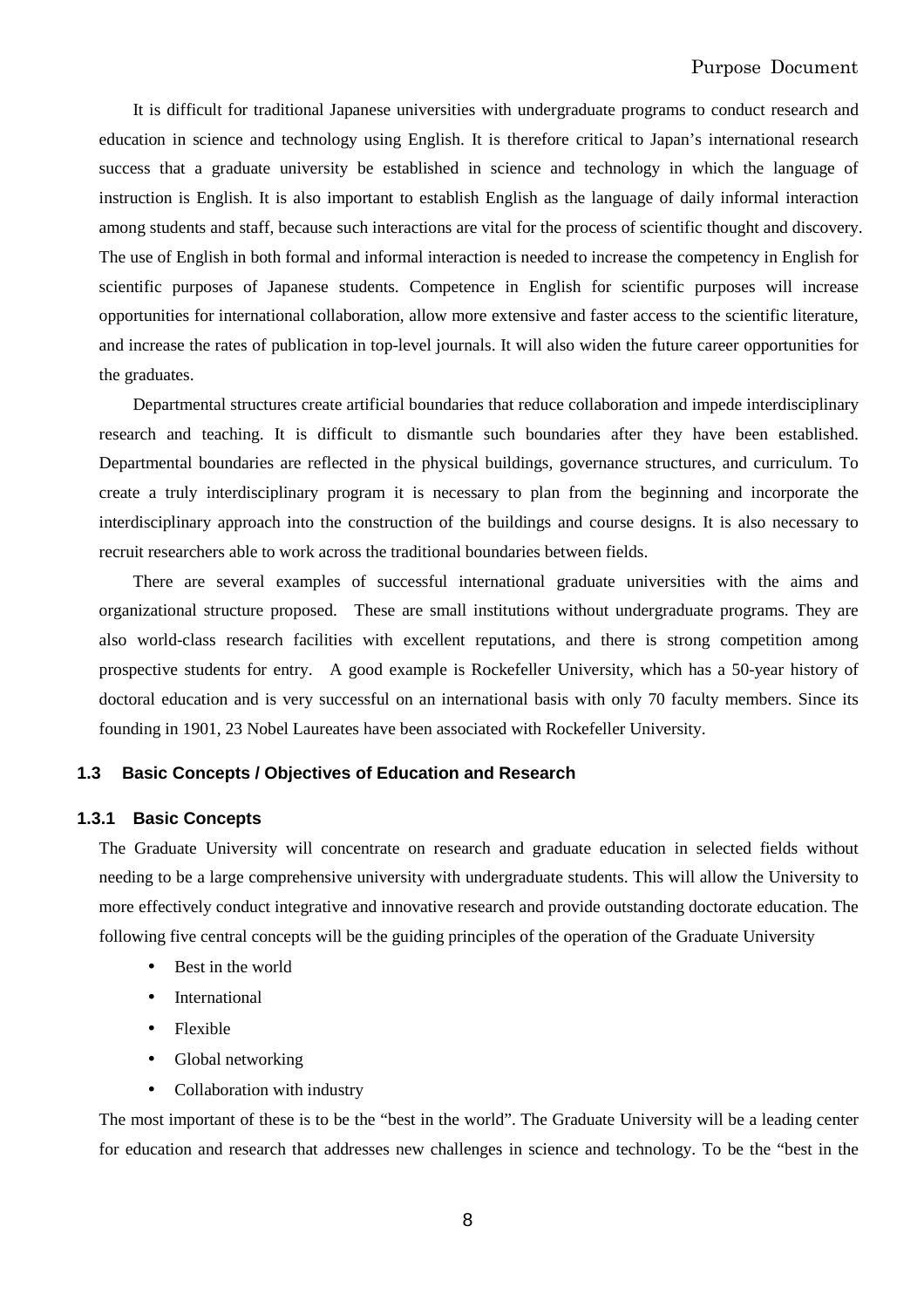world", the Graduate University requires a culture where creativity, uniqueness and diversity are encouraged. It will apply these values when recruiting new faculty and when selecting students for admission.

The Graduate University will establish a fully "international" environment in terms of its staff and students, and the language of teaching and research. English will be the official language of instruction and operation, and the students will submit their thesis in English. More than half of the faculty members and students will be non-Japanese. Exposure of Japanese and non-Japanese students alike to such a diverse environment will foster a uniquely open and innovative way of looking at science.

To be "flexible" means to encourage innovation and creativity in research, to accommodate new initiatives, and to treat every student as a unique individual. Students will be encouraged to develop their own original ideas, but also to modify their ideas flexibly in light of new evidence. Students will be encouraged to become independent thinkers, which is necessary to facilitate the full realization of their scientific potential.

"Global networking" is essential to increase the visibility and reputation of the graduate university. This is important for attracting the best faculty and the best students internationally. It is also a way to facilitate the career pathway of its graduates through connections with excellent universities and research institutes worldwide.

"Collaboration with industry" is a broader aim that applies to the outcomes of the research undertaken at the graduate university. Advances in science and technology can be applied to the sustainable development of Okinawa, to the competitiveness of Japan in science and technology internationally, and to the benefit of society in general. Students will be encouraged to be aware of the importance of research outcomes to society. (**ATTACHMENT 5**)

## **1.3.2 Main Academic Fields of Education and Research**

There will be a single graduate program allowing interdisciplinary research. A major advantage of the Graduate University is that it can develop an interdisciplinary program without traditional departmental boundaries, in part because it is being created without an undergraduate program. Increasingly, the problems facing the world are interdisciplinary in nature and require a new kind of approach to answer them. Few centers for such integrative research and education have been established so far, though demand for graduates who can operate effectively in this new mode of thinking is growing.

To be a truly world-class research center, a Graduate University of the projected size of OIST must concentrate its resources and efforts on selected areas while still offering comprehensive education across the necessary range of disciplines to effectively prepare students for such research. Such seemingly conflicting requirements for interdisciplinary graduate education demand a flexible approach.

The Graduate University will provide outstanding research training based on the following core disciplines:

- Biology
- **Chemistry**
- Computer and Information Sciences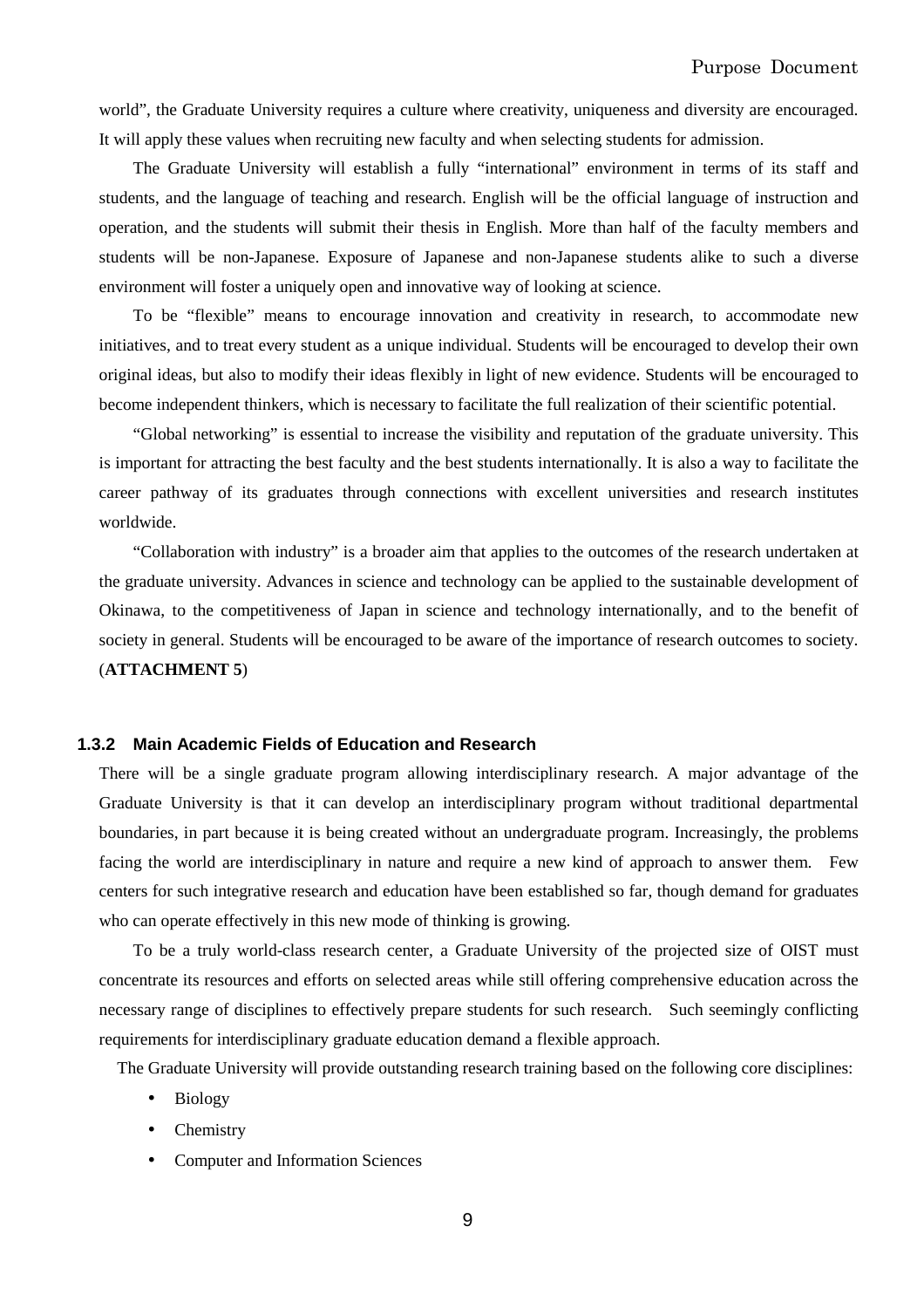- **Mathematics**
- **Physics**

The Graduate University will offer a single graduate program to facilitate and encourage interdisciplinary research. With appropriate guidance from an appointed advisor, students will assemble an individual program of the most suitable combination of specific courses and laboratory rotations necessary to prepare them to undertake their thesis research. The absence of departments or separate programs will allow the student to bring together expertise and knowledge across a broad range of disciplines and thereby to conduct truly interdisciplinary research.

## **1.4 Qualities that OIST seeks to develop in its Graduates and Expected Career Path of Graduates**

#### **1.4.1 Qualities that OIST seeks to develop in its graduates**

The University aims to develop scientific excellence and independence in its graduates. Education will aim to prepare them for important roles in the international scientific community. It is expected that graduates will be excellent candidates for positions at internationally leading scientific institutions.

Graduates from our program should have the ability to think creatively, reason scientifically, and collaborate effectively across traditional boundaries. They should be able to find creative ways to solve problems that have not been solved before, and be able to adapt their way of thinking to changing circumstances, and to critically appraise, assimilate, and utilize information.

The ability to think flexibly will be enhanced by exposure to the different approaches taken by different disciplines. The ability to reason scientifically will be enhanced by courses that offer many opportunities for students to engage in collaborative discourse and scientific debate with instructors and peers<sup>6</sup>. Such interaction can improve student conceptual understanding and increase the capability for scientific reasoning<sup>7</sup>.

Students will be encouraged to formulate original scientific questions. Our courses will emphasize a critical understanding of original research papers. We will encourage independence in the design of research projects and interpretation and publication of results. Graduates should display the capacity for independent scientific achievement.

We also aim to develop in our students the ability to present and discuss their scientific work in English. This ability will enable them to present scientific papers at international meetings and increase the visibility of their work. It will increase their opportunities for employment. We will develop this ability by requiring use of English as the language of instruction and encouraging active participation in classroom and laboratory discussions.

 $\overline{a}$ 

<sup>6</sup> Levin, R (2010) Top of the Class: The Rise of Asia's Universities. *Foreign Affairs* **89** (3) 63-75.

<sup>7</sup> Osborne, J. (2010) Arguing to Learn in Science: The Role of Collaborative, Critical Discourse. *Science* **328,** 463-466.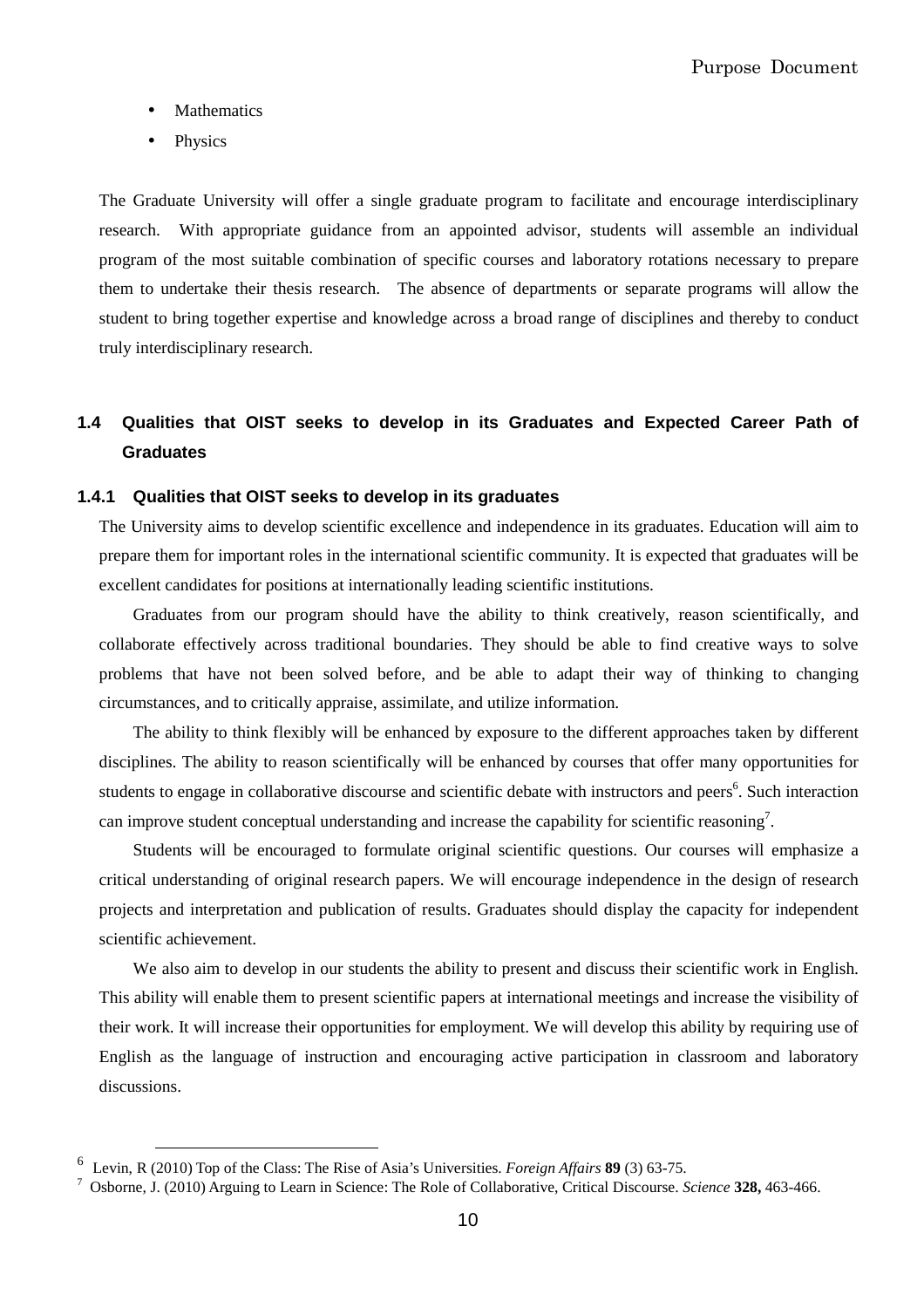## **1.4.2 Expected Career Path of Graduates**

After graduation, our students are expected to obtain post-doctoral positions in internationally leading universities and research institutes in Japan and abroad. They should be well prepared and positioned to become leaders in scientific research. Networks among researchers that have been established through activities such as OIST International Workshops and faculty recruitment will facilitate placements. In addition, OIST has visiting and adjunct faculty who hold positions at other leading universities in Japan and overseas. These faculty members will help our graduate students to make personal contact with researchers at their home institutions, which will help to connect our students with employment opportunities.

The career path of graduates from similar institutions shows current trends. Rockefeller University and the Weizmann Institute in Israel have strong similarities to the proposed Graduate University. Most graduates continue to post-doctoral research positions<sup>8</sup>, and it is expected that the career paths of our graduates will follow similar lines.

However, as a natural outcome of the training at the university, a proportion of graduates may choose to take non-academic job opportunities. Thus, we intend to develop an efficient career support as described below.

#### **1.4.3 Career Support for Students**

 $\overline{a}$ 

The university will conduct following measures to support career development of students. Firstly, the career support will be implemented in our curriculum. The compulsory courses Professional Development I and II will comprise a series of seminars and workshops designed to prepare OIST graduates to function effectively and responsibly in their scientific career. Communication, media, and presentation techniques will be developed, including the tools to present and manage one's profile online and in person. Invited business persons and experts from industry and science will participate in this program and share their experience with students. This will help students to understand career prospects. Such interaction will also make our students visible to opinion leaders, which will contribute to future career of the students regardless of the places where they will be engaged in research activities.

General Advisor, Thesis Supervisor, and all the faculty members will be responsible for the career development of the students through overall education and research activities at the university. This applies to the students who choose a career in non-academic fields.

Secondly, we intend to develop other forms of career support in phases. As an initial step, the Student Affairs Section will provide information and hold events to help develop career pathways for students. In addition, by around the middle of academic year ending August 2015, we plan to create an office for "Career Advising" that will be in charge of collecting information on job opportunities and providing the students with them by using intranet and notice-boards, and to coordinate faculty mentoring and career counseling.

<sup>8</sup> The Rockefeller University Alumni Association website states that, over the years 1959-2001, 75% of their graduates continued in academia, 6% followed careers in pharmaceutical and biotechnology companies, and the remaining 19% went on to find diverse employment in business, law, publishing, journalism and government bodies. Similarly, at the Weizmann Institute in Israel, approximately 90% of graduates describing their careers stated that they continued their studies in postdoctoral positions elsewhere.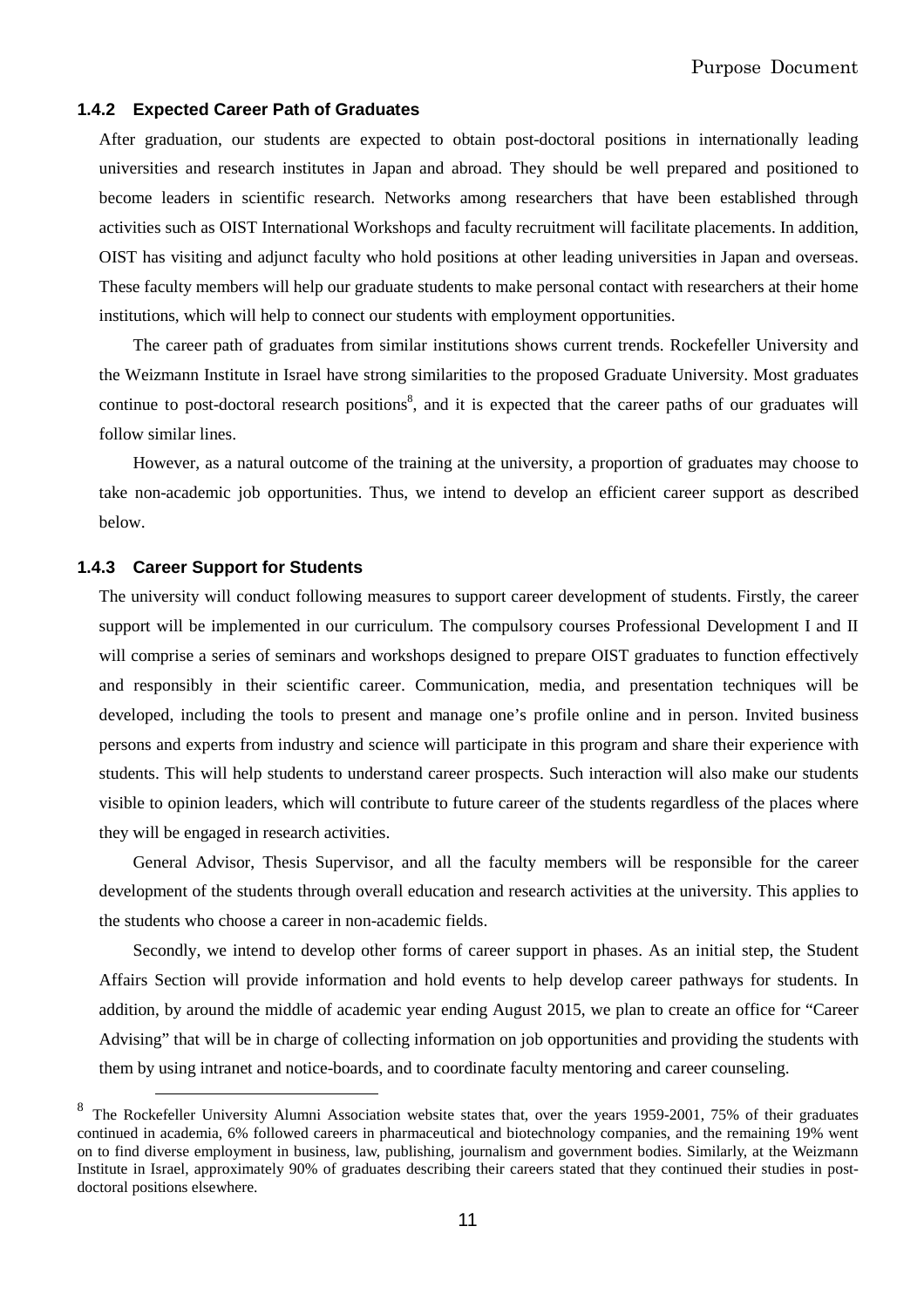To facilitate student job searches we will develop and maintain lists of internet sites on which jobs are collected together and posted so that students can search efficiently for opportunities. These information provider lists will be integrated into our communications networks for easy access. This will provide a place where students can view job advertisements from different places.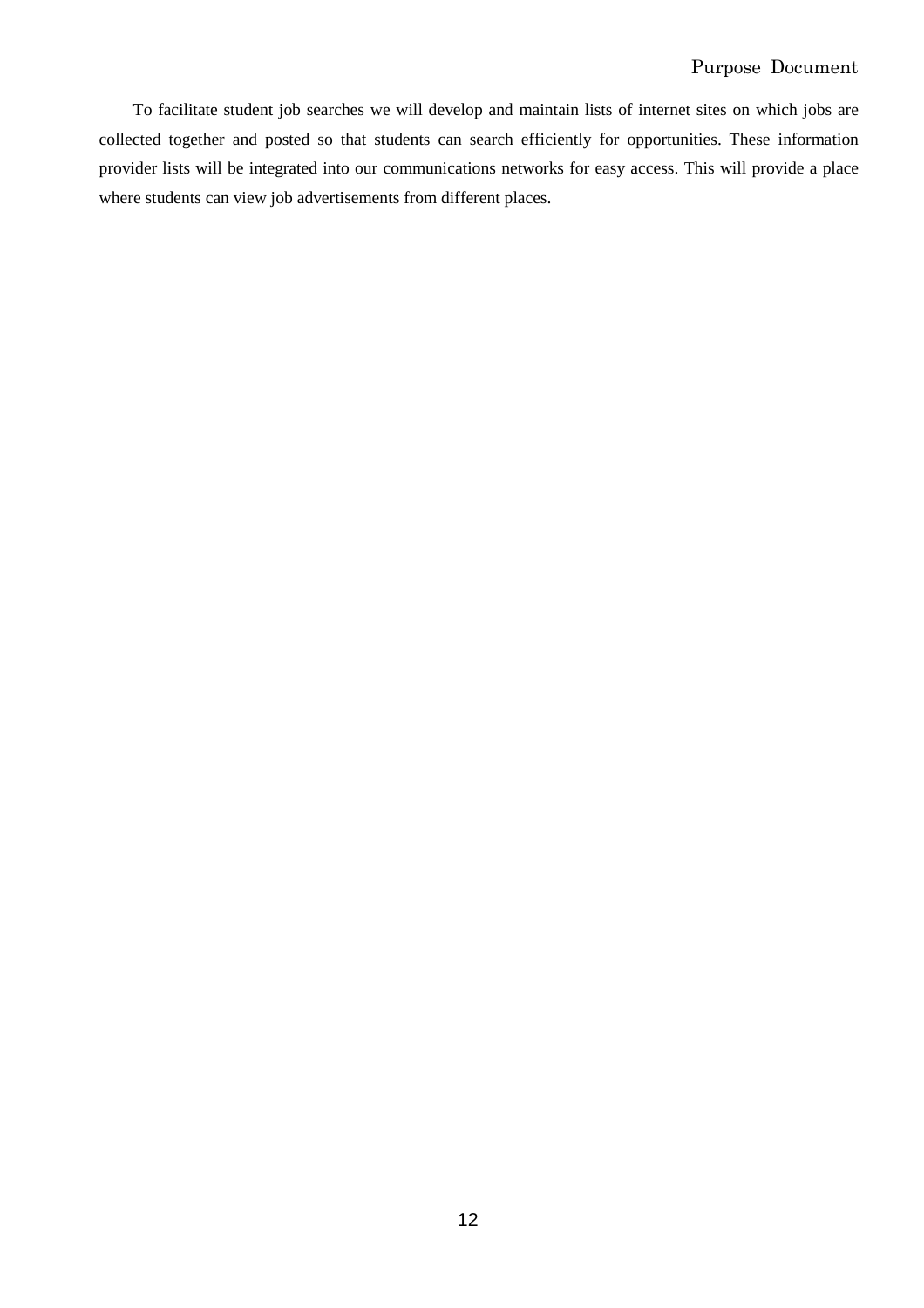## **2 Names of the University, Graduate School, and Major, and Title of Degree**

## **2.1 University Name**

Pursuant to the provision of Article 2 of Okinawa Institute of Science and Technology School Corporation Act (Act No.76 of 2009), the name of the Graduate University will be Okinawa Institute of Science and Technology Graduate University. The words "Okinawa" and "Science and Technology" are used as parts of the name because the Graduate University is to be established to conduct internationally outstanding education and research in science and technology in Okinawa. Also, this is to succeed the name of its previous body Okinawa Institute of Science and Technology Promotion Corporation that has already been internationally recognized.

## **2.2 Major and Degree Awarded**

The Graduate University will have a single graduate school (*Kenkyuka*) and a single major (*Senkou*) to encourage integrative, interdisciplinary research and education. These will be named the "Graduate School of Science and Technology" (*Kagakugijutsu-Kenkyuka* 科学技術研究科) and "Major of Science and Technology" (*Kagakugijutsu-Senkou* 科学技術専攻) because the subject of research and education of the Graduate University will be science and technology. All faculty will belong to this school, regardless of their research specialty.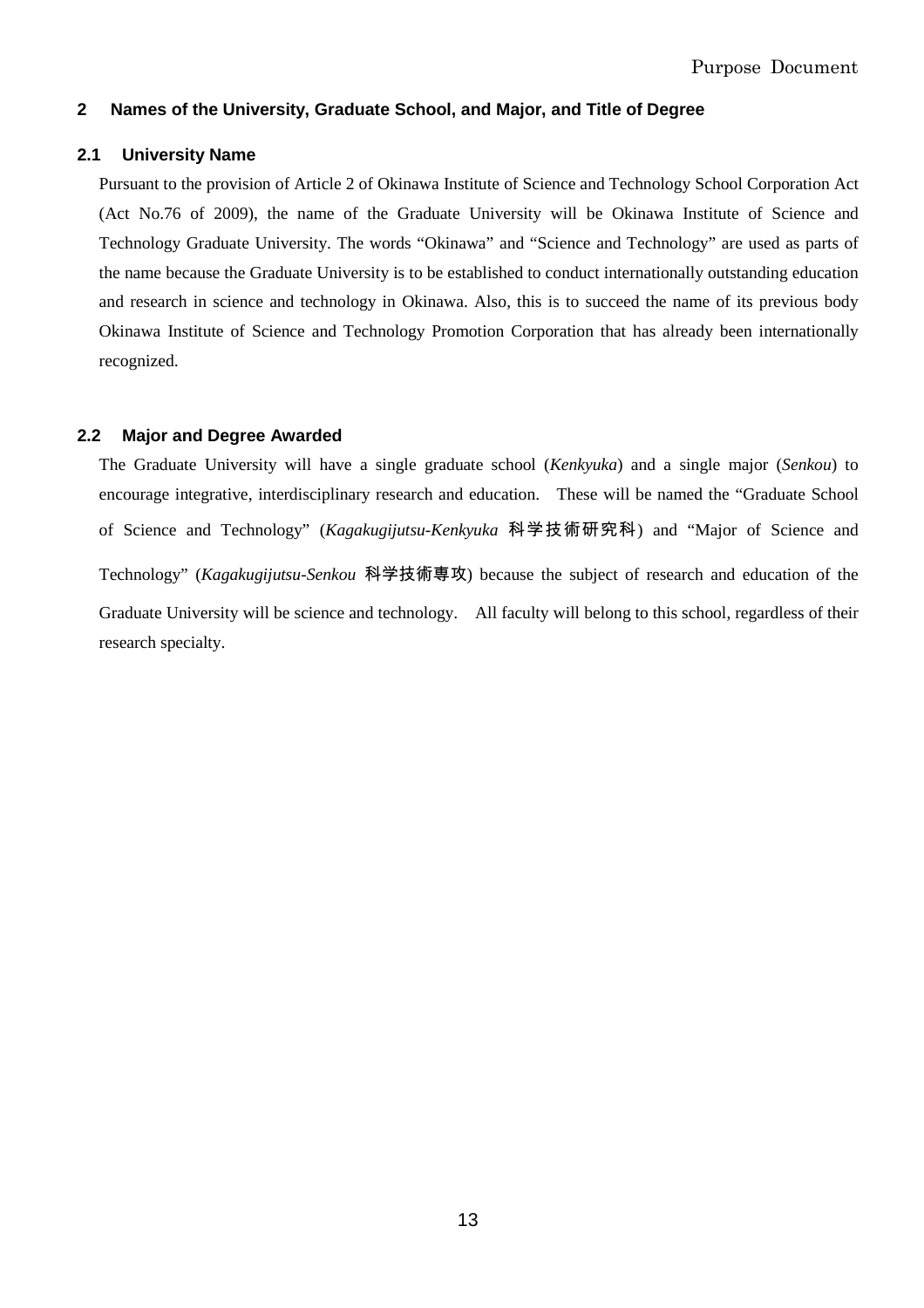## **3 Principles and Features of Curriculum Design**

#### **3.1 Basic Policy of Curriculum Design**

In keeping with the concept of "best in the world" we will recruit outstanding students and conduct top class academic instruction. The academic program will aim to develop the full potential of each student toward scientific excellence and independence. In accordance with this aim, every student will be treated as a unique individual and have their program of studies tailored to their scientific aspirations, prior education, and current interests. The basic principles of the curriculum design are to facilitate independent scientific thinking, and to learn by doing research. There will be a single interdisciplinary program without barriers between laboratories.

The students will be accepted directly into an integrated doctoral program leading to a postdoctoral career path in leading research institutes and universities. The doctoral program will have a standard enrollment period of five years, and will follow a course-based study system. A three-term per year system will be used. The first two years will comprise a combination of laboratory rotations and courses, designed to prepare the students for their doctoral thesis work in a flexible way. In the second year the students will choose a laboratory in which to undertake thesis research and will submit a Thesis Proposal. After determination of readiness for thesis work the students will enter into a three-year period of thesis research, which will conclude with examination of the thesis.

Students entering the program directly from undergraduate studies will normally take about five years to complete their course of study. Those with a relevant Honors degree or a Master's degree in another area can finish in four years. Students entering with a Master's degree in the area they intend to specialize can finish in three years. A simplified model of the program is shown in Figure 1.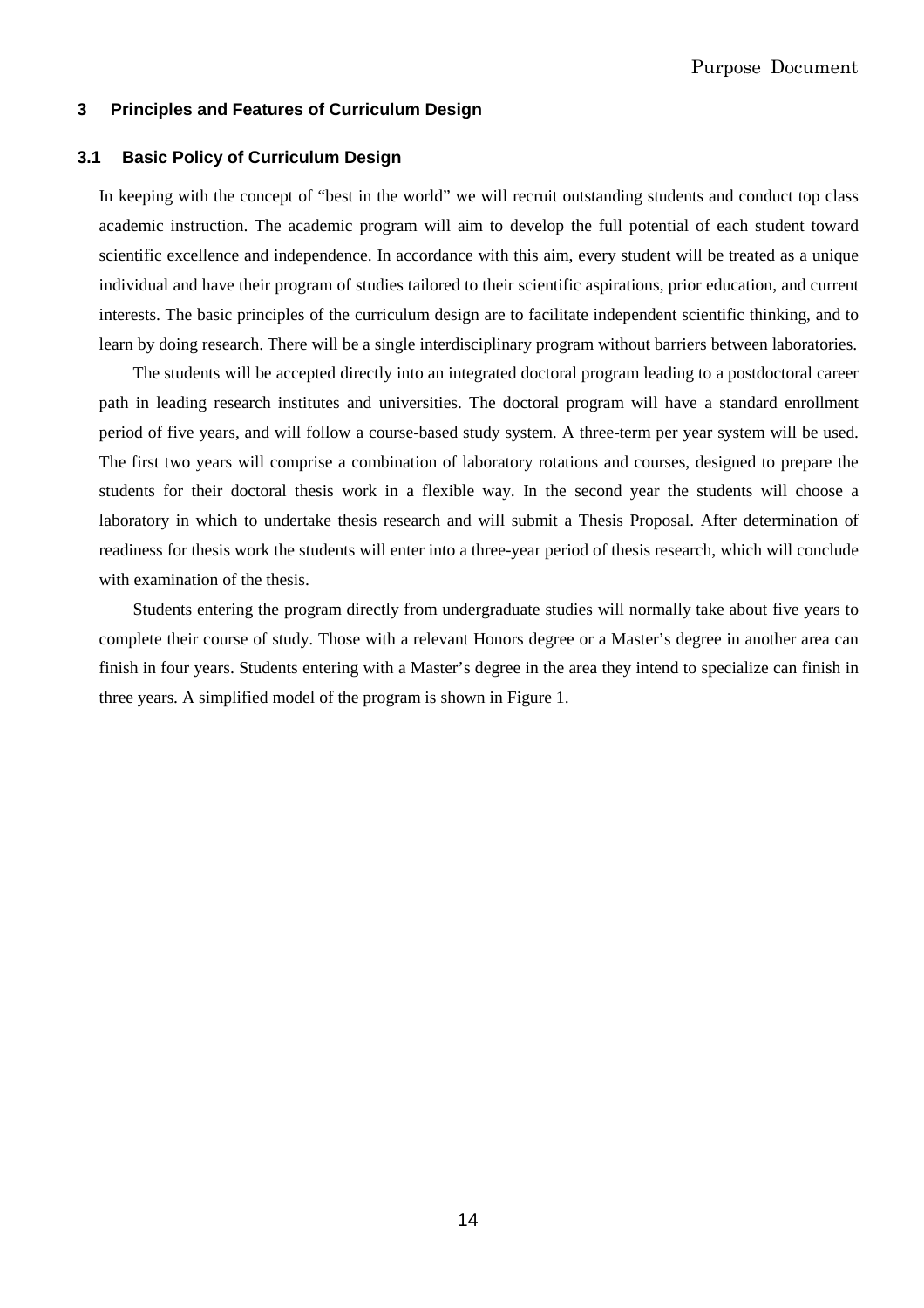

**Enter with Bachelors Degree** 

## **Figure 1: Model of Degree Program at the Graduate University**

## **3.2 Structure of course categories**

The course categories are: Professional Development, Basic, Advanced, and Laboratory courses. In the first two years of the program students will undertake an individualized study program constructed from a combination of these courses. Although the limit on the number of registered courses (Professional Development, Basic, and Advanced) is 4 courses per term, students will not normally take more than two Basic or Advanced Courses per term, in order to leave time for independent studies, reading, and laboratory work during rotations. "

Each course will have a Course Coordinator, who will be the faculty member responsible for overseeing the content, teaching, and examination requirements of the course. Course Coordinators will have a deep knowledge of the area covered by the course syllabus. More than one faculty member may teach a course, and adjunct faculty members may contribute parts of a course or entire courses.

## **3.2.1 Mandatory Courses**

To maintain flexibility in the curriculum the number of mandatory courses (apart from the laboratory courses: Rotation and Thesis Proposal) will be limited to two, each worth one credit. These courses are Professional Development I and II, detailed in the following section.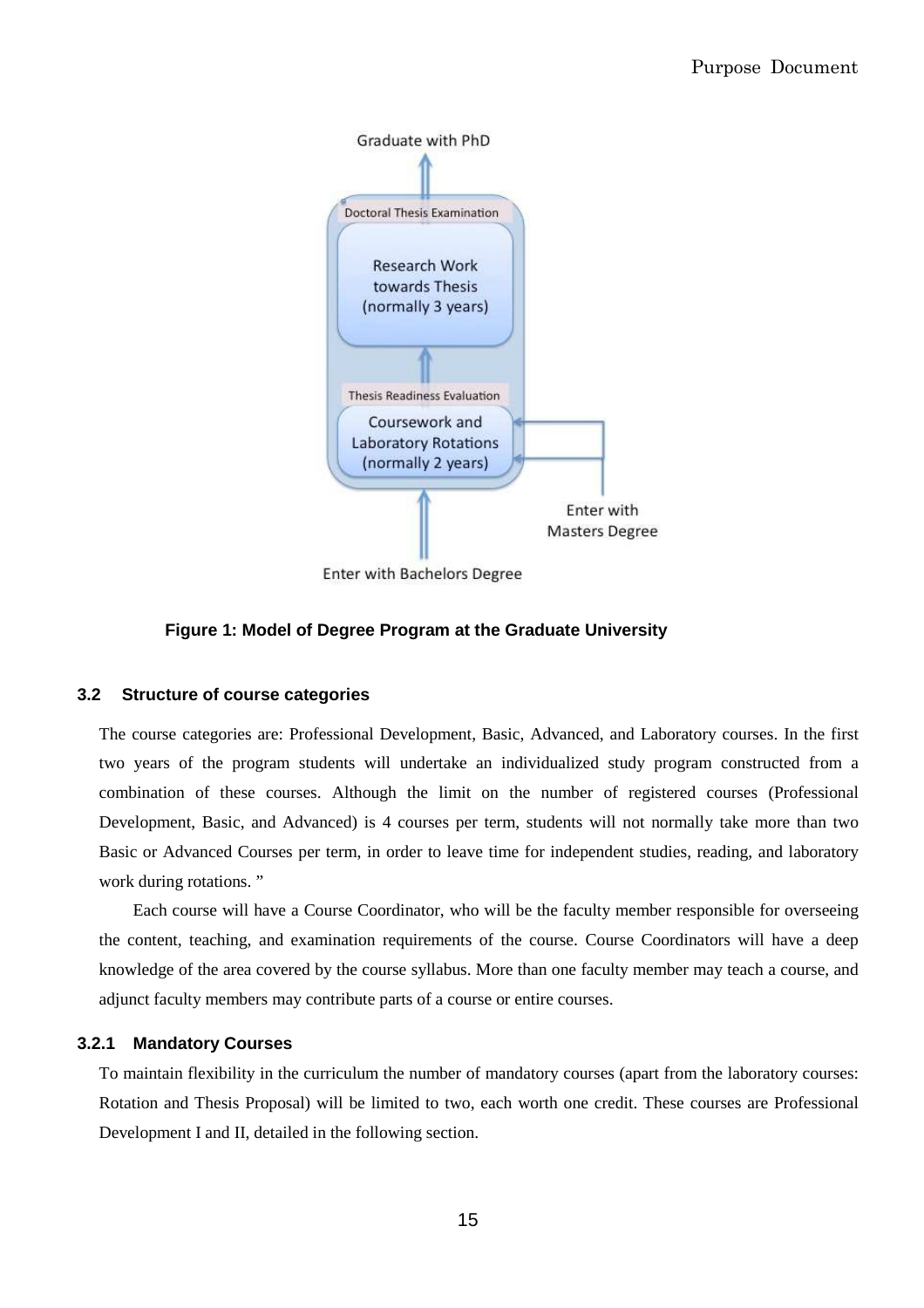## **3.2.2 Professional Development Courses**

Professional Development Courses are designed to develop essential knowledge, experience, and abilities for successful completion of the graduate program and to prepare the graduate for a career in leading international research laboratories. There are two compulsory courses and three optional courses. Optional courses are worth one credit each, but those points cannot be counted in the completion requirement for the degree.

Professional Development I is a mandatory course that will cover laboratory safety matters, scientific communications, and research ethics. It will be taught as an intensive course in Term 1. This course must be completed before the laboratory rotations because of safety and compliance requirements. This course is worth one credit.

Professional Development II is a mandatory course that will prepare the students to function effectively and responsibly in their scientific career. This will be conducted as a series of seminars with visiting lecturers from business and government organizations involved in science and technology, experts in the applications and commercialization of science, and experienced laboratory leaders and science communicators. It will cover material important for the future scientific career of the student and it will be taught during the thesis research period when students have had more experience of research. This course is worth one credit.

Laboratory Experience is an optional course for students who have no previous experience of working in a research laboratory, to provide an introduction to operating basic laboratory equipment, reagent handling, measurement and analysis, and laboratory methods. The value of the Rotations will be enhanced if students already have some experience in a laboratory situation. Some students will have degrees in subjects without laboratory requirements (such as mathematics and computer science) and they will be encouraged to take this course.

English for Higher Education in Science and Technology is an optional course for those students for whom English is a second language. A high level of proficiency in English will be essential for students to succeed in the graduate program, because the interactive tutorial-style program will require the students to participate actively in discussions and debate in English during the courses, laboratory rotations, and research guidance.

Essential Japanese for Foreign Researchers is an optional course for students from non-Japanese-speaking countries. This course aims to ensure competence in Japanese language and culture sufficient for safe and effective work in a laboratory in Japan. Since graduates of the program are expected to become leaders in science in the future, the development of an appreciation of Japanese culture among this group would have longer-term benefits for international understanding and cooperation in science and technology. It will also facilitate a career path in Japan for non-Japanese graduates.

## **3.2.3 Basic courses**

Basic courses will be conducted in an interactive tutorial style at a level equivalent to Master's degree programs. A total of 11 Basic courses will be offered. These courses will provide grounding in core disciplines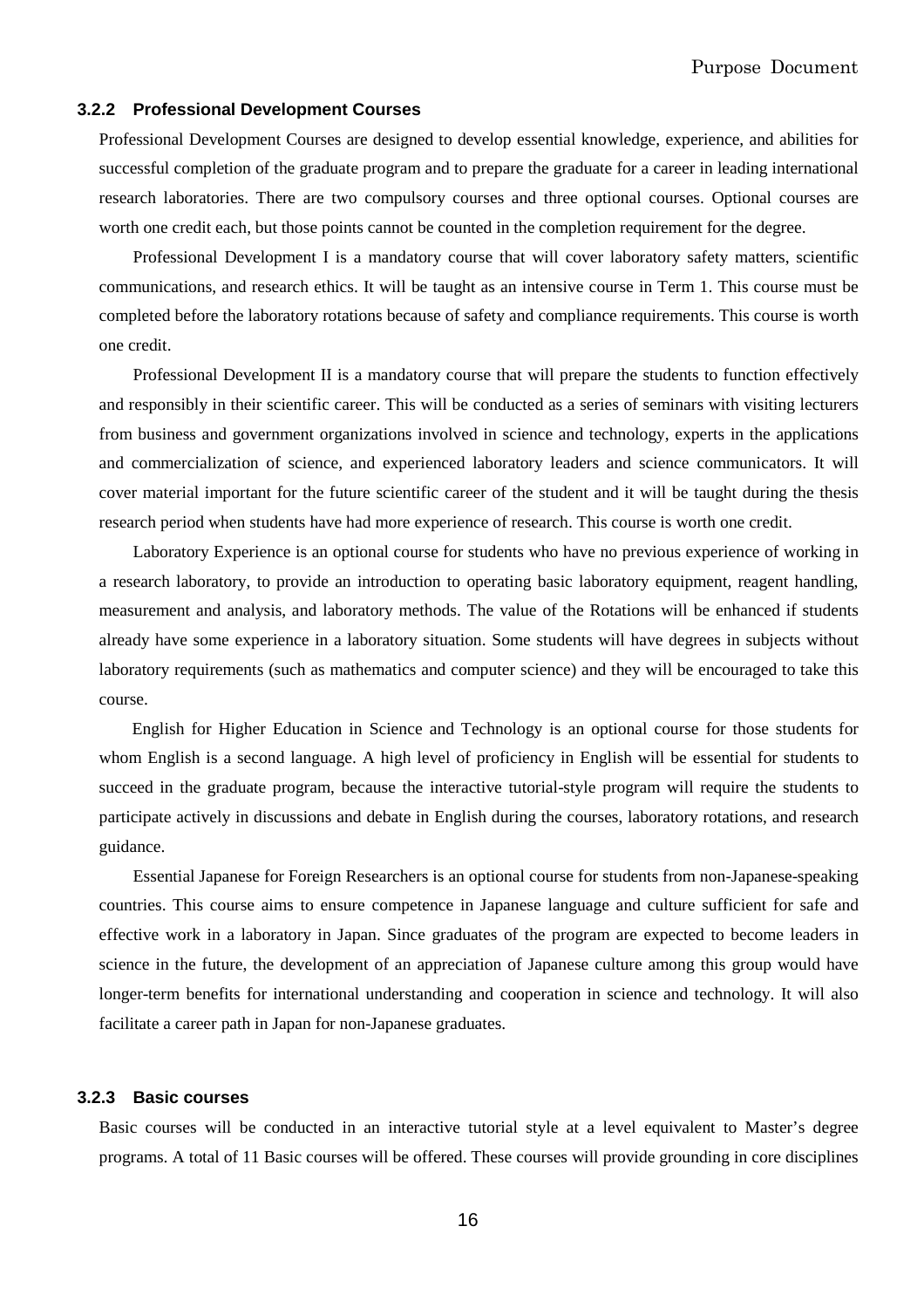such as Biology, Chemistry, Mathematics, and Physics, and preparation for advanced courses in more specialized fields. Basic courses are worth two credit points each.

#### **3.2.4 Advanced courses**

Advanced courses will be conducted in an interactive tutorial style. They will introduce the students to more advanced topics. These courses are subcategorized as Mathematics and Computational Sciences, Physical Sciences, Life Sciences and Interdisciplinary Topics.

Some Advanced courses will cover recent advances in specialized topics. For example, "Developmental Biology" will cover recent advances in developmental biology. Other Advanced courses will extend students' knowledge to a more advanced level. For example, "Mathematics II" will introduce students to some more advanced mathematical topics based on a foundation provided in "Mathematics I". These advanced courses are worth two credit points each.

Other Advanced courses are designed to provide more flexible learning. These are described under the subcategory of Interdisciplinary Topics. One example of these is "Independent Study", in which students undertake a program of reading and synthesis of ideas. Under the supervision of an appropriate Professor, students will prepare a plan of study, carry out appropriate reading, describe the results of their study in a substantial report or essay and be able to answer questions from an audience of peers and faculty. Another example is "Special Topics". It will be available to cover special topics, such as a topic or technique that is not regularly available as an advanced course. For instance, optogenetics is an emerging field that combines genetic engineering and optics, and one in which rapid advances are being made. Such a course may be given by full-time, adjunct or visiting faculty in response to the requirements of a specific group of students. These advanced courses are worth one credit point each.

In accordance with the principle of being strongly international, International Workshop Courses will be offered on an annual basis. These are short courses on specialized topics to which internationally distinguished visiting faculty contribute, and which accept international students on a competitive basis. Students in the OIST graduate program will be able to participate with approval from their General Advisor. These would normally be taken in years 3-5 of the program, to avoid schedule conflicts. However, in accordance with the principle of flexibility, the General Advisor may also approve International Workshop Participation by students during their  $1<sup>st</sup>$  or  $2<sup>nd</sup>$  year, when considered valuable for the student's academic progress. Students can earn 1 credit for participating in International Workshops and completing course requirements.

## **3.2.5 Laboratory Courses**

Laboratory courses include Rotations that are normally undertaken in the first year of the program, and the Thesis Proposal that is normally completed in the second year.

Rotations will form a major part of the student's work in the first two years of the graduate program. In each Rotation the student will spend one term undertaking a specific project and will then move on to a different laboratory. The Rotations provide a variety of experience in different laboratories that will broaden the student's understanding of different disciplines, techniques, and ways of thinking. They will also help the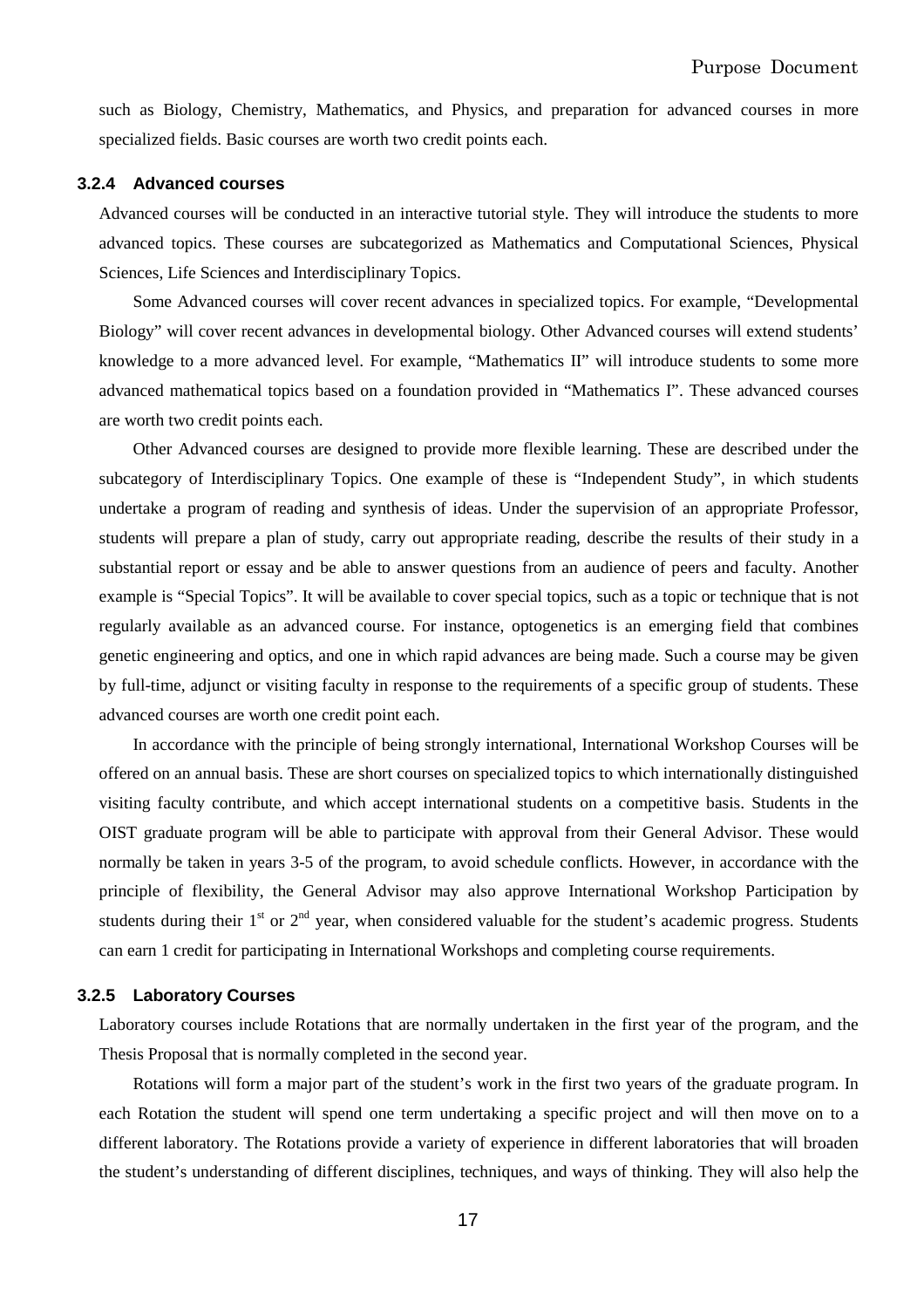student to select the most appropriate laboratory and research question for their thesis research. The General Adviser will guide the students to choose Rotations that include exposure to both experimental and theoretical approaches, and an interdisciplinary experience. The Dean will give final approval for the student's selection.

Students will typically complete three Rotations before deciding on a thesis topic. Each Rotation requires writing a project proposal, completing the proposed project in the laboratory, and submitting a written report. The Professor in charge of the laboratory will assign the project topic, taking into account the interests of the student and the capabilities of the laboratory. Students will be required to write a report including a literature review of publishable standard, a results section reporting their original findings from working in the laboratory, and an oral presentation to the laboratory members.

In the second year the students will begin work on their Thesis Proposal in the Research Unit where they intend to conduct their thesis research. The Thesis Supervisor will provide research guidance and the students will undertake preliminary thesis work. The preliminary thesis work will include an in-depth literature review, a piece of independent research undertaken in the laboratory, and preparation of a Thesis Proposal. The independent research project is developed by the student, under the guidance of the Thesis Supervisor. The student should complete this piece of independent research using the methods available in the laboratory, and write it up. This may be used as preliminary evidence to support the Thesis Proposal but the student may also choose a different topic for the thesis. The Thesis Proposal, including the write-up of independent research, will form part of the assessment for progression to the thesis research.

The Thesis Proposal will thus be developed in three phases: phase 1, literature review; phase 2, independent research project, and phase 3, preparation of Thesis Proposal. These will normally be completed at the end of each term and submitted to the provisional Thesis Committee. The committee will give feedback and the student will make necessary revisions. The final assessment of the Thesis Proposal will be undertaken by the Dean as part of the evaluation for progression to thesis research.

## **3.2.6 Policy on design of mandatory, elective and optional courses**

In keeping with the requirement for a flexible course structure, the number of required courses will be limited. There are two required courses of 1 point each. Each student will normally take at least 4 Basic courses of 2 points each, and 4 Advanced courses of 1 point or 2 points each. Mandatory courses have a value of 1 point each. International Workshop Participation may provide additional points. The subtotal of Professional Development, Basic, and Advanced courses amounts to courses with a value of 20 points. Three Laboratory Rotations are normally required, with a point value of 9 points. In addition, students are required to complete a Thesis Proposal with a point value of 1 point. The subtotal of Rotations and Thesis Proposal is 10 points. Altogether, students will be required to accrue at least 30 points. Optional courses have point value but those points cannot be counted in the completion requirement for the degree. Students with advanced standing may, with the approval of the Dean, obtain credit for graduate courses completed prior to admission.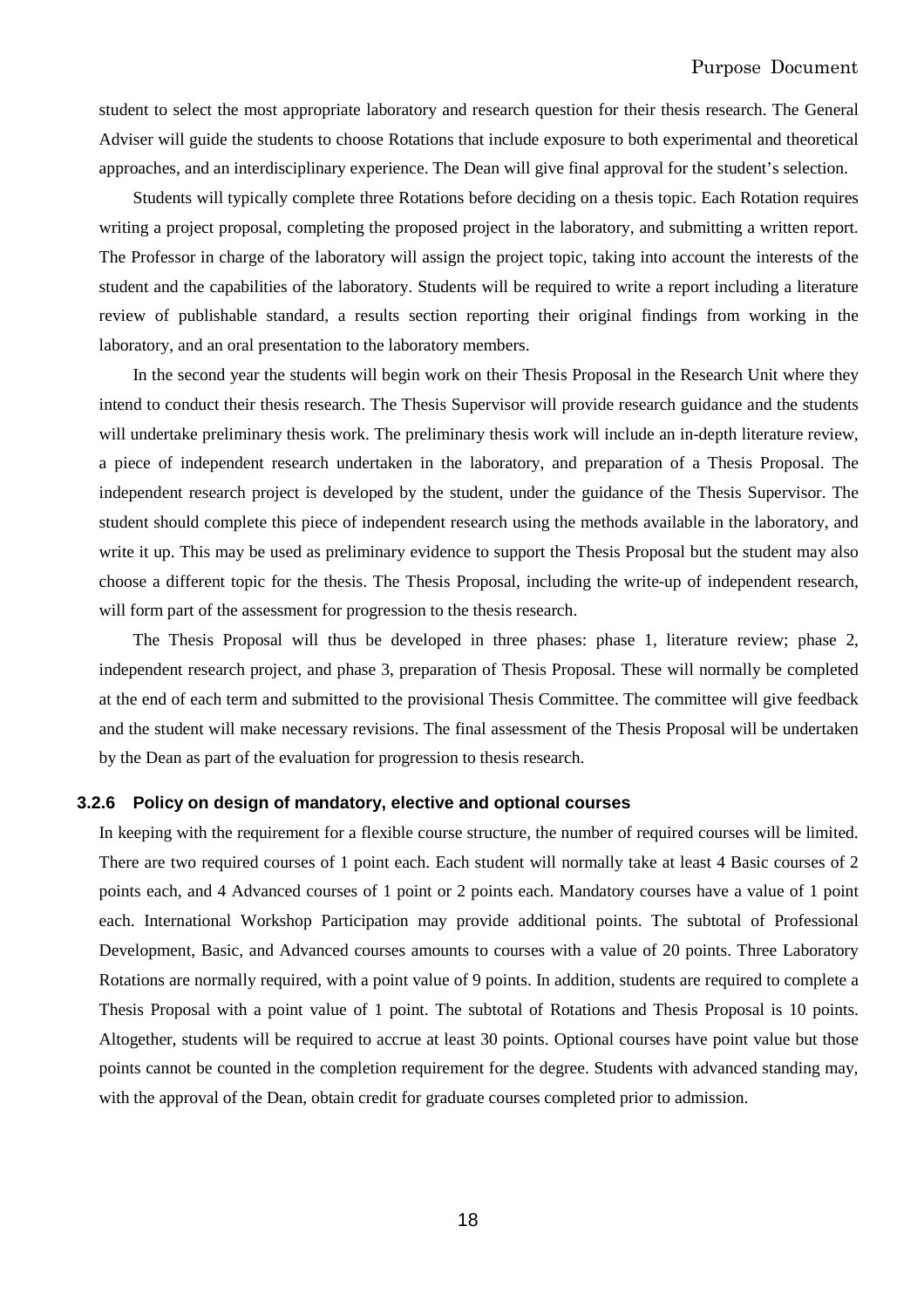## **3.3 Policy on design of order of study (target year)**

#### **3.3.1 Year 1**

Students must complete the first Professional Development Course (Professional Development I) before commencing laboratory work, and this must be the first course taken in the program. Professional Development I will be presented as an intensive block course at the start of the first academic year. In Year 1 students would normally take Basic Courses and complete three Rotations. Students may take Advanced Courses in Year 1 if they are sufficiently well prepared, and may also take appropriate Professional Development courses. Students should complete their Rotations before proceeding to the Thesis Proposal. This will help the students to make an informed decision about the laboratory they choose for their thesis research by providing exposure to different laboratories. Optional courses (Laboratory Experience, English for Higher Education in Science and Technology, and Essential Japanese for Foreign Researchers) would normally be taken in year 1.

## **3.3.2 Year 2**

During Year 2 students need to complete their preparation for thesis research work. Students would normally take Advanced Courses in Year 2 but additional Basic courses may be taken according to each student's needs. They would normally complete their Thesis Proposal in Year 2. The Dean will then review their progress and determine if the student is permitted to progress to thesis research. This will help the students by ensuring that they do not commence their thesis research before they are ready.

## **3.3.3 Years 3-5**

The main focus of Years 3-5 will be thesis research. In addition the students are required to participate in Professional Development II, which they will complete as a series of seminars conducted in parallel with their thesis research. The students may optionally participate in Workshop Courses as appropriate.

In general, Basic Courses and Advanced courses will be completed in the first two years, and this will provide sufficient background for thesis research. Variations will be possible in exceptional cases with the approval of the Dean.

#### **3.3.4 The basis for the three-term per year system**

A three term per year schedule will be used, with 15 weeks in each term. This schedule was chosen in order to give enough time for completion of a meaningful project in each laboratory rotation.

## **3.4 The Academic Year**

The school year begins in September, which is most common internationally. This will facilitate the entry of international students to the Graduate Program. The school year will be composed of three terms: First Term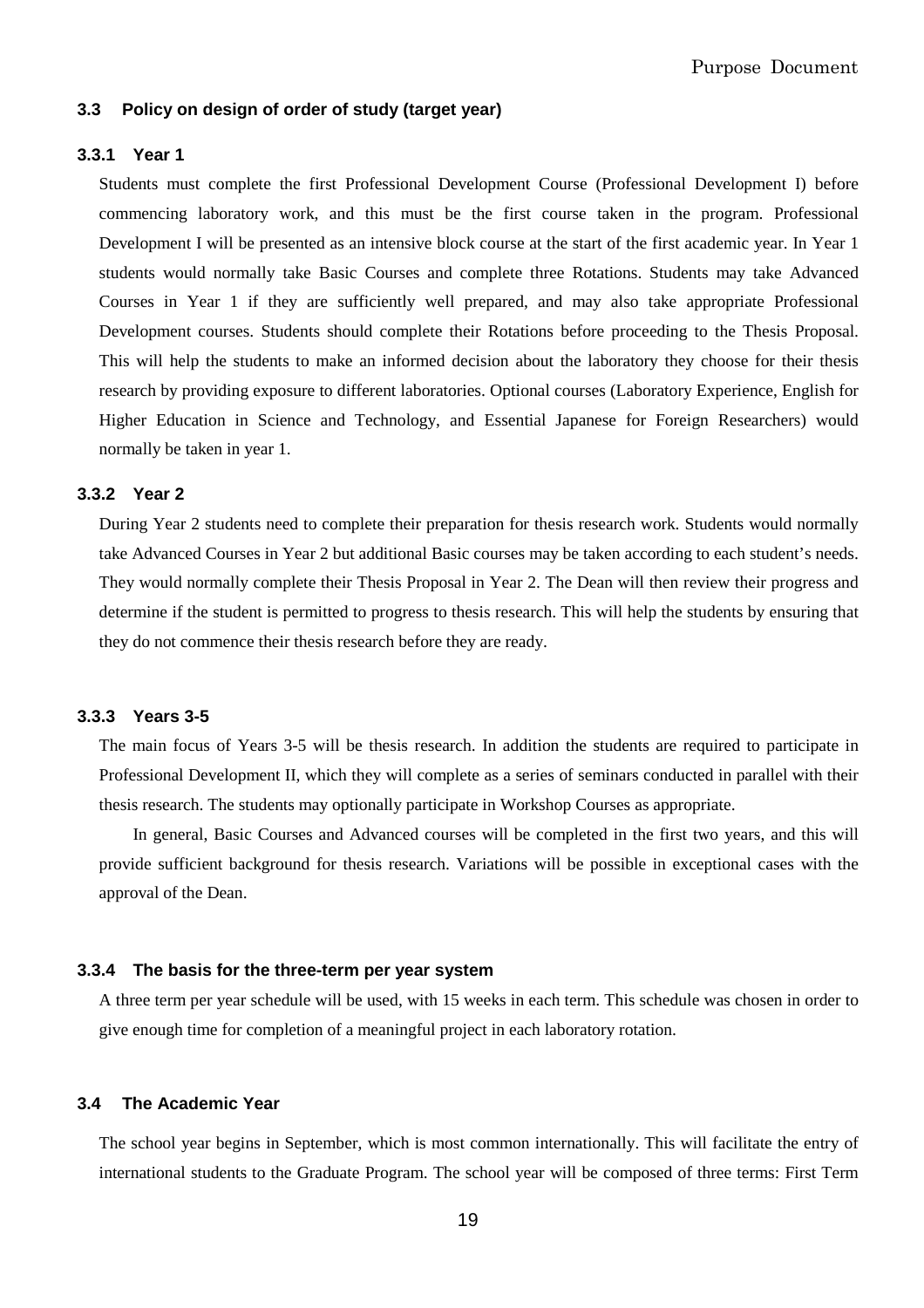from September 1 to December 31, Second Term from January 1 to April 30<sup>th</sup> of the following year, and Third Term from May 1 to August 31. In addition to Japanese national holidays there will be breaks of two weeks between First Term and Second Term and between Second and Third Term, with a four week break after Third Term as shown in Figure 2 (grey boxes).



**Figure 2: Planned Yearly Calendar**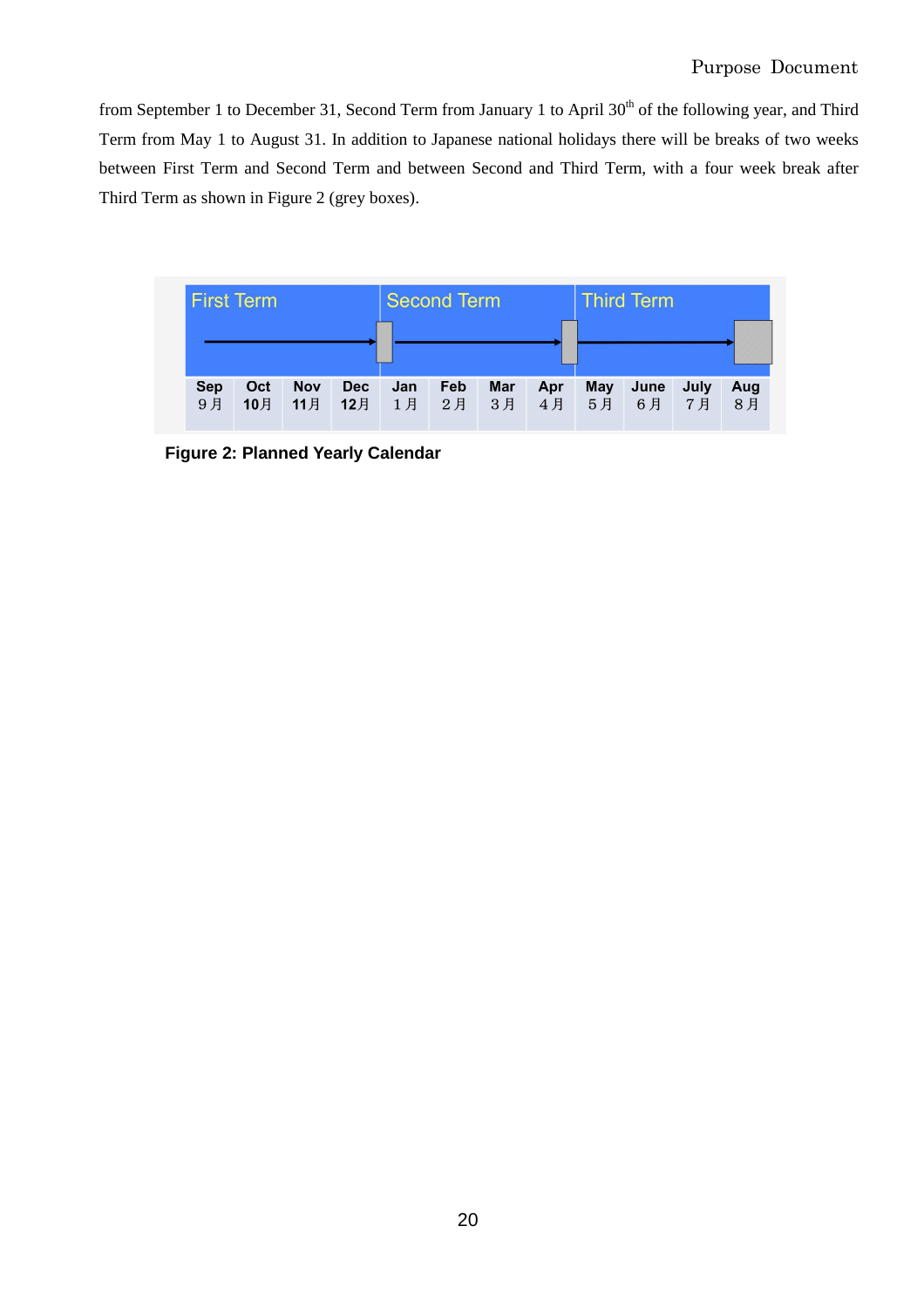#### **4 Concept and Features of Faculty Assignment**

## **4.1 Composition of Faculty**

 $\overline{a}$ 

Consistent with the principles outlined in the section on the "Purpose and Necessity of Establishment", the graduate school will work toward "best in the world" status by appointing outstanding faculty members. The aim of being "international" will be achieved in part by ensuring that at least half of the faculty members are from outside Japan, and also by attracting faculty members with a strongly international experience and perspective. All faculty members will be expected to teach in English.

Faculty will be expected to maintain a program of excellent research and publication, to contribute to the Graduate University's overall teaching program, to supervise graduate research projects and to assume appropriate responsibilities in the OIST academic community. The Faculty will be composed of Professors, Associate Professors and Assistant Professors<sup>9</sup>, following the international system of three ranks of professor.

In addition to the full-time faculty members, the total teaching staff will include adjunct and visiting faculty members, who will be outstanding, internationally renowned researchers able to make an important contribution to courses and research. Adjunct professors will generally have external appointments in other universities but will have laboratory resources at OIST and will spend significant amounts of time (up to 50% full-time equivalent) at OIST. See **ATTACHMENT 6** for a short CV of each Adjunct Professor at OIST. The contribution of adjunct faculty members will be by teaching parts of or whole courses, contributing to OIST international workshops, and participating in research. Adjunct faculty members will not be primary Thesis Supervisors but may serve on the Thesis Committees. Visiting professors may be invited to give specific lectures, teach whole courses or modules within a course, or contribute to OIST international workshops. Visiting professors will have shorter-term involvement and limited individual research support. Visiting professors will be internationally recognized researchers and inviting them to OIST will provide an opportunity for students to be exposed to a wider range of topics. The participation of visiting professors in the teaching program will build interconnections between OIST and other leading educational and research institutions and establish possible research collaborations. The overall ratio of faculty to students will be about 1:2 (when there are 100 students).

<sup>&</sup>lt;sup>9</sup> In the Japanese system a *Jokyô* (助教) has less independence and seniority than an Assistant Professor in the North American system. Although a *Jokyô* can give lectures he or she cannot be the sole supervisor of a PhD student. Also, for recruiting purposes the position of *Jokyô* as generally understood would not be as attractive as an Assistant Professor position in the US. Increasingly, Japanese universities use the rank of *Junkyôju* (准教授) for positions equivalent to Assistant Professor in the North American system. For official purposes we will use the title of *Junkyôju* (准教授), and create as subcategories the katakana titles of Assistant Professor (アシスタント プロフェッサー) and Associate Professor (アソシエート プロフェッサー).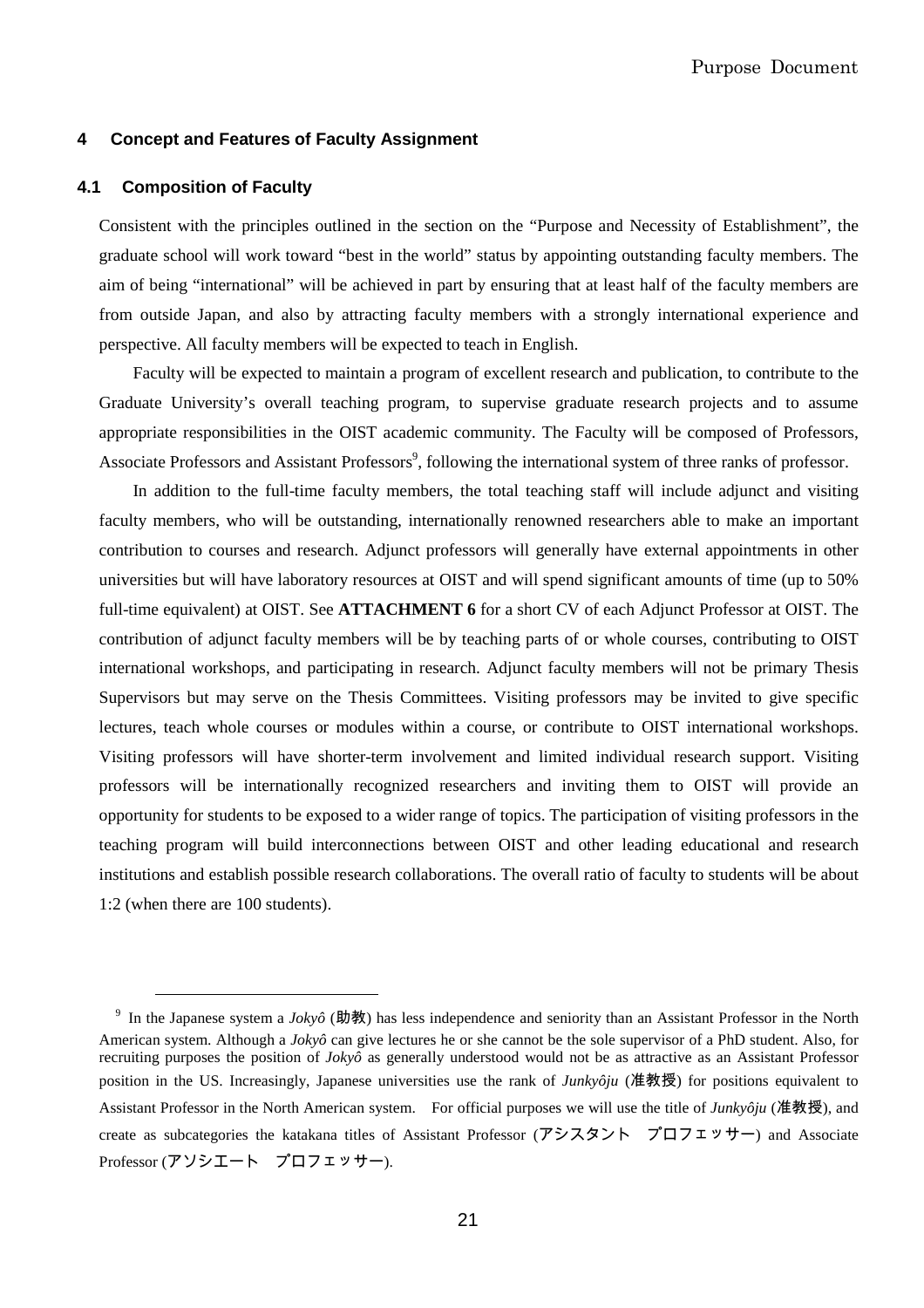## **4.2 Faculty Assignment**

The Dean will assign faculty members to be Course Coordinators, and determine which faculty members contribute to each course. Faculty members may be Course Coordinators, in which case they will be responsible for overseeing the content, teaching, and examination requirements of the course. Faculty will be expected have a deep knowledge of the area covered by the course syllabus of the courses they coordinate. More than one faculty member may teach a course, and adjunct faculty members may contribute parts of a course.

## **4.3 Research Laboratories**

The Research Laboratory will be the administrative unit for research at the Graduate University. All full-time Faculty members including Assistant Professors will be independent heads of Research Laboratories. The flat, non-hierarchical organization of Faculty and the absence of a departmental structure will encourage interaction among Research Laboratories and sharing of space, equipment, and expertise, which will promote interdisciplinary research activities. Research Laboratories may appoint Group Leaders, Post-Doctoral Researchers, Research Technicians or Research Assistants as fixed term employees. Administrative personnel will be appointed according to the administrative needs of the Research Laboratories, and may be shared between different Research Laboratories.

In reference to practices in overseas prestigious universities etc., the typical composition of each Research Laboratory is proposed in Table 1.

| Title                                 | <b>Individual Research Lab</b> | Projected Total |
|---------------------------------------|--------------------------------|-----------------|
|                                       |                                |                 |
| Faculty Member (Professor,            |                                | 50              |
| <b>Associate Professor, Assistant</b> |                                |                 |
| Professor)                            |                                |                 |
| Group Leader                          | (Researcher)                   |                 |
| Researchers                           | $2 - 5$                        | $100 - 200$     |
| <b>Students</b>                       | $2 - 3$                        | $100 - 150$     |
| <b>Research Technicians</b>           | $1 - 2$                        | $50 - 100$      |
| <b>Research Administrator</b>         | $0 - 1$                        | $0 - 50$        |
| Total                                 | $6 - 12$                       | $300 - 550$     |

**Table 1: Research Laboratory Personnel** 

The number of staff in each Research Laboratory may vary according to the research program. Each Faculty member (i.e., each Research Laboratory) will have about 2-5 researchers (including group leaders) and 2-3 students. Typically one or two Research Technicians will be appointed as research support staff for each Research Laboratory. The total personnel number for each Research Laboratory will be about 6-12 on the average. For the 50 Faculty, the research laboratories will have a total of around 500 persons.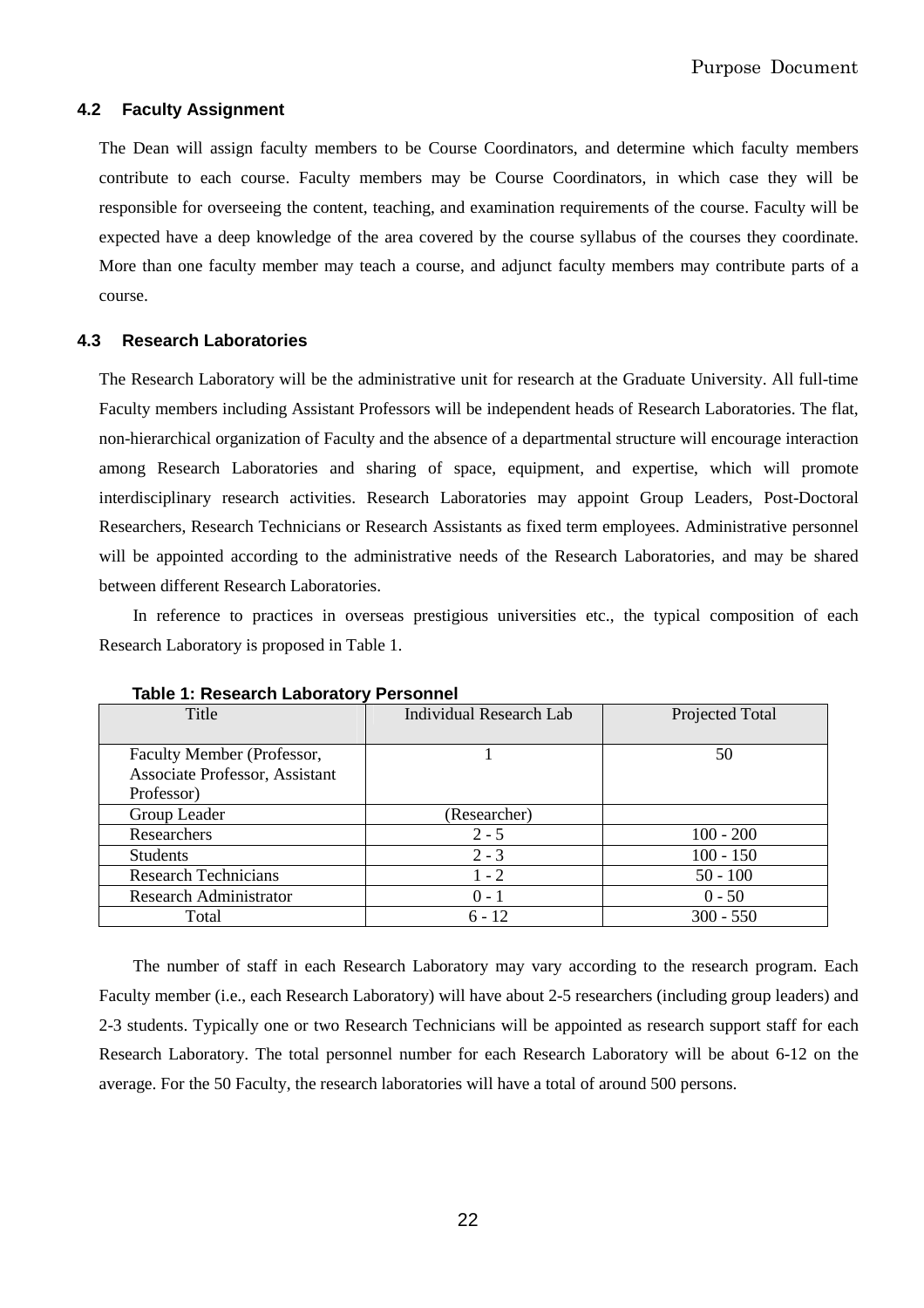## **4.4 Recruitment, Appointment, Promotion, Evaluation and Retirement of Faculty**

Faculty members of the Graduate University are selected based on applying the highest international standards in the evaluation of candidates to ensure the recruitment of "best in the world" Faculty.

## **4.4.1 Strategies for recruiting "best in the world" faculty**

The Graduate University will recruit "best in the world" faculty through open competition and strict review including external evaluation. To attract world-class researchers, the Graduate University will need to provide an excellent research environment. An important consideration is internal funding. Funding is provided for each Research Laboratory based on a budget proposal submitted annually, in accordance with the objectives of a 5-year research plan. Faculty members will also be encouraged to seek external funding. To attract worldclass researchers, the Graduate University will also need to offer salaries, travel expenses, and other benefits that are at least competitive with top universities in other countries. Such benefits include high-quality housing offered at a low rent to faculty members. International awareness of OIST is increasing as evidenced by a large number of applications for faculty positions in response to a call for applications in  $2010^{10}$ .

## **4.4.2 Age Distribution of the Teaching Staff**

The Graduate University recruiting policies will aim for a balance in the age distribution of the university Faculty. This will ensure that both new researchers and more established researchers will be represented among the Faculty. Form 3-3 describes the age distribution of the current members. OIST is an equal opportunity, affirmative action employer.

## **4.4.3 Appointment and Promotion**

 $\overline{a}$ 

Faculty will be engaged in education and research as head of a Research Laboratory, having independent resources. They will be recruited through open competition and strict review. It is intended that these positions and ranks conform to similar ranks in the American system to allow simpler transfer of personnel between institutions, and to enhance recruitment at appropriate levels to maintain world-best standards of Faculty teaching and research.

There will be a tenure track system of Assistant Professor, Associate Professor and Professor. Appointments may be made at any of these levels. All promotions and renewals will be based on advice from an external review committee. Tenure carries with it a guarantee of employment until retirement. However, it does not guarantee continuous internal research support – tenured faculty will compete along with non-tenured members of Faculty for their internal research funding on a roughly 5-year cycle.

Assistant Professors are hired for 7 years with an evaluation by year 5, after which they may be promoted to a five-year appointment as Associate Professor with or without tenure, or terminated at the end of their term. Outstanding Assistant Professors may be promoted sooner.

In response to advertisements for new faculty in 2010, a total of 548 applications were received, of which 417 were from Non-Japanese applicants (OIST Academic Affairs Records).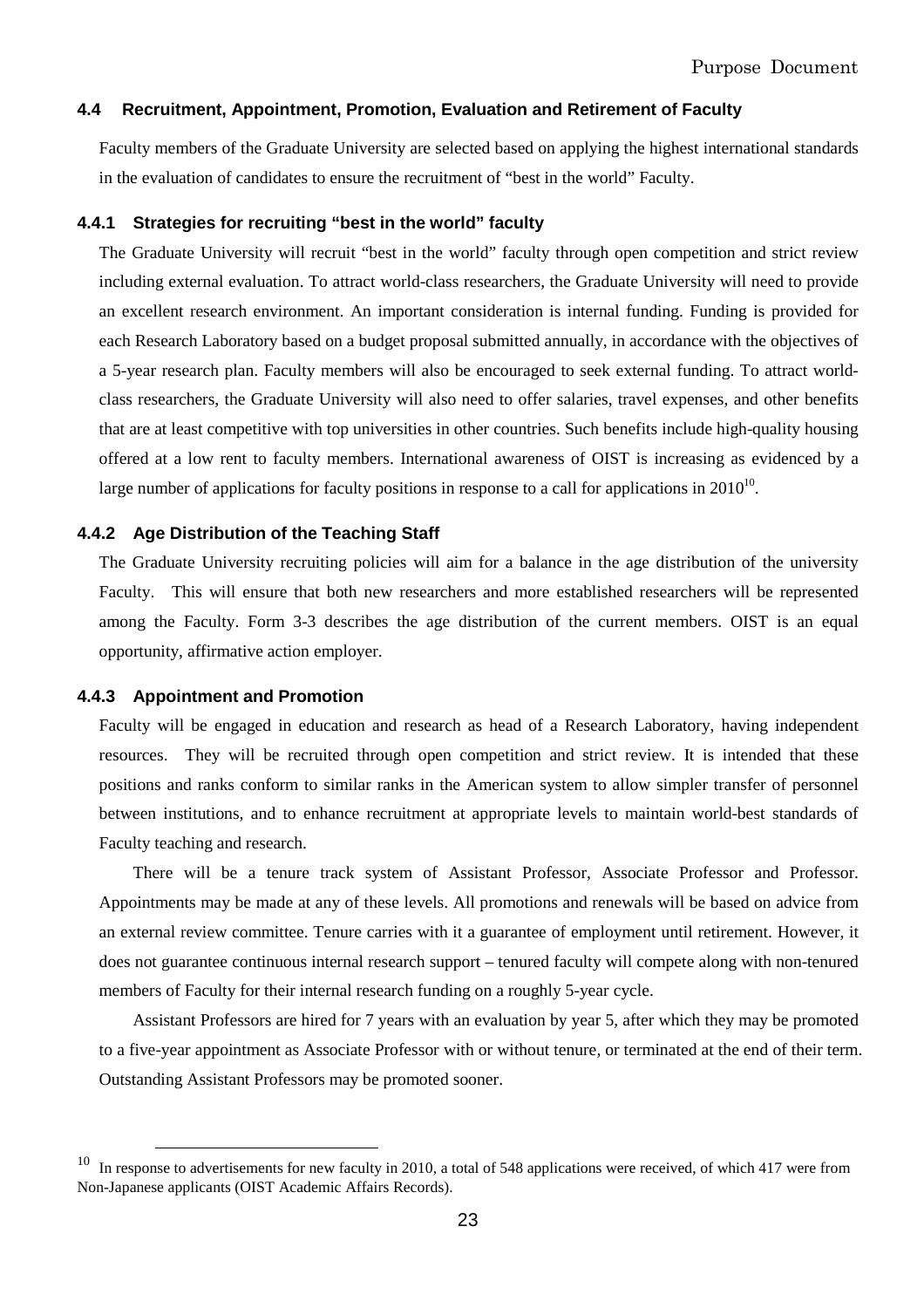Assistant Professor is an untenured position. The appointment to Associate Professor can be made either with or without tenure. In general, the position of Professor denotes tenure, although there may be some situations where this is not required, such as after the mandatory retirement age.

Associate Professor appointments will be reviewed for promotion to Professor during the  $4<sup>th</sup>$  year of the initial 5-year appointment. Early review will be permitted in exceptional circumstances. If promotion is not granted, subsequent review will be considered only if there is a significant advancement in the Associate Professor's research achievements.

## **4.4.4 Evaluation**

Faculty member evaluation will be based on the Faculty member's performance in research, education and service to the university. Evaluation of each Faculty member will be conducted with the assistance of a committee of outside experts in the relevant research field. Relevant personnel of the university may be asked to comment on the performance of the Faculty member in university service. Industrial collaboration activities such as patents and licensing can be one of the criteria included in the research performance evaluation to supplement academic publications. Tenure decisions will be made through a similar evaluation process.

## **4.4.5 Retirement**

The retirement age of Faculty members will be 70 years (See **ATTACHMENT 7**: Excerpt from employment regulations for permanent employees). This permits the retention of active researchers who have achieved eminence in their field and continue to make a full contribution to teaching and research.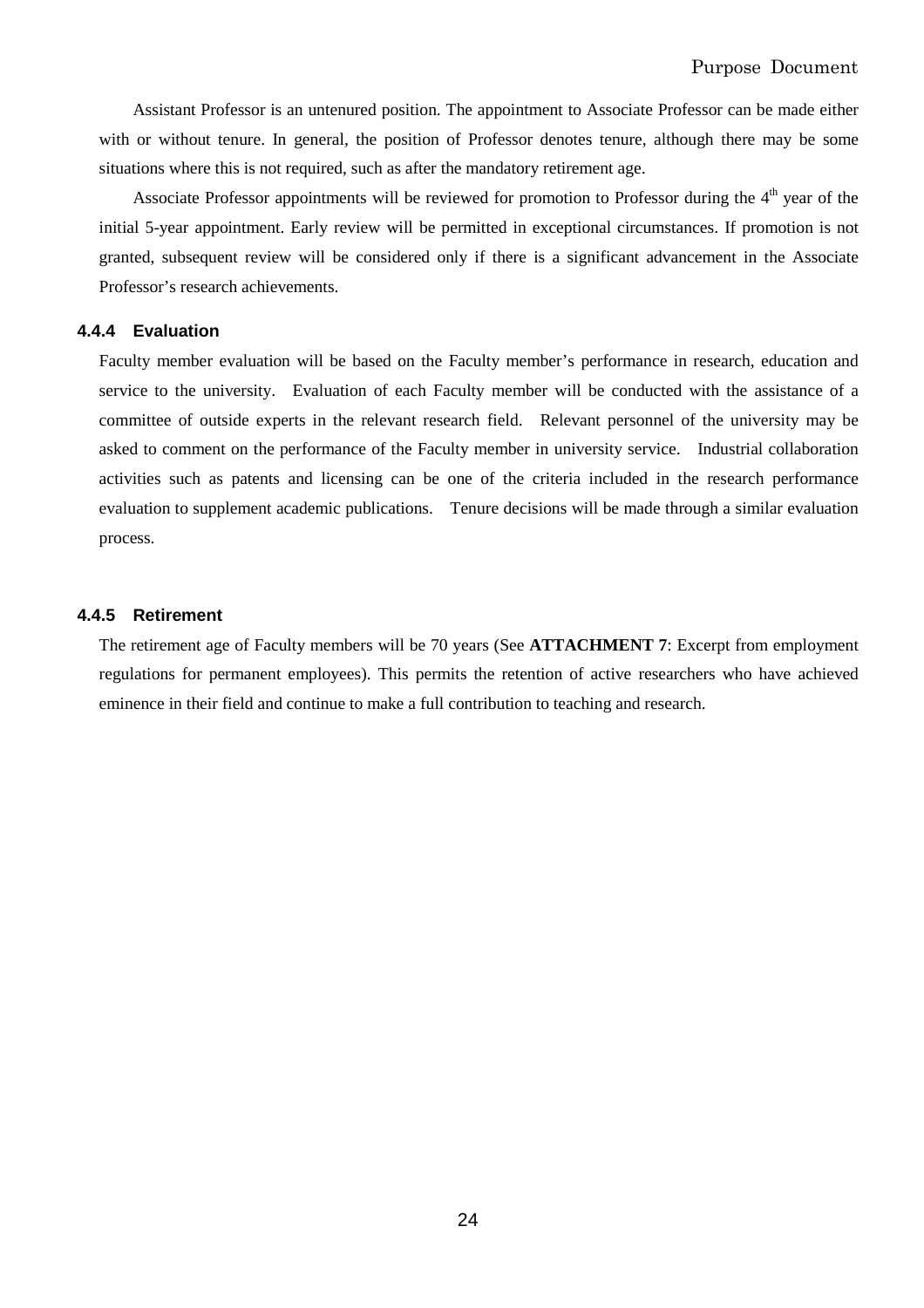## **5 Educational Method, Course Selection Guidance, Research Guidance, and Completion Requirements**

#### **5.1 Educational Method**

In accord with the overall aim of developing the full potential of each student toward scientific excellence and independence, every student is treated as a unique individual and their program of studies is tailored to their scientific aspirations, prior education, and current interests. The program is designed to facilitate independent, flexible and original scientific thinking, and to maximize research opportunities and time spent in direct research activities. The concept of "Best in the world" will be supported by careful selection of students and faculty, and use of adjunct and visiting faculty members to enhance the program.

 In accordance with the concept of "International", English will be the language of instruction and the educational program will be international with at least 50% of the faculty members and students from outside Japan. The teaching method will require active learning and classes will be conducted in the style of interactive seminars. This will be possible because of the small group sizes that can be achieved due to a high staff to student ratio. In accordance with the principle of "Flexible", the particular selection of courses taken by any student will be based on their educational background, intentions, and experience, under the guidance of a General Advisor and with the approval of the Dean.

The graduate program emphasizes the importance of laboratory-based training and interaction with other students, researchers and professors. Beside-the-bench discussions, laboratory meetings, and informal interactions with people from research groups beyond the immediate focus of the thesis studies will be facilitated by Laboratory Rotations, each lasting one term (15 weeks). Laboratory rotations will be designed to meet the needs of each individual student.

## **5.2 Course Selection Guidance**

#### **5.2.1 Systematic curriculum design for each student**

An unrestricted curriculum is proposed that will provide maximal flexibility in subject choice. Students will have an individualized study program to accommodate their unique academic background and research intentions. The students will have opportunities to broaden their education by taking courses in areas of interest, while also being guided to take courses in the core subjects necessary for a strong foundation in the disciplines important for their research. A systematic curriculum design for each student will be achieved by matching their program of study to their unique and specific educational needs and research aspirations.

A flexible curriculum design tailored to individual student requirements is important for several reasons: (i) students will be accepted from many different educational systems from around the world and will enter with different educational backgrounds (ii) interdisciplinary research may require crossing over into new disciplines for which students may need additional preparation; and (iii) students who are exceptionally wellprepared to do research will have the option of a faster track. In accordance with the aim of developing the full potential and independence of each student, students will not be assigned to continue in the laboratory of a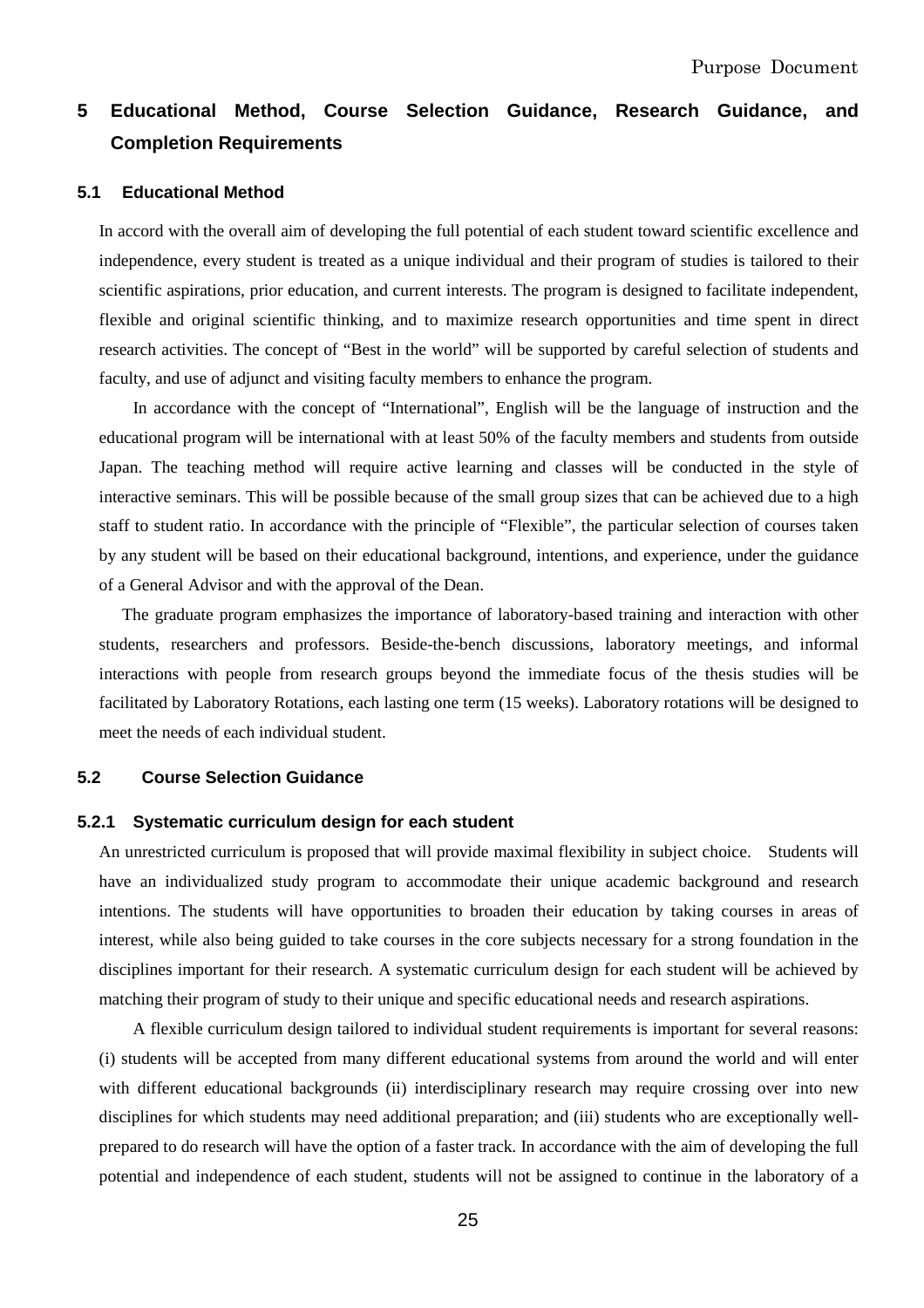particular professor at an early stage, but will be able to choose the laboratory for their thesis work on the basis of Rotations in several laboratories.

## **5.2.2 Assignment of General Advisor for each student**

The flexibility provided in the curriculum necessitates careful advising to ensure that course design is optimized. To achieve this, on admission each student will be assigned a General Advisor by the Dean. The General Advisor will work carefully with the student to help select courses and laboratory rotations that reinforce the necessary foundations in the core disciplines of relevance to their research. The General Advisor will also encourage course selection that The General Advisor is an experienced member of the faculty with a high level of competence in the field, able to give advice to the student on the choice of courses that will provide the breadth of knowledge necessary for successful interdisciplinary research. The General Advisor shall not become the Thesis Supervisor, and is required to be a disinterested party charged with taking care of the best interests of the student. The General Advisor will continue to play a general mentoring role for the duration of the student's studies at OIST.

The General Advisor and student together will formulate a plan of courses and Rotations for the first two years. The particular selection of courses taken by any student is based on their educational background, intentions, and experience. The course plan will take into account any previously established credits, specific experience and research interests of the student. Each individual's course plan will be finally approved by the Dean with advice from the Dean's committee. The Dean's committee includes faculty members to advise on those matters requiring academic input in specific subject areas, as well as senior faculty with appropriate experience. After the Dean has approved the course plan, the General Advisor under the authority of the Dean will monitor progress. The grades obtained in courses will be reported to the General Advisor and Dean's committee. The student's progress and performance in each laboratory rotation will be discussed in the Dean's committee to ensure cooperation among faculty members in facilitating individual student progress. This committee will advise the Dean regarding approval of the students move from one lab to another. It will be the responsibility of the Dean and General advisor to convene meetings of the committee and prepare an agenda to ensure that progress of all students is monitored.

## **5.2.3 General features of course plan**

Course work in the first two years will provide a broad basis for further research towards a thesis in later years. Students will generally take at least four Basic courses in Year 1 and four Advanced courses in Year 2. Most courses will be worth two points each. In addition, the student will take two mandatory courses (Professional Development I and II) worth one point each. This gives a subtotal of 20 points. The emphasis on learning by doing research, and on interaction with other students, researchers and professors, requires that the student can spend enough time in the research environment. Therefore the number of courses that can be taken in a term is normally limited to four. A student should undertake Rotations in 3 laboratories before choosing their thesis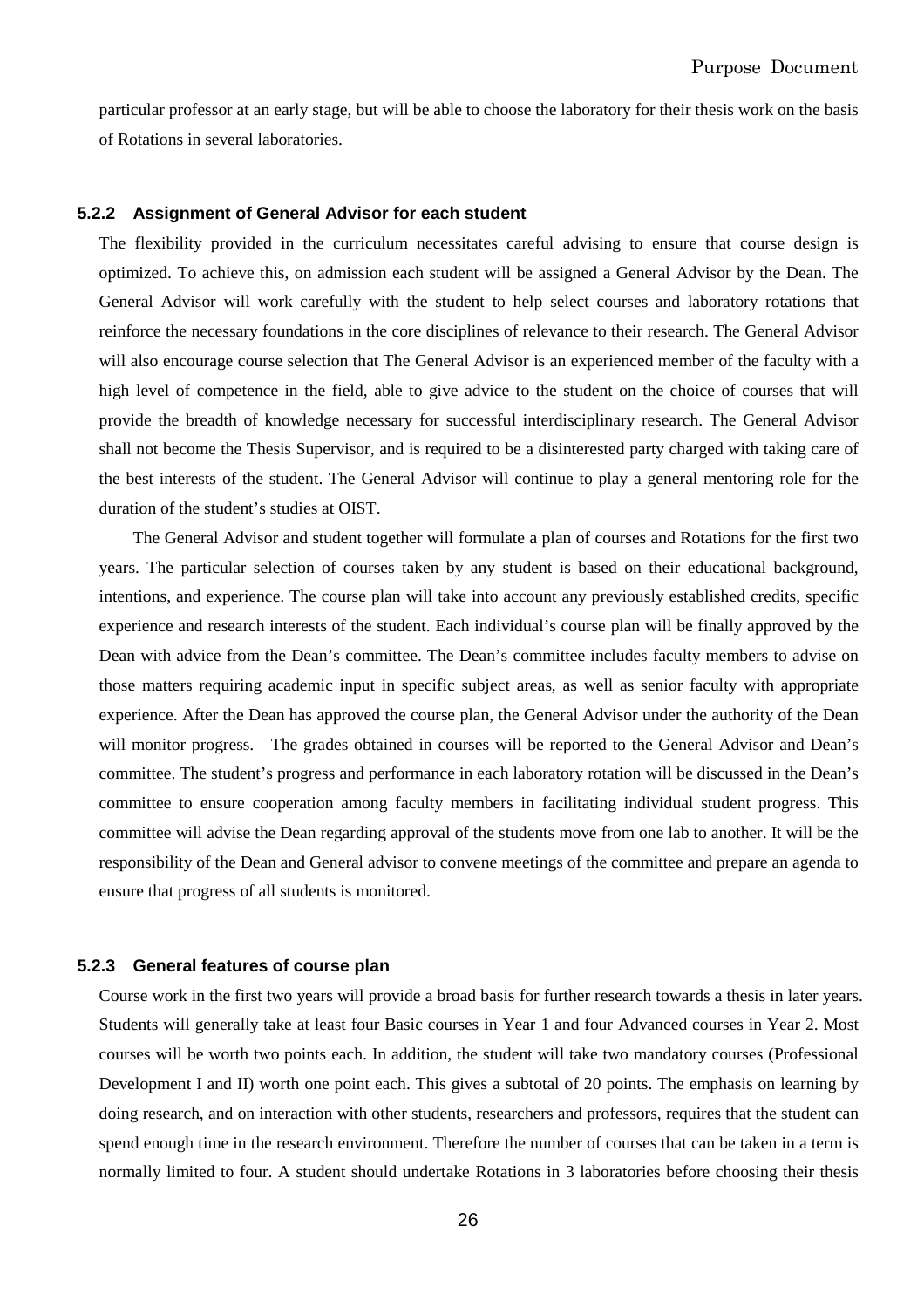project. Lab Rotations will be worth 9 credit points. An additional 1 credit will be awarded for the Thesis Proposal. This gives a subtotal of 10 points, making a grand total of 30 points. Additional Workshop Courses held by OIST may be offered for credit to students in Years 3-5.

Some variation on the basic program is expected. Students may be given credit for courses and laboratory work completed at another university. For example, a student who has completed an MSc in a relevant area may not need to take courses for credits in terms of completion requirement. Students who demonstrate exceptional ability in the first year of study may be allowed to take on additional workload and thus undergo thesis readiness evaluation earlier, at the recommendation of their General Advisor and at the discretion of the Dean. On an individual basis, students may be permitted to take courses at other universities. However, as this may interfere with the laboratory rotations the number of such courses will be limited and the Dean must approve each application.

See **Form 2-2-1** for curriculum design, **Form 2-3-1** and the syllabi for the course overview, and **ATTACHMENT 8** for Individual Student Program Examples.

#### **5.3 Research Guidance**

## **5.3.1 Qualifying requirements**

Before commencing thesis research, all OIST graduate students will be evaluated by an ad hoc thesis committee to determine if they are fully prepared for thesis research work. Assessment of readiness to progress to thesis research will be made after submission of the Thesis Proposal. Confirmation of progress to thesis research will be based on satisfactory performance in coursework and Rotations and acceptance of the student's thesis proposal. The Dean's committee will examine the student's record, which includes grades obtained in courses, and laboratory rotations, and the report from the thesis supervisor with any comments from members of the intended thesis committee. The Dean's committee will deliberate on the readiness of the student to progress to thesis word taking into account the completed program of study and the student's achievements (grades), in relation to the proposed thesis research. The Dean's committee may approve or decline progression. If necessary the Dean's committee may recommend additional course work, or the student may be judged unable to progress to PhD thesis research. Only students demonstrating satisfactory performance will have their progress to thesis research confirmed. After confirmation they may begin their thesis research.

#### **5.3.2 Approval of Thesis Proposal, Thesis Supervisor, and Thesis Committee**

The student proposes a Thesis Supervisor and submits a Thesis Proposal to the Dean. If the proposed Thesis Supervisor is the same person as the General Advisor, a new General Advisor will be appointed by the Dean to avoid any conflict of interest. All students will be required to have a Thesis Committee - irrespective of the seniority of the Thesis Supervisor - to provide oversight of the thesis research supervision. The Thesis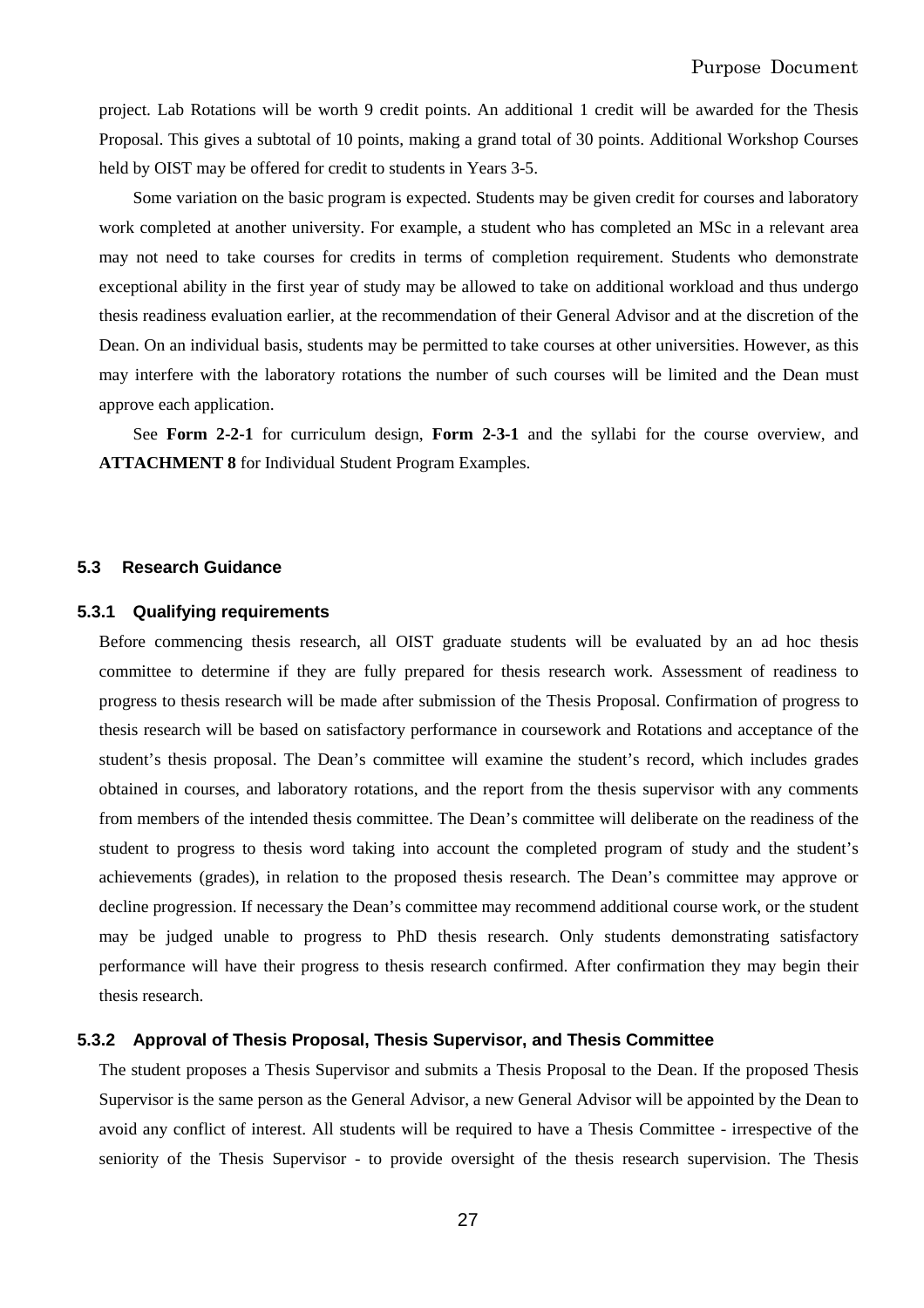Committee will be appointed by the Dean and will comprise the Thesis Supervisor (or co-supervisors if there is more than one supervisor), the General Advisor, and another faculty member selected by the Dean in consultation with the student and Thesis Supervisor. The Thesis Proposal, Thesis Supervisor, and Thesis Committee must be formally approved by the Dean before the student can continue to thesis research.

#### **5.3.3 Monitoring the Student's Progress**

In the first two years, before confirmation of the student to progress to thesis research, the General Advisor will meet regularly with the student to discuss progress or problems with courses and laboratory rotations and will organize help and support for the individual student as needed. In years 3-5 the guidance of the student will be the responsibility of the Thesis Supervisor, Thesis Committee, and Dean. The Thesis Committee includes the former General Advisor as well as additional third party members who can provide an independent viewpoint on the student's research progress. At a minimum the Thesis Committee will include three members (Thesis Supervisor, General Advisor, and an additional committee member). In practice the committee may be larger especially in cases of co-supervision or highly interdisciplinary research requiring expertise from different disciplines. This committee will provide support and guidance from a third party perspective able to take a broad view and maintain standards across the university.

The Thesis Supervisor will take primary responsibility for monitoring progress of the student, assisted by the Thesis Committee. The Thesis Committee will meet at least once a year with the student, who will report on progress and future plans. The committee will have a supportive role and will include a member with relevant expertise, a member with substantial experience in thesis supervision, and the General Advisor as a student advocate. The General Advisor will continue to act as a backup and an advisor who can act in a confidential manner in case of problems between the student and the Thesis Supervisor. The student and the Thesis Committee will report yearly to the Dean on progress with the student's thesis research. In case of lack of progress or poor quality of research, the Dean may intervene and suggest solutions. During the thesis years a compulsory course on Professional Development will operate with regular seminars and workshops throughout the program, and further develop the competencies and values that underpin a successful career in scientific research. The guidance process is summarized in Figure 3.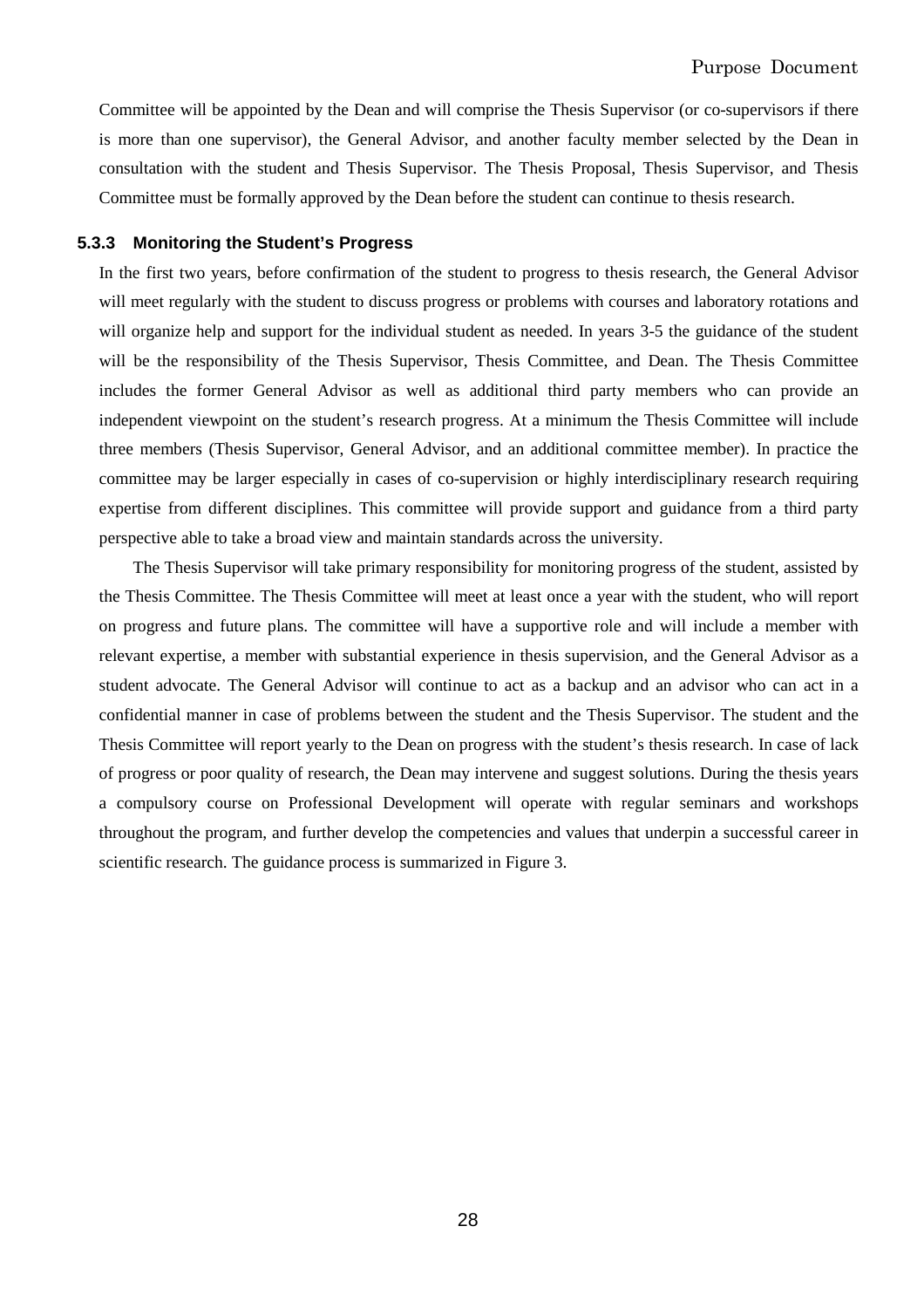

**Figure 3. Student guidance process**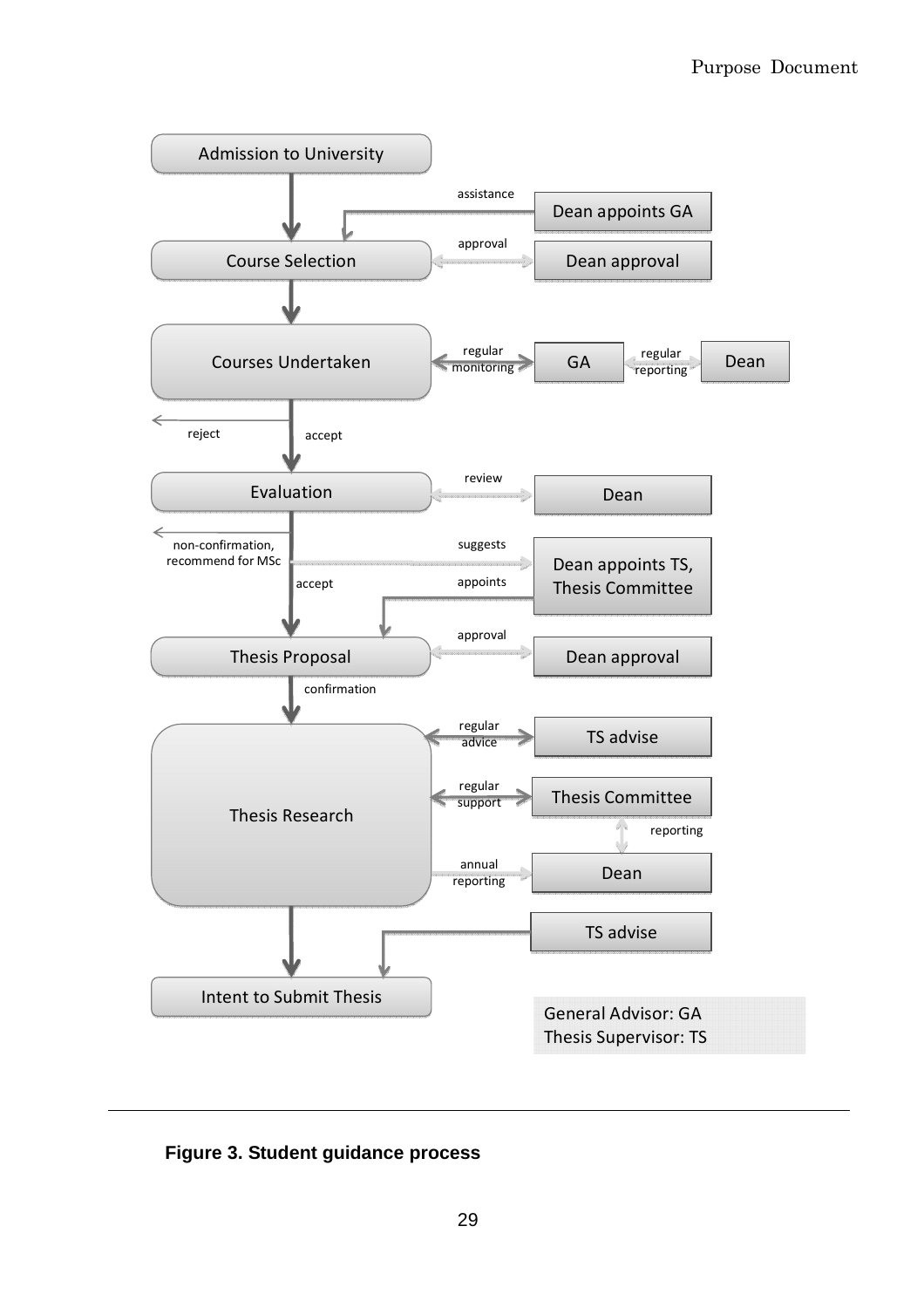## **5.4 Examination System and Publication Method of Thesis**

Following completion of sufficient research, with the approval of the Thesis Committee, the student will notify the Dean of his or her intention to submit a thesis, allowing time for the appointment of examiners. The student will then submit a written thesis in English for examination.

The Dean (or ad hoc committees established by the Dean) will appoint thesis examiners from within and outside the University, taking account of the recommendations of the Thesis Committee. The examiners will be asked to read the thesis and then prepare an individual report in which they provide recommendations to the Dean regarding the acceptability of the thesis for a PhD (the options for advice will comprise 'accept', 'accept with revision', 'revise and resubmit', 'recommend the thesis be considered for a lesser degree', 'fail'). The student will be allowed to see the examiners' reports but not the names of the examiners once all examiners have reported to the Dean.

In the case of the PhD thesis examination process, an oral defense of the thesis will take place once the examiners recommend acceptance of the written thesis. Following a satisfactory oral defense and the satisfactory completion of required revisions, the degree may be awarded provided all other completion requirements have been met. The decision to award the degree is made by the President on the recommendation of the Dean.

The academic record for the student will record the name of the Thesis Supervisor and list separately the names of the members of the Thesis Committee. The process for examination of PhD theses is detailed in Figure 4.

The completed theses will be publicly available on the university's website.

Research ethics will be governed as described in Section 8, Management Structure for Academic issues.

#### **5.5 Completion Requirements**

A student must have successfully completed the following minimum requirements to be considered for the award of a PhD:

- at least 30 points (20 from courses, 10 from laboratory work),
- successful admission to the PhD research program,
- submission of a PhD thesis, which has been examined by external and internal examiners and found to meet the required standards,
- successful oral defense of the thesis.

A student who fails to meet requirements for the award of a PhD may be considered for the award of a lesser degree of MSc if they have successfully completed the following minimum requirements:

- at least 30 points (20 from courses, 10 from laboratory work),
- submission of a thesis describing their own research work at a level judged to be suitable for the award of MSc by a panel of external and internal examiners.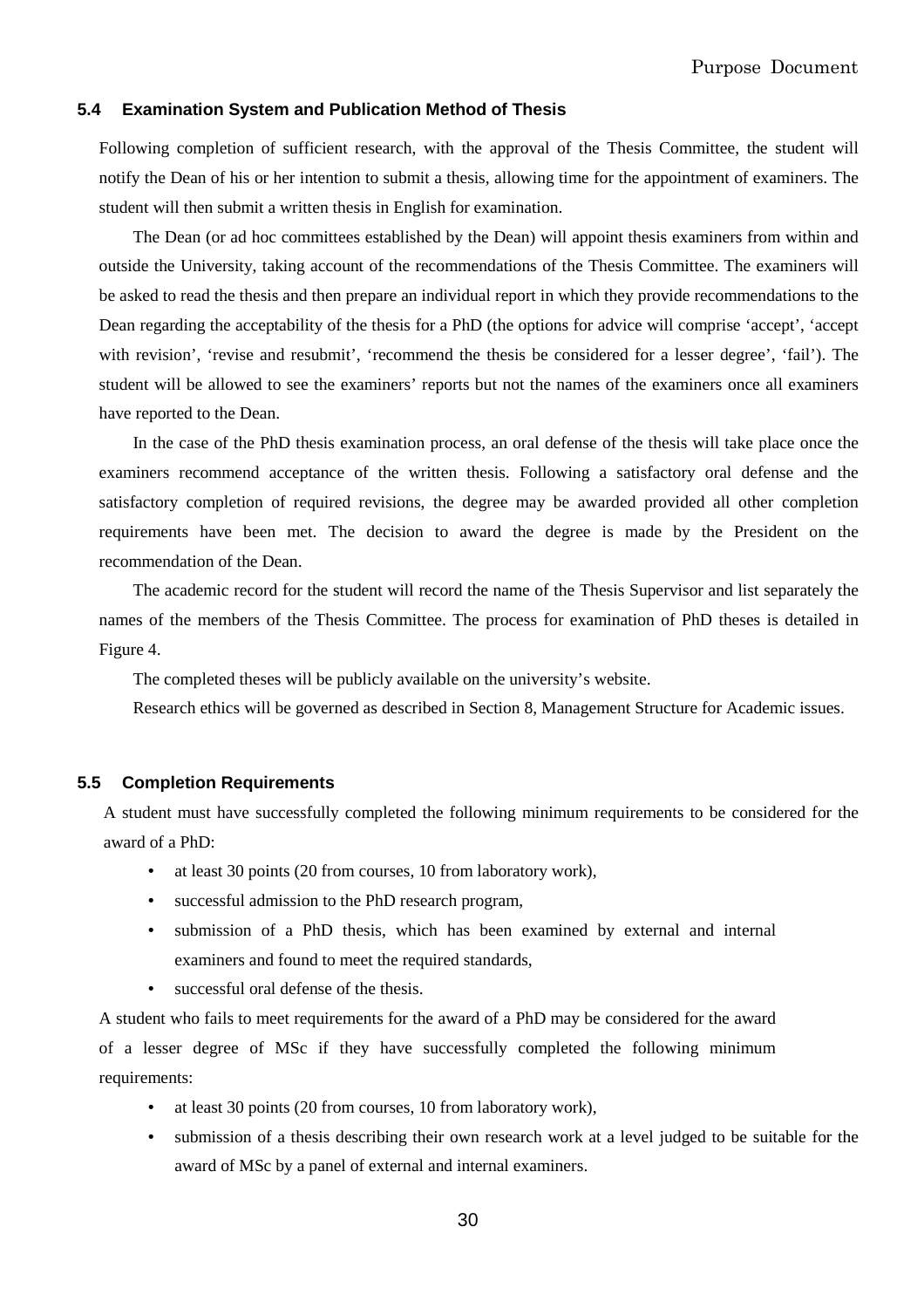

**Figure 4: PhD Thesis Examination Process**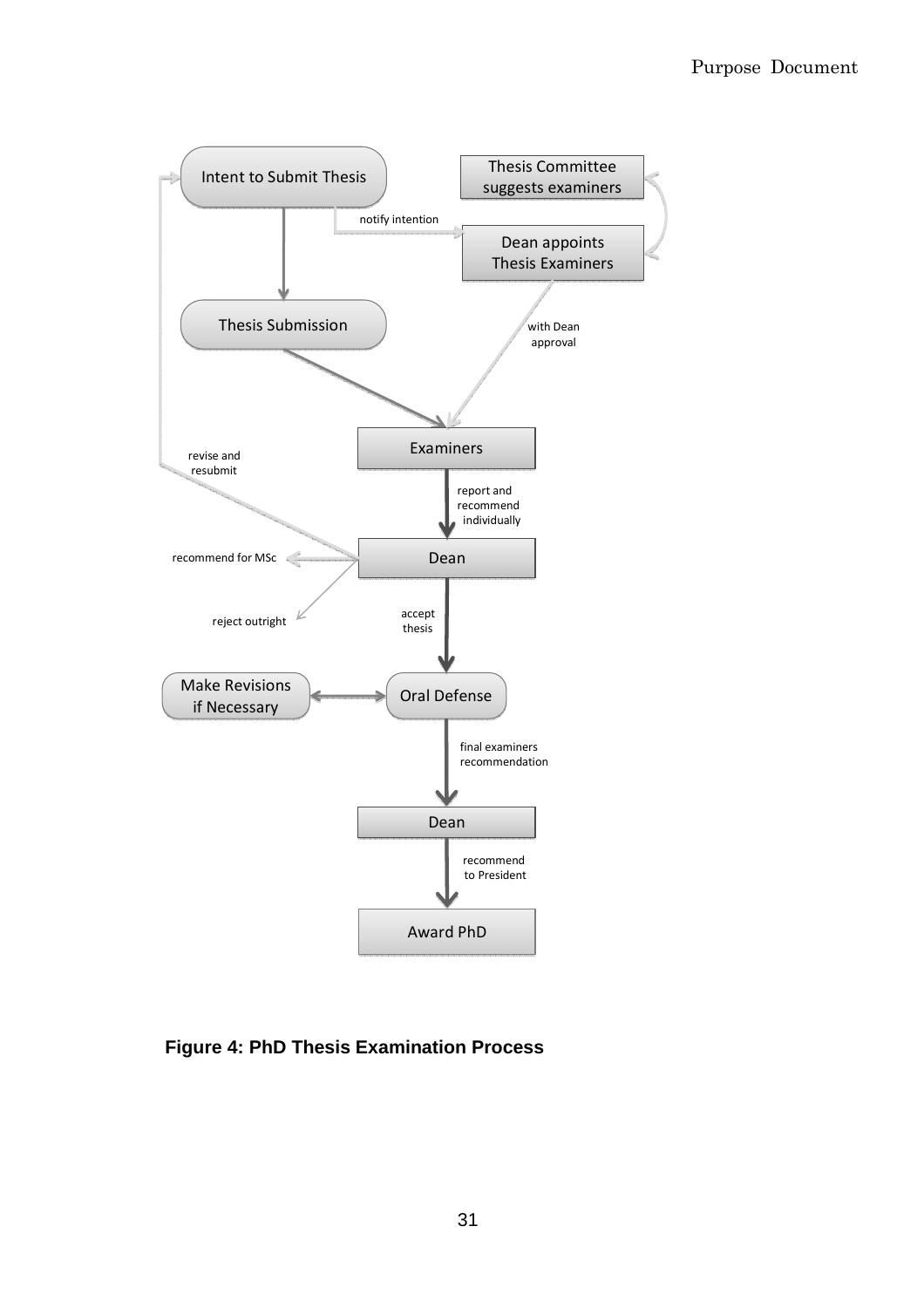## **6 Development Plan of Facilities and Equipment**

#### **6.1 Development Plan of School Lands**

Campus development will be guided by the following three basic concepts:

- Cutting-edge technology and environmental harmony
- Interdisciplinary interactions
- Industry cooperation and networking

While cutting-edge technology will be central to the new campus, the campus will, as much as possible, be built in harmony with the rich natural environment on Okinawa, securing a symbiotic relationship between the campus and environment. The facilities are designed in such a way that interactions among researchers and students are encouraged to the maximum extent to foster interdisciplinary education and research. Facilities for international workshops and industry collaboration will facilitate the global networking of the Graduate University.

A total of 641.803.60 m<sup>2</sup> has been allocated from Onna-son to the OIST project. 696,914.91 m<sup>2</sup> of the Main Campus consists of the "Laboratory Zone" and the "Village Zone." School buildings are built in the Laboratory Zone, and the Village Zone will consist mostly of residential facilities (housing, shops, auditorium, etc.) for students and researchers. A zone for industry-academia cooperation that will accommodate corporate research institutes and laboratories will be developed in the future.

The Seaside House and Seminar House, the facilities mainly used for international workshops and courses, are located in the Seaside Center 2 km away from the main campus. Additional research equipment such as DNA sequencing machines are located in Uruma research facilities rented from Okinawa Prefecture.

## **6.2 Development Plan of School Buildings and Facilities**

#### **6.2.1 School Buildings and Facilities**

In the first stage of the campus development, four buildings are planned for laboratories and associated common facilities and administration in the Laboratory Zone. "Center Building" and "Lab 1 Building" have already been completed and have been in use since the end of FY2009. Construction of "Lab 2 Building" has commenced in October 2010, with a planned completion in Spring 2012. This Lab 2 Building will provide space for additional Research Units with provision for research in physics. The construction plan of Lab 3 Building will be developed as the need arises. The Auditorium in the Village Zone is under construction and will be completed by the opening of the Graduate University.

The Center Building will be the center of the interaction among students, researchers, and supporting staff. It holds major lecture rooms used for courses, Common Facilities such as library and health center, and offices for University management. Most lecture courses use the same room, Seminar Room 1 in the Center building.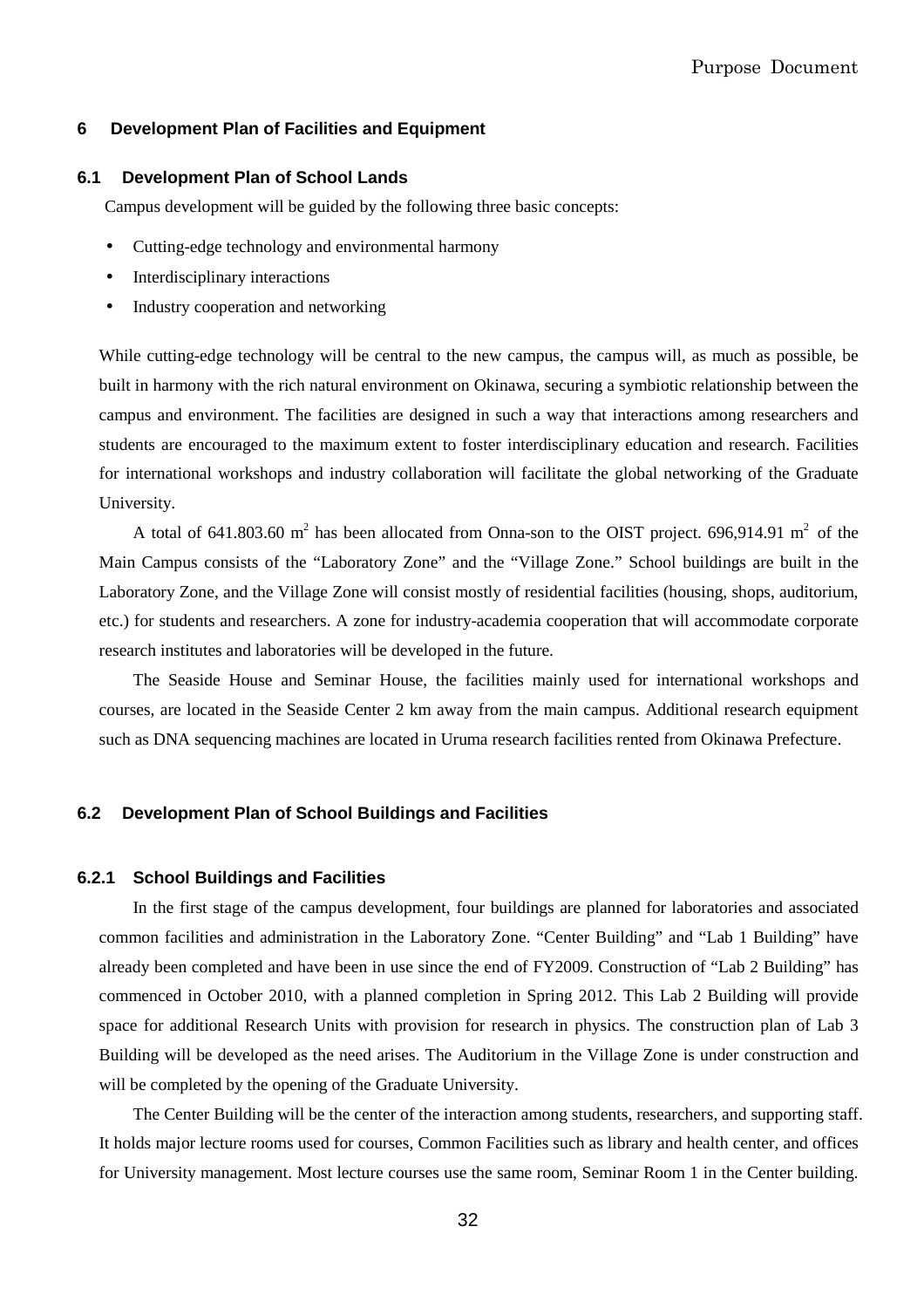Some computer-based courses and specific lectures will be held in Seminar Room 2, with internet and power supply for multiple computers. **ATTACHMENT 9** (Provisional Course Timetable and Classroom Schedule) shows that the time and venue of the courses are appropriate to the small size of the student population (20 students per year, 100 students in total) at the Graduate University.

Students will be spending most of their time in Lab Buildings for Lab courses and thesis research. Open Laboratories in these buildings are equipped with common/shared research facilities. This research environment encourages the interactions among students and researchers during their research activities. All students will be assigned to a research unit where the individual study space is provided with a desk and chair. Study Rooms will be also available as additional places to study, and several meetings rooms can be used for study group sessions. Student Lounges are located near the entrance and stairs where the traffic meets**,** which fosters the informal interactions among students and researchers. All full-time faculty members will be assigned an office of 19  $m^2$  in laboratory buildings. The office will be used for their individual research and guidance for students.

|                  | Lecture Hall (150 persons), 2 Seminar Rooms (60 persons each),                       |  |  |
|------------------|--------------------------------------------------------------------------------------|--|--|
| Center           | Experiment/Practice Room, 4 Meeting Rooms (16-20 persons), Academic Affairs and      |  |  |
| <b>Building</b>  | Administrative Office, the President's office, Library, Media Center, Health Center, |  |  |
|                  | and Restaurant.                                                                      |  |  |
| Lab1             | Open Laboratories, Seminar Room (60 persons), 5 Lecture Rooms (16-20 persons),       |  |  |
| <b>Building</b>  | 2 Study Rooms, 4 Student Lounges, and 20 Faculty Offices.                            |  |  |
| Lab <sub>2</sub> | Open Laboratories, 5 Lecture Rooms (12-20 persons), 6 Student Lounges,               |  |  |
| <b>Building</b>  | and 16 Faculty Offices.                                                              |  |  |
|                  |                                                                                      |  |  |

## **6.2.2 Equipment**

Access to excellent laboratory facilities and advanced equipment is necessary for graduate student thesis research to be at the cutting edge. The newly completed laboratory buildings are state-of-the-art and there are excellent central research facilities including core facilities for genomics, electron microscopy, and highperformance computing. Individual laboratories are also well equipped for all research requirements. **ATTACHMENT 10** is a list of the shared major research equipment that will be available for use in student research. These conditions ensure that students will have the opportunity to realize their full potential in research under favorable funding conditions.

#### **6.3 Development Plan of Library and Books**

The OIST library will support the research and educational activities of OIST. The emphasis of the OIST library, as befits a modern scientific library, will be on instant electronic database access to appropriate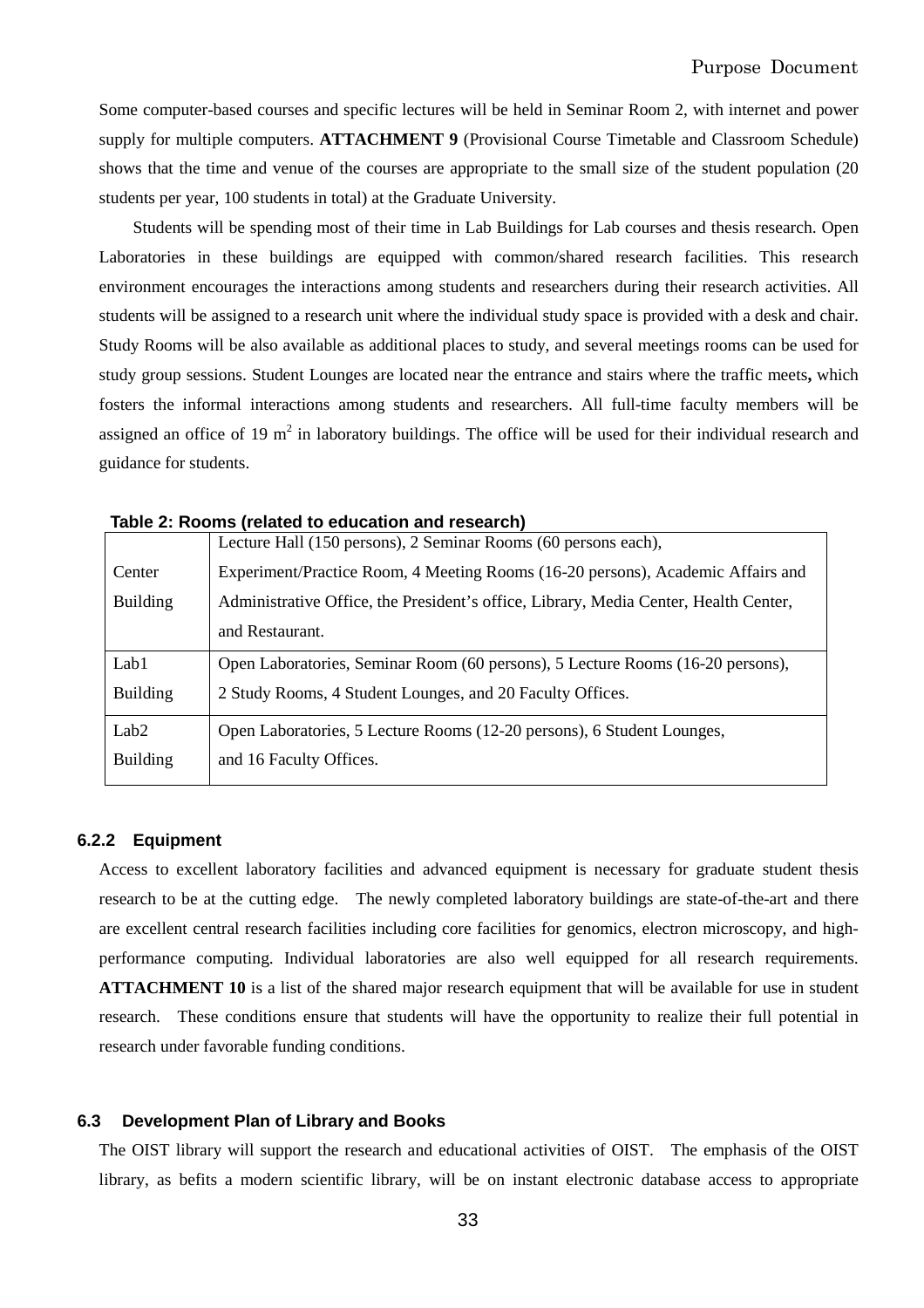journals across the university, directly in the laboratories and workspaces. The physical space of the library will be a place for reading and reflection, for finding and accessing the latest information, and for thinking in an area distinct from the laboratory and office.

#### **6.3.1 Library Services**

The library will provide wireless and hard-wired Internet access to hundreds of online journals and information databases. The library will maintain a physical collection of required texts, essential reference publications and faculty-produced materials on a closed reserve system, and a selection of books that are only available or are most useful in print form. The library will also hold print copies of current major journals, scientific weeklies and review publications, and newspapers and science magazines in a variety of languages. Full time staff will be appointed to assist students and researchers. A "Library Committee" under the Faculty Council will oversee strategic direction of the library.

## **6.3.2 Searching the collection**

A specialist senior librarian with expertise in modern information technology, scholarly publishing, copyright, and reference software will manage the library facility. Training will be provided to students and staff in modern informatics tools, database access methods, structured search methods, and the use of EndNote and Web of Science. In addition, course work will include specific teaching in these methods as part of our aim to prepare students for the knowledge economy.

#### **6.3.3 Available material**

The library will hold at startup more than 1,000 books, comprising textbooks, reference material and background material for teaching and research, and a variety of popular science, science philosophy, and general interest books for light reading and entertainment. The 59 printed journal titles available are shown in **ATTACHMENT 11,** and the book holdings can be seen as **ATTACHMENT 12**. OIST also has access to more than 200 online books, in a growing electronic book collection. The OIST library will dedicate at least 5% of the book collection for non-science and technology subjects in different languages for the use of staff and students. University-wide and remote access are available 24 hours a day to an extensive collection of more than 1700 electronic journals and databases, as listed in **ATTACHMENT 13.** This number of journals has been shown at OIST PC to be sufficient for our research needs, though the number of subscribed titles will grow as further research areas are added. Suitable additions to the library to support new directions of research that may arise have been included in budget plans.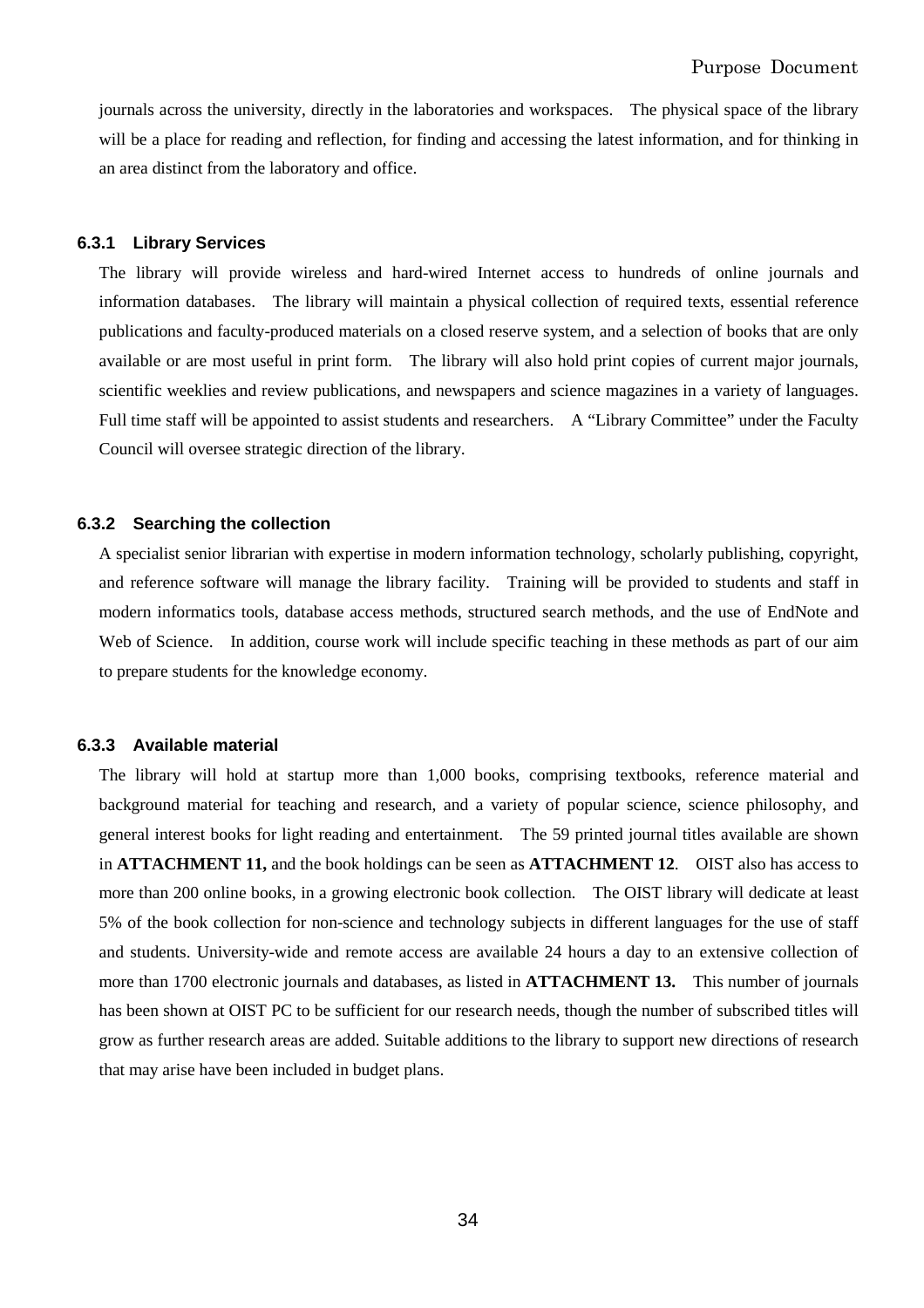## **6.3.4 Library cooperation**

Cooperation with other technical and university libraries through NACSIS-CAT/ILL and PULC will facilitate access to materials not readily available at OIST, and will allow us to share our holdings with other libraries through these bodies. In addition, the library will act as a collaborative point for individual research laboratories' journal collections held in different research areas.

## **6.3.5 Library as a place**

The library will have a combination of different seating styles and work areas to suit the differing needs of researchers and students. Students and staff will have desk-space and database access at many other locations in the University, so it is not intended that the library be able to accommodate all students simultaneously, nor that it be their primary working area. There will be approximately 10 comfortable chairs with laptop tables for contemplative quiet reading. Another 14 workstations with individual chairs and desks will provide work areas for more serious study with ready access to both the electronic journals and databases, and the reference texts in the library.

A small student meeting room next to the library equipped with movable furniture will allow flexible work arrangements and provide space for instruction in library-intensive tasks. Several rapid-access terminals will allow users to quickly search the local print collections, external databases, and interact with the university intranet and teaching computer system. An adjacent media center will provide a variety of printing, scanning, and photocopy services and ensure safe separation of noisy equipment from the library.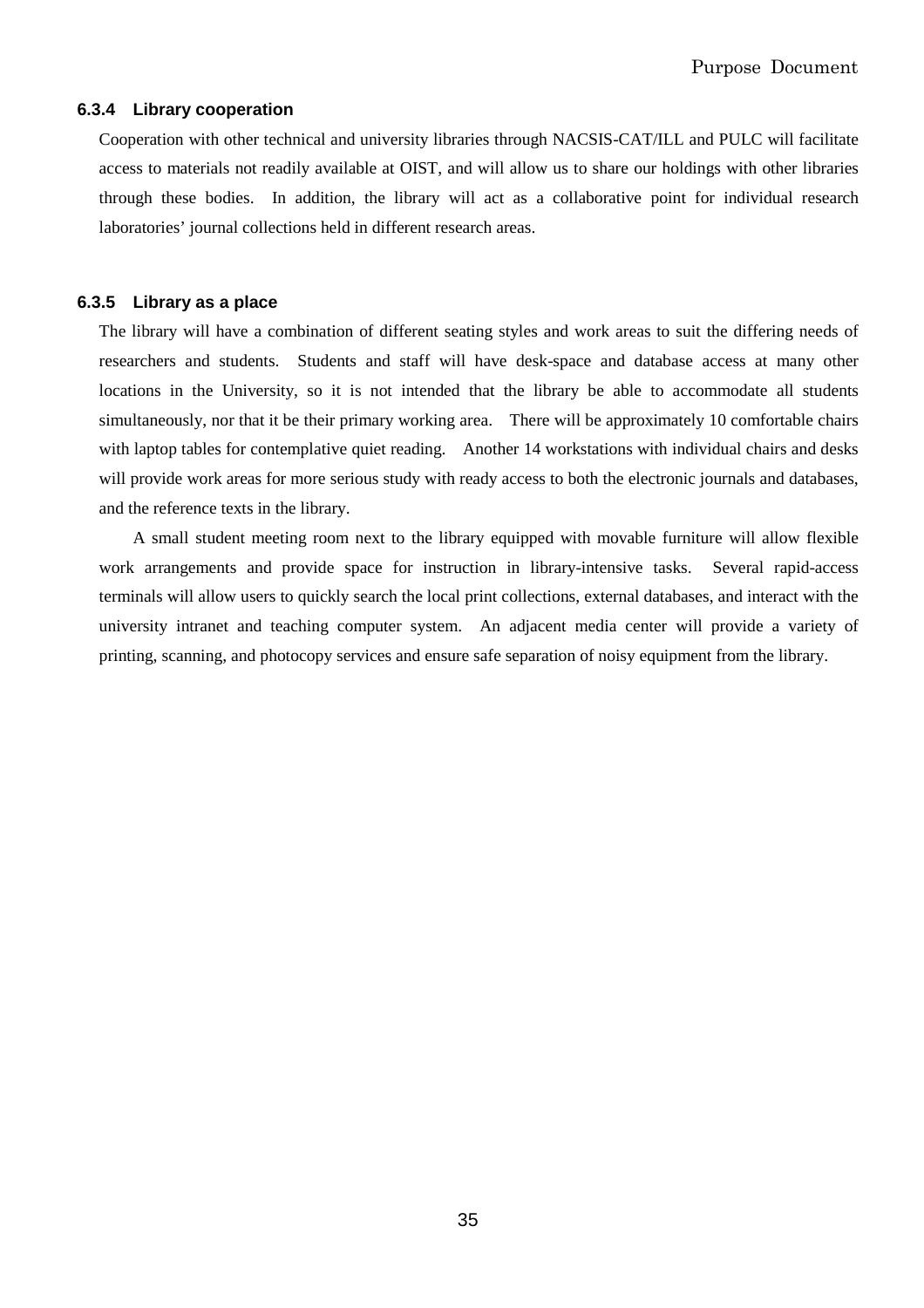## **7 Admissions Policy**

## **7.1 Admission Procedure**

The Graduate University aims to train researchers who will play important roles in the international scientific community at leading scientific institutions in the public and private sectors. Accordingly, the Admissions Policy will make it a principle to recruit candidates with the potential and motivation to become leaders in scientific research on the international stage.

Recruitment will focus on attracting outstanding students from within Japan and internationally. Here "outstanding" means students who are highly motivated by the excitement and potential of the cutting edge research that is possible at OIST, who have the curiosity and academic ability needed to excel in their chosen areas of study, and who have the capacity for independent research and original thinking. Our students will also require proficiency in oral and written communication skills in English for advanced study in science, and the ability to interact effectively with people from a wide range of backgrounds.

About 20 students will be admitted per year. Students will be eligible to apply if they are expected to complete a BSc or equivalent degree within 12 months, or have previously completed a BSc, MSc or equivalent degree representing the completion of an undergraduate course in science and engineering, or exceptionally in other fields. The student should meet requirements for admission to a graduate school under the School Education Act. Those who hold a Masters degree may be exempted from some or all coursework as described above, with the approval of the Dean. Successful candidates will only be enrolled into a doctoral program.

The qualities that graduate university seeks in the students are not easily measured by standard examination scores because students can rote-learn for such exams and a high score does not indicate motivation to do research, curiosity, or capacity for independent research and original thinking.

To assess the required qualities we will take the admission processes as follows.

## **7.1.1 Overview of Admission Process**

## **A. Application**

Students submit an application for admission online. All documents are to be filled out in English. The following documents are required:

- i. Academic transcript and authenticated copies of diploma (BSc, MSc, etc.).
- ii. Statement (not more than 300 words) on "What I hope to gain from undertaking graduate studies at OIST". This should address the candidate's scientific interests and aspirations, and how OIST can help to fulfill them.
- iii. For students whose first language is not English, standard language test scores (TOEFL or IELTS) obtained within last 2 years. There is no minimum score required. (The minimum score is not set so that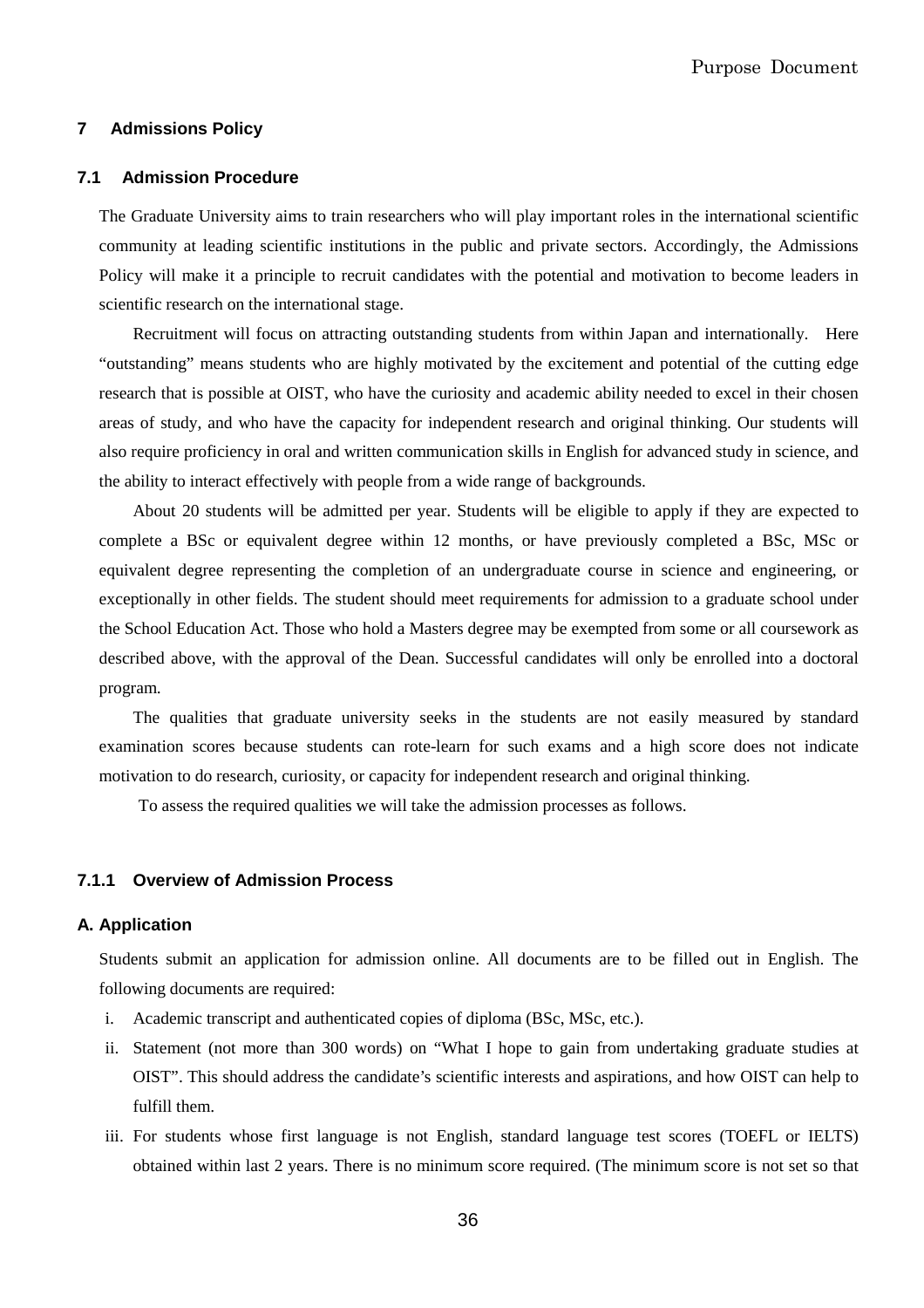students who are not fluent in English but meet the qualities will not lose the opportunity to enter our academic program.)

- iv. Optionally, evidence of academic ability such as GRE general test scores obtained within last 2 years.
- v. A minimum of two letters of recommendation from appropriate academic sponsors.

The application period is normally open from 1 August to 31 October.

## **B. Preselection**

The Graduate Admissions Committee, appointed by the Dean, makes the selection of students for admission, and advises the President, who makes the final decision. The Committee membership includes the Dean, faculty members representing the major fields of research and education at OIST. The Provost is an ex-officio member of the Graduate Admissions Committee. This Committee reviews all material submitted by each student and makes a short-list of 30 applicants by the end of November. The 30 short-listed applicants are invited to a 5-day Student Admission Workshop at OIST, to be held in January each year.

## **C. Admission Workshop**

The aims of the Student Admission Workshop are to:

- i. Conduct face-to-face interviews of candidates by the Graduate Admissions Committee or a subcommittee thereof. In the interview the Committee discusses with the student their aims and their motivation to undertake graduate studies at OIST. The panel will also discuss the student's academic record and career aspirations. The student will have an opportunity to ask questions about the graduate program.
- ii. Hold a short written examination of the candidates supervised by the Admissions Office. The purpose of the examination will be to provide a sample of the candidates' written work. Applicants are presented with two research articles that have different conclusions. They will be asked to write an essay of not more than 1000 words, in which they compare and contrast the articles. The articles will have nonspecialized and relatively simple content and English. Candidates will have 3 hours to complete the assignment. Two markers will grade the test and the full text will be available to the selection panel.
- iii. Provide tours of OIST laboratory and student facilities, and the surrounding environs.
- iv. Provide a short scientific program of lectures including a plenary lecture by an Establishing Member of OIST.
- v. Provide a social program giving an opportunity for students to meet Faculty and other students.

## **D. Final Selection**

The Graduate Admissions Committee will make a final selection of 20 students who will be offered a place in the graduate program, and advise the President. The President will make offers of a place, which the successful candidates will be required to accept or decline within 30 days. A ranked list of 10 reserves will be kept for a second round of offers to complete the aim of 20 confirmed acceptances.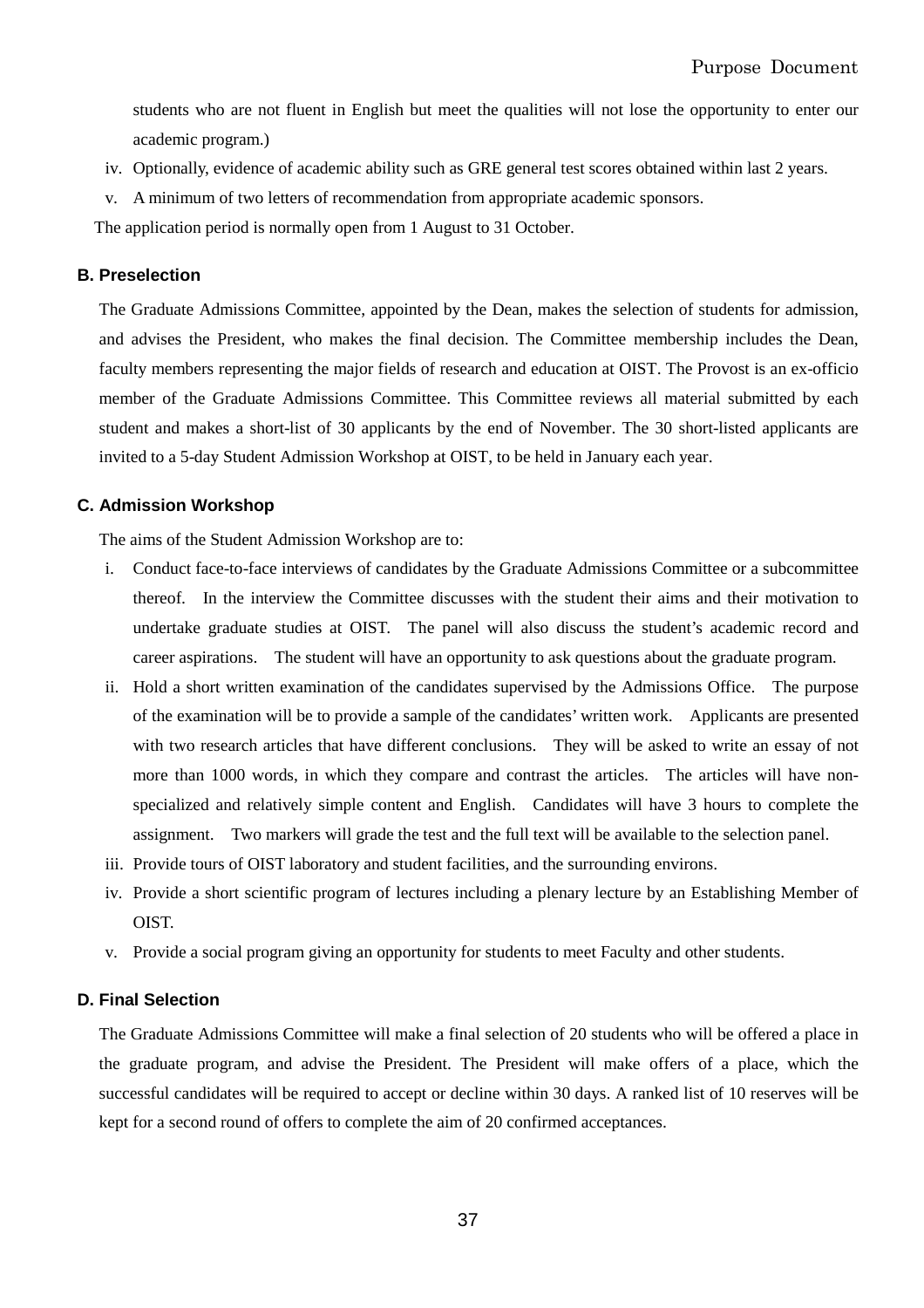## **7.1.2 Month of Admission**

The Graduate University will accept graduate students for entrance in September in order to accommodate applications from both international students and Japanese students. Flexibility in time of entrance may be permitted by the President, for example when this would give advantages in recruitment of excellent students, or when this would be of benefit for the academic progress of the student. Details of the schedule for admission are given in **ATTACHMENT 14**.

## **7.1.3 Number of Students Admitted**

In accordance with best-practice graduate teaching methods where low numbers of students for each faculty member are essential, and in line with overseas prestigious universities, the Graduate University will accept about 20 students per year at the 50-Faculty member stage, to maintain a total population of about 100 students (assuming approximately 2-3 graduate students per Faculty member, and a 5-year candidature). At least half of the students enrolled at the Graduate University are expected to be non-Japanese.

According to the University Rules and other regulations, Special Students and Elective Course Students will also be received as non-regular students. Special Students will not be awarded credits, while the Graduate University will award Elective Course Students credits. The number of Special Students and Elective Course Students will be kept small so as to assure the quality of instruction for regular students. We will set a maximum of 20 Special Students and Elective Course Students. Since they are present for less than 6 months, their total contribution to class size is not expected to exceed 10.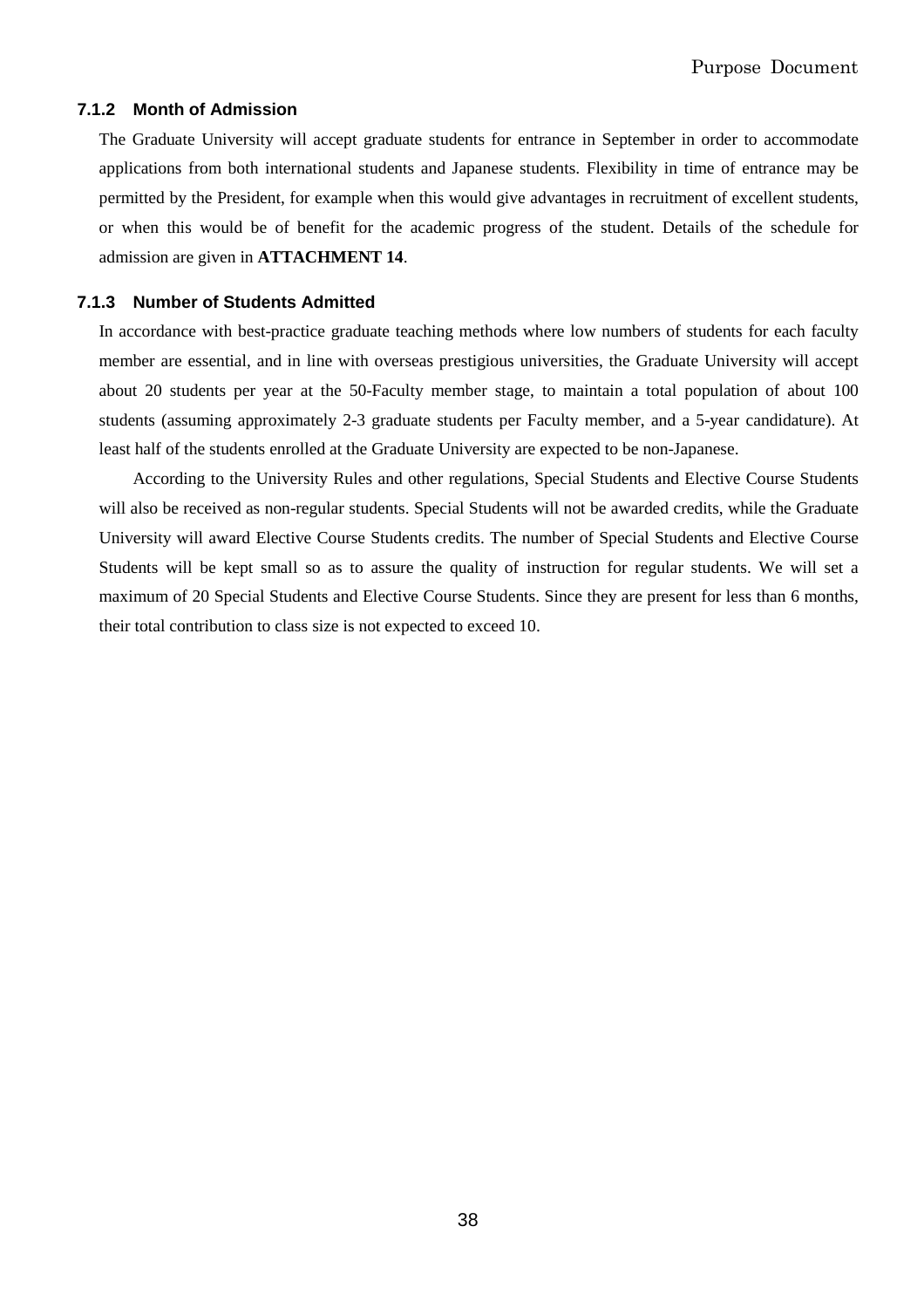## **8 Management Structure for Academic Issues**

The management structure of the OIST Graduate University is shown in Figure 5. The administrative home of the Faculty Members will be the office of the Provost (equivalent of Vice-President). The Vice-Provost for Research (equivalent of Deputy-Vice-President) will administer the research budgets for each faculty unit, and in addition, the key elements of the research enterprise such as common resources, shared equipment, grants, and research computing.



## **Figure 5. Management Structure for Academic Issues.**

Faculty governance structures are shown in grey.

The administrative organization responsible for faculty governance and academic issues will be the Faculty Assembly (hereafter, Assembly). The Assembly will have an executive, the Faculty Council (hereafter, Council). The Assembly and Council are described in sections 8.1 and 8.2, respectively.

The OIST Graduate School will be administered by the Dean of the Graduate School. The position of Dean will be a rotating position of the faculty with a three-year term, which is renewable at the discretion of the President.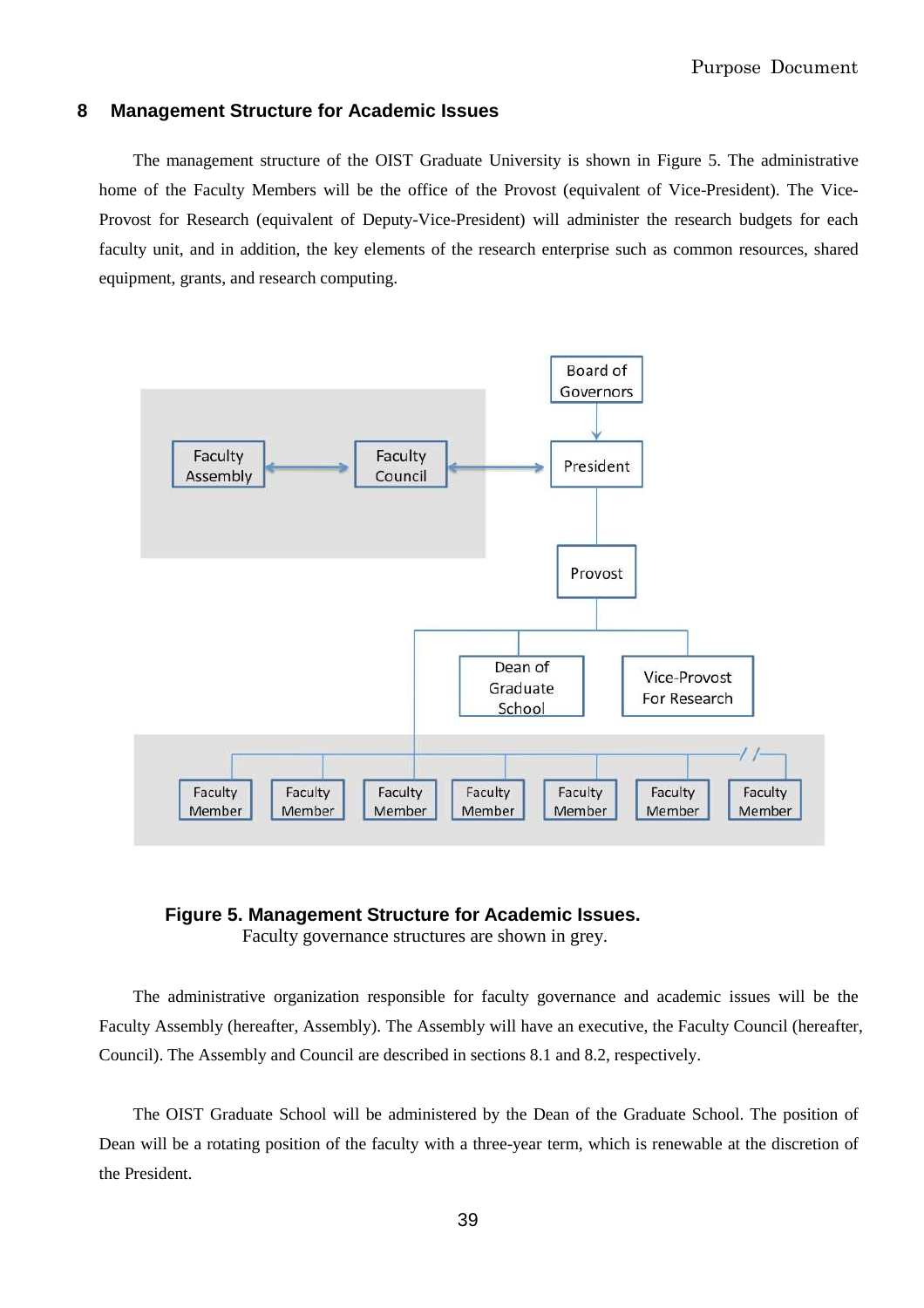The Dean will manage the academic program, including the following matters:

- 1. Student recruitment and admissions
- 2. Curriculum and organization of courses
- 3. Student guidance and supervision
- 4. Career development
- 5. Award of degrees and graduation
- 6. International workshops, courses and seminars
- 7. Enrollment, re-enrollment, withdrawals, transfers, overseas study, leave of absence
- 8. Appraisals and sanctions of students
- 9. Evaluation of teaching
- 10. Other matters relating to education

As necessary, the Dean will appoint a committee, the Dean's committee, which includes faculty members to advise on those matters requiring academic input. For changes to the curriculum in a given area, the Dean will choose specific people to help in approving suggested modifications. The Dean will chair the committee.

A Senior Assistant to the Dean will administer the student-related functions including financial aid to students, student housing, student organization, student activities, student welfare, and student records. The position of Senior Assistant is an administrative, non-rotating position that will provide continuity in administration of the graduate school.

## **8.1 Faculty Assembly**

#### **8.1.1 Role of the Assembly**

The Assembly is a self-governing body of the whole professoriate. The main purpose of the Assembly is to provide the faculty with information about university matters and serve as a forum for open discussion of university affairs with the President. The role of the Assembly is advisory to the President. The Assembly can bring issues that warrant the attention of the University management directly to the President. For operational efficiency the Assembly elects a sub-group, called the Council. The Council, under the leadership of the Chairperson of the Assembly, acts as the executive committee of the Assembly. The members of the faculty in addition have administrative duties on various committees, such as the Common Resources Advisory Committee, Animal Care and Use Committee, Research Ethics Committee, Biosafety Committee, and Gene Recombination Committee. These functions are services to the university; appointments to these committees are made by the President, Provost, Dean of the Graduate School, and Vice Provost for Research.

#### **8.1.2 Membership of the Assembly**

The membership of the Assembly includes all full-time professors, associate professors, and assistant professors. Adjunct faculty members may participate in Assembly meetings as non-voting members. Two student representatives (elected by the students), and two researcher representatives (elected by the post doctoral fellows and group leaders) may participate as in the Assembly, with speaking rights but without voting rights. The President, Provost, Dean of the Graduate School, and Vice Provost for Research may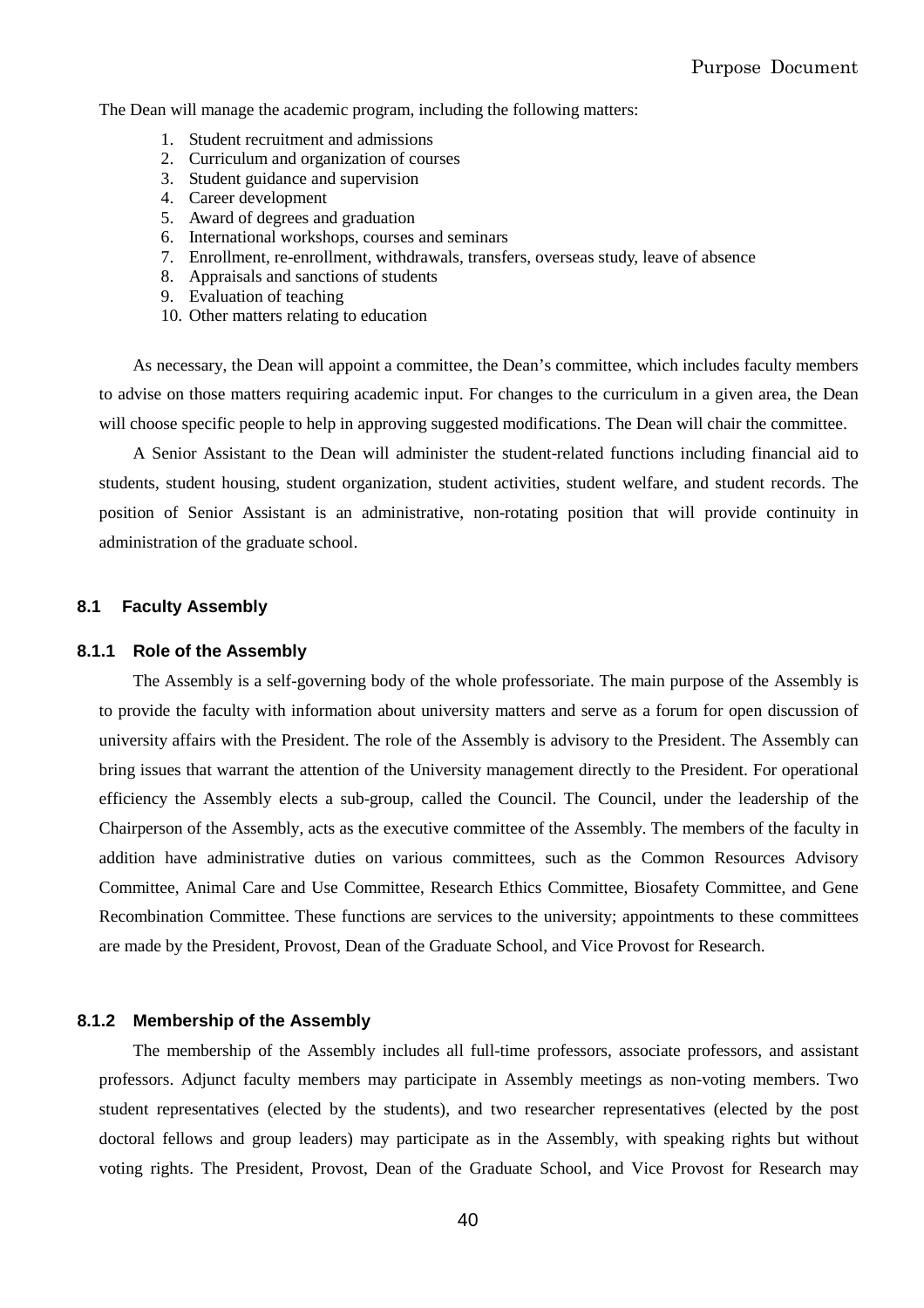participate as ex-officio members with speaking rights but without voting rights. The ex-officio members, student and research representatives attend the Assembly meetings at the invitation of the Chairperson and may be recused when the Chairperson deems necessary.

## **8.1.3 Chairperson and Deputy Chairperson of the Assembly**

The Assembly has a Chairperson and a Deputy Chairperson. The Chairperson of the Assembly will be elected by secret ballot of the Assembly. Elections to the position of Chairperson will take place every two years. The term of office as Chairperson is two years. To provide continuity, the Chairperson-elect serves one year as Deputy Chairperson before taking office as Chairperson. The outgoing Chairperson serves one year as Deputy Chairperson.

The role of the Chairperson is to preside at meetings of the Assembly. The Deputy Chairperson will preside at meetings in the absence of the Chairperson. The Chairperson will set the dates of meetings. The agenda is set by the Chair of the Assembly but the President, Provost, Dean of the Graduate School, and Vice Provost for Research should always be consulted and be invited to the meeting. The Chairperson will represent the faculty as ex-officio member of OIST administrative committees as deemed necessary. The Chairperson will communicate the results of the deliberations of the Assembly and its subsidiary bodies to the appropriate members of the administration (President, Provost, Dean of the Graduate School, and Vice Provost for Research).

## **8.1.4 Frequency of convocation**

The Chairperson will call meetings of the Assembly at least three times per year.

## **8.1.5 Items to be discussed at meetings of the Assembly**

The Assembly will deliberate on policy matters, strategic direction and educational philosophy.

The Assembly may consider specific matters as follows:

- 1. Election of the Council
- 2. Admissions, withdrawals, transfers, overseas studies, leave of absence, and graduation of students
- 3. New research initiatives
- 4. Common resources and space
- 5. Faculty recruitment, promotions, and tenure
- 6. Staff welfare
- 7. Information technology and libraries
- 8. Formation of subcommittees
- 9. Reports on academic matters
- 10. Reports on other committees
- 11. Other matters

## **8.1.6 Procedures and Rules of the Assembly**

The procedures and rules of the Assembly are separately stipulated in the OIST Faculty Assembly Rules.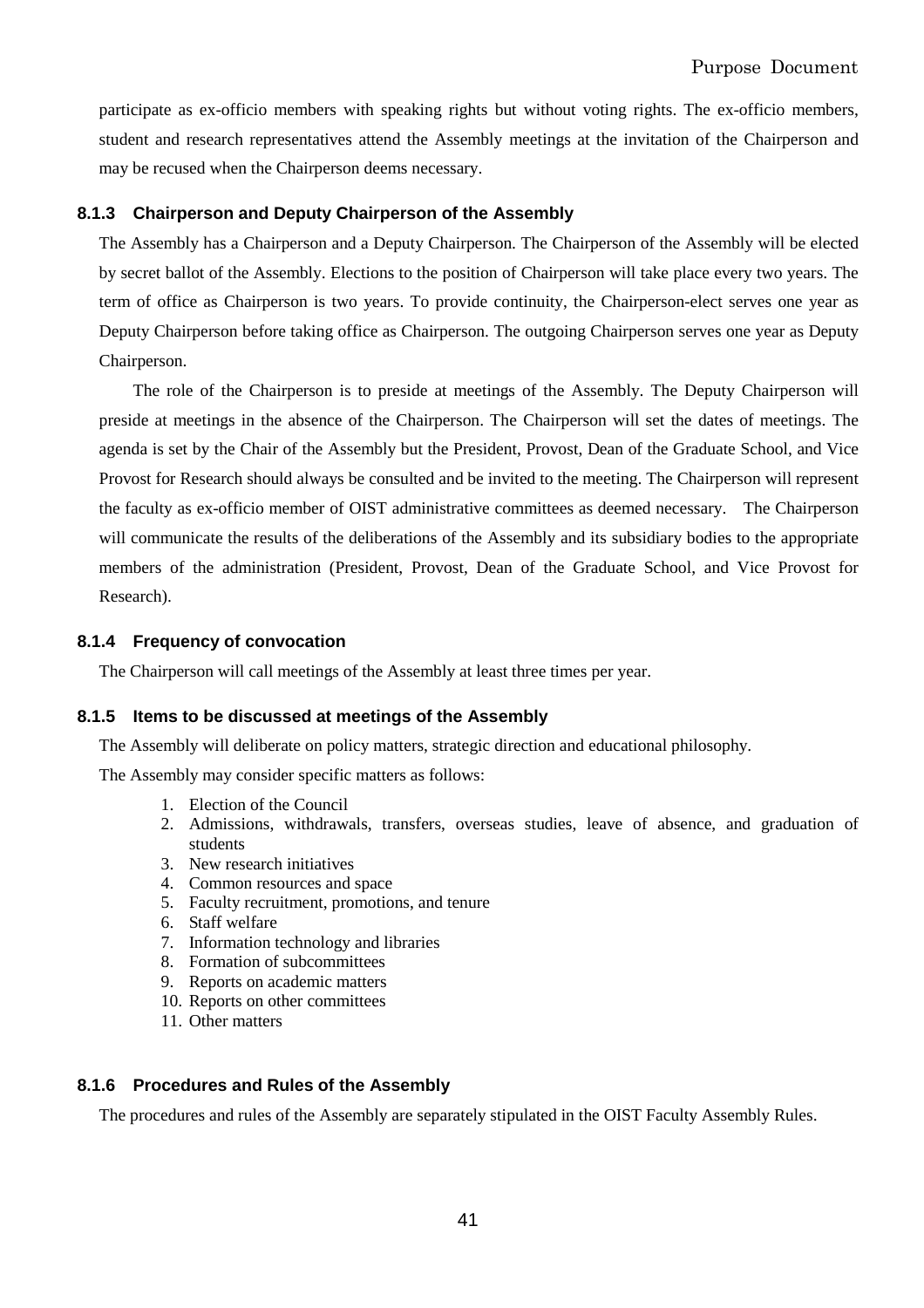## **8.2 Faculty Council**

The Council is the elected body of the Assembly and its role is to provide advice to the President on academic and administrative matters. The agenda is set by the Chair of the Council, but the President, Provost, Dean of the Graduate School, and Vice Provost for Research should always be consulted and be invited to the meeting. Other members of the administration can be invited as need be. These meetings are critical for the running and the health of the institution at which the trust and cooperation between administration and faculty can be established and maintained. The Assembly devolves the responsibilities to deliberate specific matters to the Council. The membership of the Council includes 8 elected members of the Assembly (6 senior and 2 junior), 4 ex-officio members and 1 advisor, as follows:

| <b>Elected Members</b>    | Chair of the Assembly               |
|---------------------------|-------------------------------------|
|                           | Deputy Chair of the Assembly        |
|                           | Six elected members of the Assembly |
| <b>Ex Officio Members</b> | President                           |
|                           | Provost                             |
|                           | Dean of the Graduate School         |
|                           | Vice-Provost for Research           |
| Advisor                   | Director Finance & HR               |

The Council will meet monthly. Council minutes will be available to all Faculty members.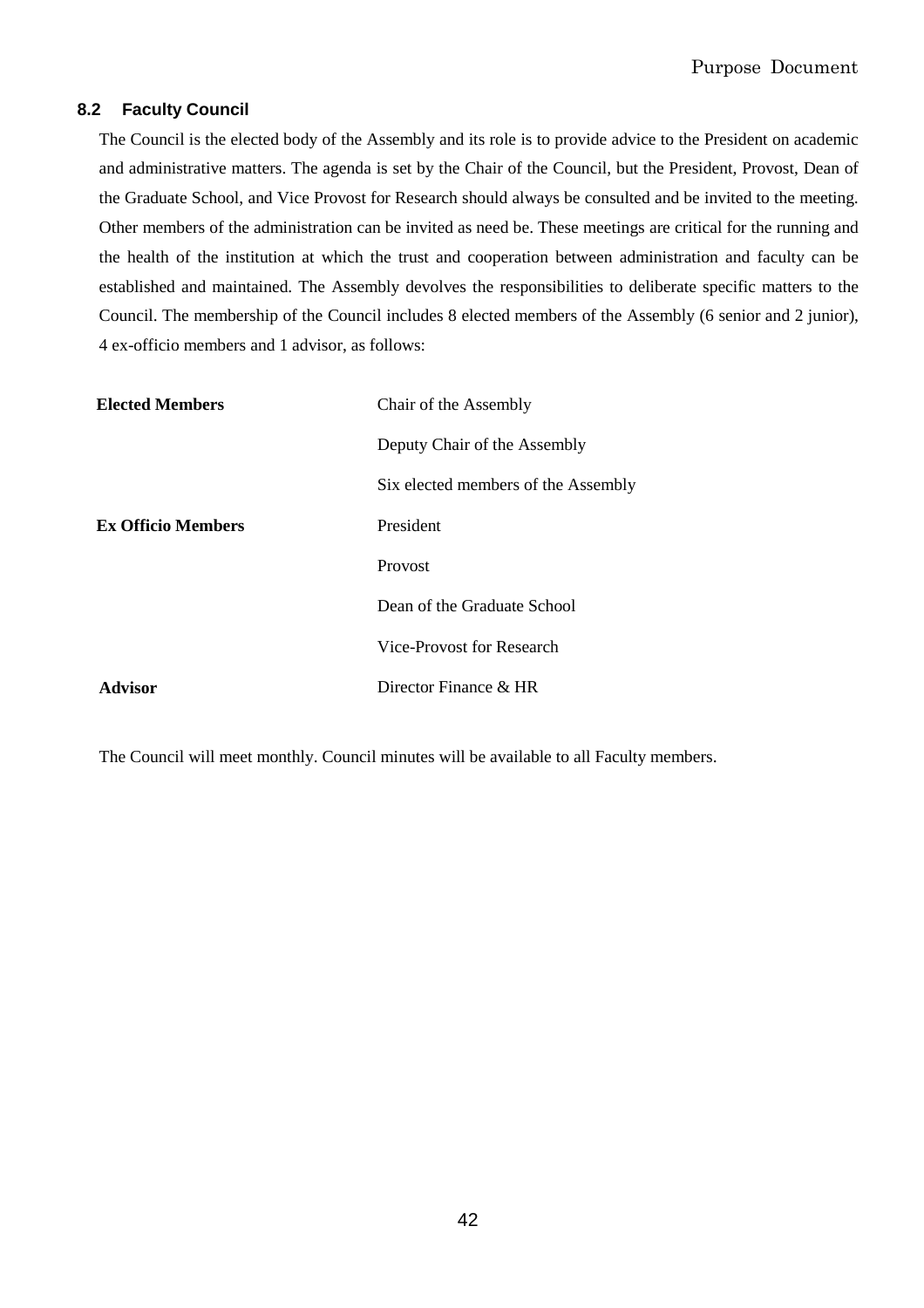## **9 Self-Assessment [Jiko-tenken-hyouka]**

## **9.1 Basic Policy**

The Graduate University will conduct regular assessment in regards to the areas of education and research, organizational operation, facilities and equipment, and release the results to the public in order to improve its quality of education and research.

## **9.2 Method**

Assessment will be conducted regularly, based on the criteria set in advance, in regards to the educational and research activities and the overall operation of the University.

## **9.3 Structure for Assessment and Evaluation**

The Graduate University will have an ongoing internal procedure of periodic review and assessment by committees of experts from the best universities in the world. In addition to this internal assessment, an external evaluation will be conducted by a third-party evaluation organization accredited by the government.

## **9.4 Publication and Utilization of the Results**

The Graduate University will summarize the results of the external evaluation as a report to the Board of Governors, which has the responsibility for disseminating appropriately. The Board will deliberate on the results and use them to improve the education, research, and management of the University. Such results will be made publicly available by means of the University's web site, publications, etc.

## **9.5 Major Evaluation Items**

Major evaluation items are as follows:

- Purpose of the university
- Organization for education and research
- ・ Faculty and supporting staff
- ・ Student Admission
- ・ The contents and methods of education
- ・ Educational performance
- ・ Student support
- ・ Facilities and equipment
- ・ System(s) to improve the quality of education
- ・ Finance
- **Management**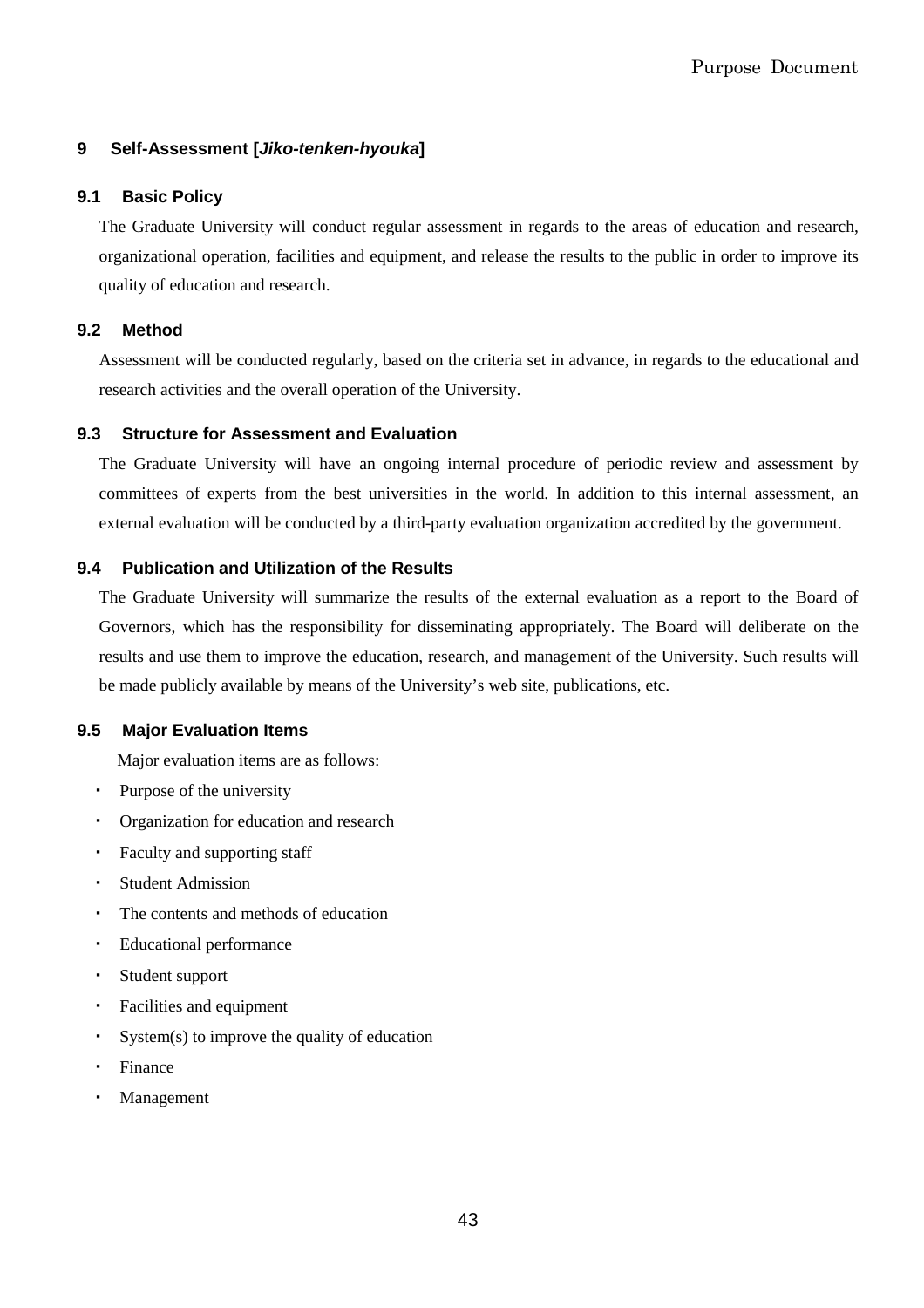## **10 Information Disclosure**

#### **10.1 Basic Policy and Method of Information Disclosure**

The Graduate University will actively provide information on its educational activities by means of public website, publication, etc. in order to improve the quality of education and achieve its accountability as an educational organization for the public.

Based on the Supplementary Provisions of Okinawa Institute of Science and Technology School Corporation Act (Act No.76 of 2009), the Graduate University will formulate regulations in regards to information disclosure as a school corporation pursuant to the related acts concerning access to information held by incorporated administrative agencies, etc.

#### **10.2 Information Disclosure Items**

Information disclosure items are as follows:

- (1) Items related to the purpose of the education and research of the University
- (2) Items related to basic organization of education and research,
- (3) Items related to faculty organization, the number of faculty members, their degree and achievements.
- (4) Items related to admission policy, and the numbers of applicants, the number of students currently enrolled, the number of graduates, and the career path of the graduates.
- (5) Items related to courses, teaching methods, and the content of the courses, and the curriculum.
- (6) Items related to assessment of the student's performance and completion requirements.
- (7) Items related to the education and research environment, such as school lands, school buildings, facilities and equipment.
- (8) Items related to tuition, admission fee, and other expenses the University collects from the students.
- (9) Items related to student support regarding their career, mental and physical health, etc.
- (10) Other items such as university rules, the result of self-assessment and evaluation by third-party organizations, financial status of the university, etc.

The Graduate University will also provide information on its research achievement mainly by means of the Internet on a timely basis.